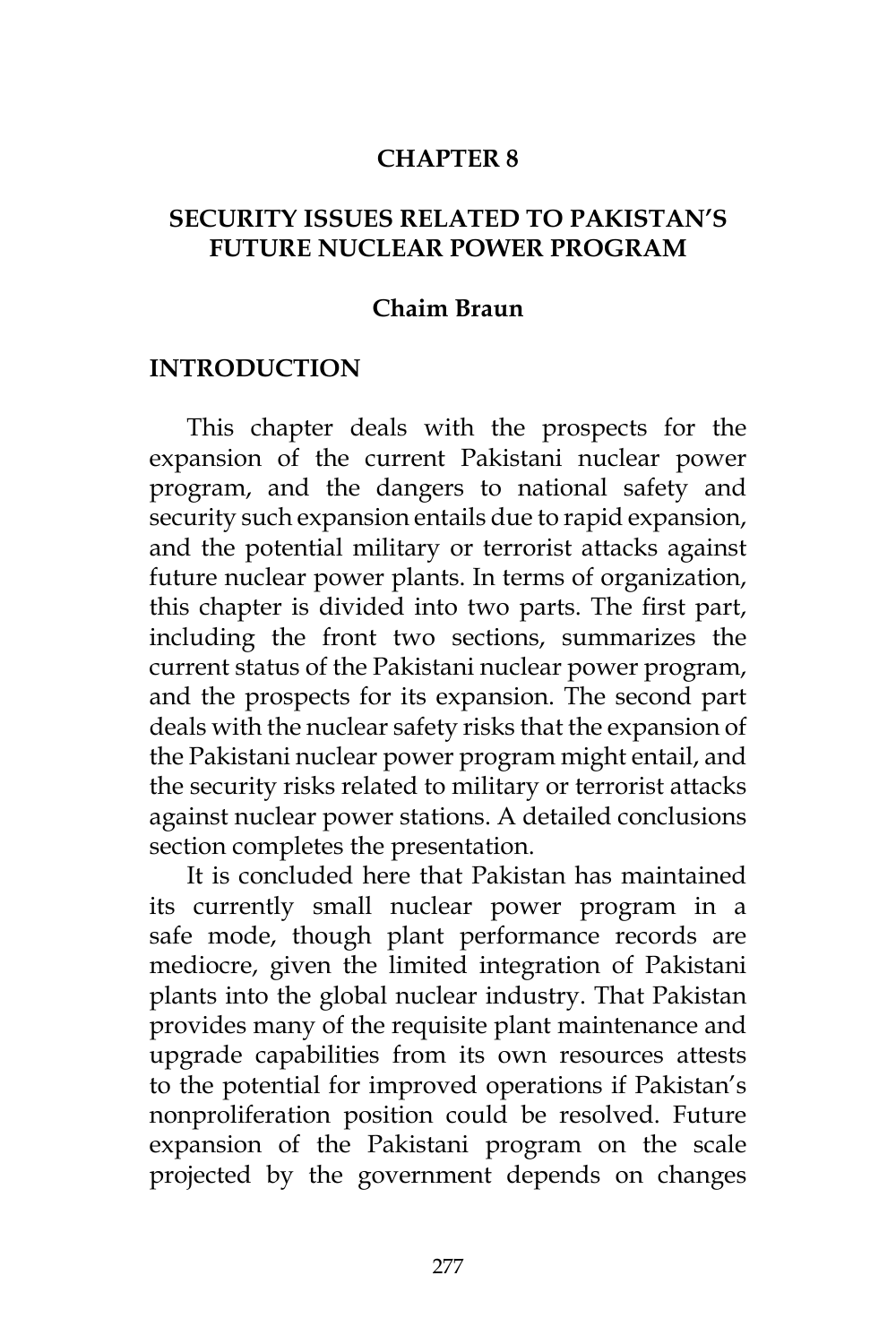in Pakistan's nonproliferation stance that might be related to resolution of the proposed U.S.-India nuclear cooperation agreement. A similar agreement between Pakistan and China, if possible, might allow significant expansion of the Pakistani nuclear program. It is further concluded here that rapid expansion of the installed nuclear capacity might strain the regulatory agencies' capability to supervise safe construction and operation of the prospective new nuclear power stations. Fastrate capacity growth might strain Pakistan's ability to train adequate numbers of station operating staffs, support infrastructure, and regulatory manpower. The combined effects of the above could lead to safety problems related to plant operations and supervision by poorly trained personnel with potentially severe consequences.

We make the point here that the overall security situation in Pakistan is unstable, with large numbers of terrorist groups allowed to operate within the country, with an armed insurrection ongoing in Balochistan, and with the government's loss of control of several provinces to the Taliban and other Islamic and Arabic terror organizations. This generally unstable security situation is not conducive to stable long-term expansion of nuclear power capacity. An immediate problem may be the difficulty of security screening of all prospective nuclear stations and infrastructure employees, with the distinct possibility of terror supporters gaining access to power stations and providing insider support to putative terrorist attacks. Large multiunit nuclear power stations that likely will be constructed if the nuclear expansion plan is implemented would become vulnerable to terrorist attacks or attempted takeovers all supported by potential inside collaborators. Terrorist attacks against nuclear power stations could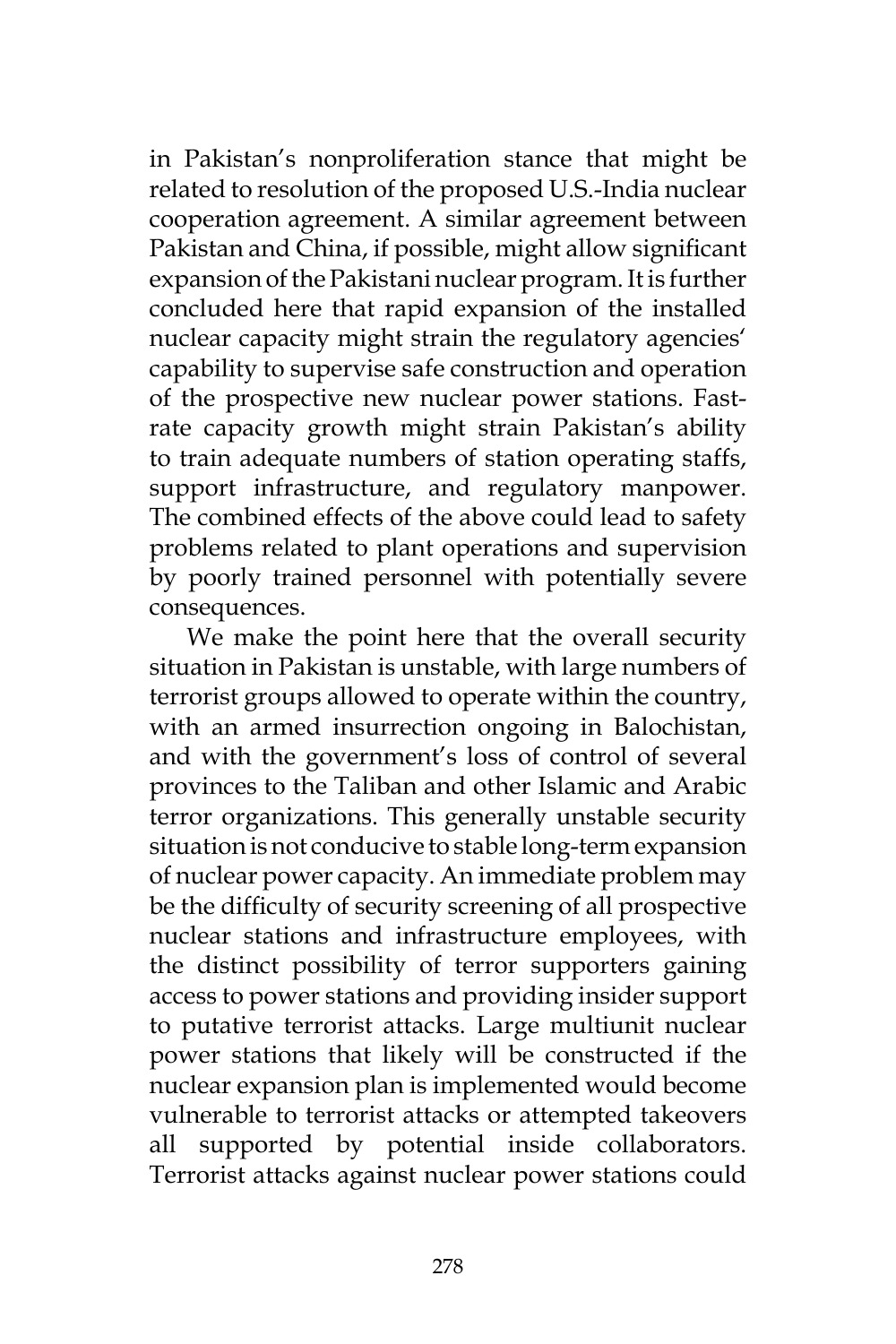be motivated by three factors: (1) the desire to obtain radioactive or fissile materials for the construction of radioactivity dispersion devices or nuclear weapons; (2) the intent to create significant damage to the station, nearby population, the environment, and the country as a whole as revenge for some government actions inimical to terrorist interests; or (3) the desire to force the government to accede to some terrorists demands and modify its policies accordingly. In similar fashion, military action against nuclear power stations can not be ruled out, motivated possibly by the intent to change or reverse government decisions and policies to respond to military demands. Since the military already controls security at all nuclear facilities in Pakistan, military takeover of future nuclear power stations is that much simplified. We conclude here that installing large multiunit nuclear power stations is in the economic interest of any country, like Pakistan, projecting large scale nuclear capacity growth. However, given the less than stable situation in Pakistan such stations are vulnerable to future security threats against the government. Both economic and security trade-offs should be evaluated when considering large scale nuclear capacity expansion in Pakistan's situation.

# **CURRENT STATUS AND PERFORMANCE OF THE PAKISTANI NUCLEAR POWER PROGRAM**

### **Introduction.**

The current status of the Pakistani nuclear power program is reviewed before the prospects for further expansion and the problem this expansion might entail are addressed. Discussion is limited to the commercial nuclear power plants operated, under construction, or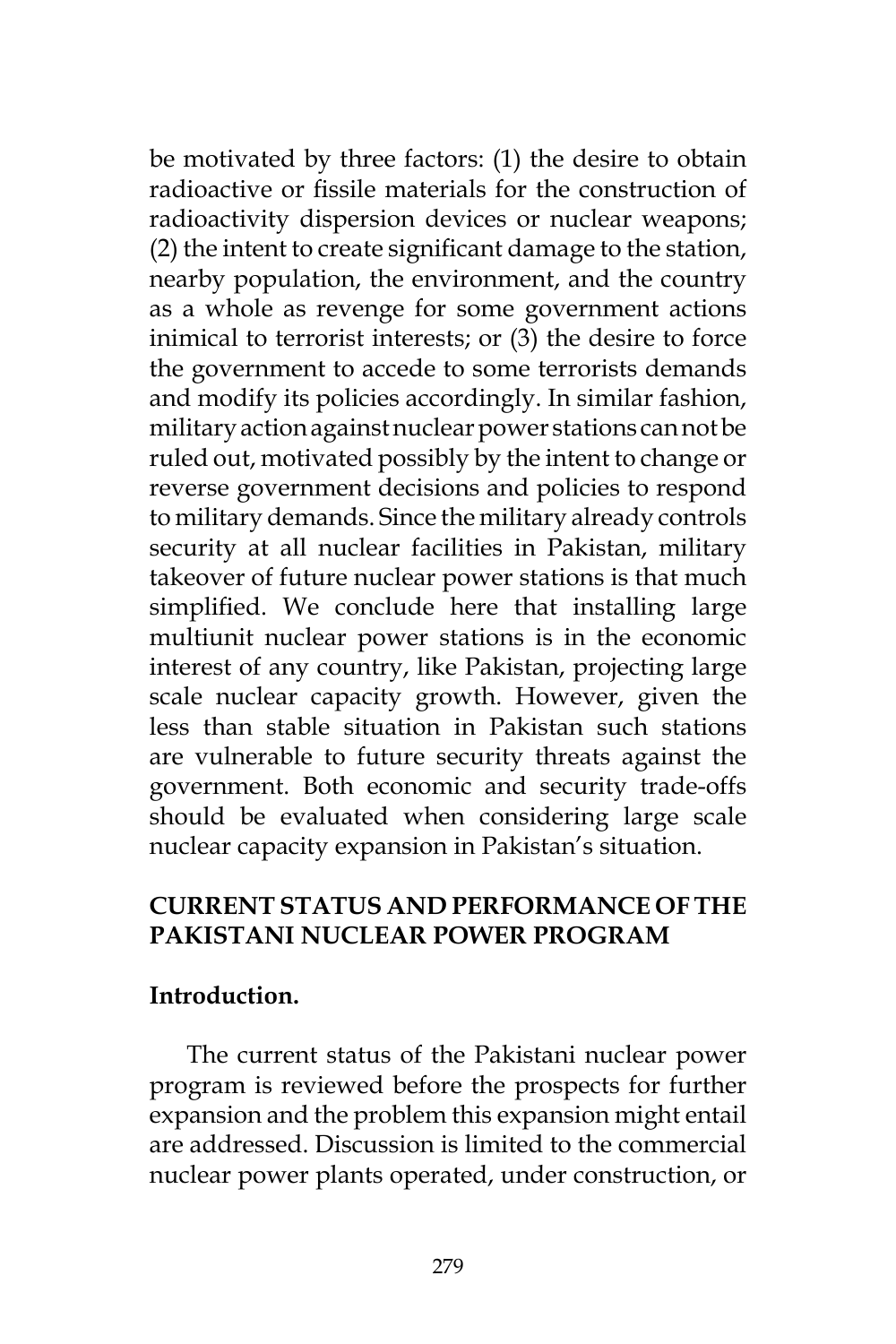planned in Pakistan. The Pakistani nuclear weapons and fuel cycle programs, though indirectly affecting the civilian program as discussed below, are outside the scope of this review. It is important to understand the current small size and limited capabilities of the Pakistani nuclear power program so the multifold increase in capacity planned for it within a relatively short time span can be appreciated. Such rapid expansion will create safety and security vulnerabilities which will be discussed later. It is concluded that the Pakistani plants' performance has been below world standards, caused by the limited contacts established with the global nuclear power industry, given Pakistan's refusal to join the nonproliferation treaty regime. Yet the fact that Pakistan has operated its existing plants safely, and gained a degree of independence in providing plant services, attests to the inherently good capabilities of Pakistan's nuclear plants' personnel and to the potential for enhanced operations if improved relations with the world nuclear power community could evolve.

#### **Current Status.**

The current Pakistani nuclear power program is rather modest and consists of two operating nuclear power plants and one under construction. The total installed nuclear capacity is 462 MWe (gross) or 425 MWe (net). The reactor under construction has a capacity of 325 MWe (Gross) or 300 MWe (net).<sup>1</sup> Nuclear capacity represents but 2.4 percent of the total installed capacity of 19,252 MWe in Pakistan by June 30, 2004.<sup>2</sup> Nuclear generation in Pakistan in 2004 was 1.93 TW-Hr, or 2.4 percent of total generation.<sup>3</sup> Thus nuclear contribution to current Pakistani total electricity supply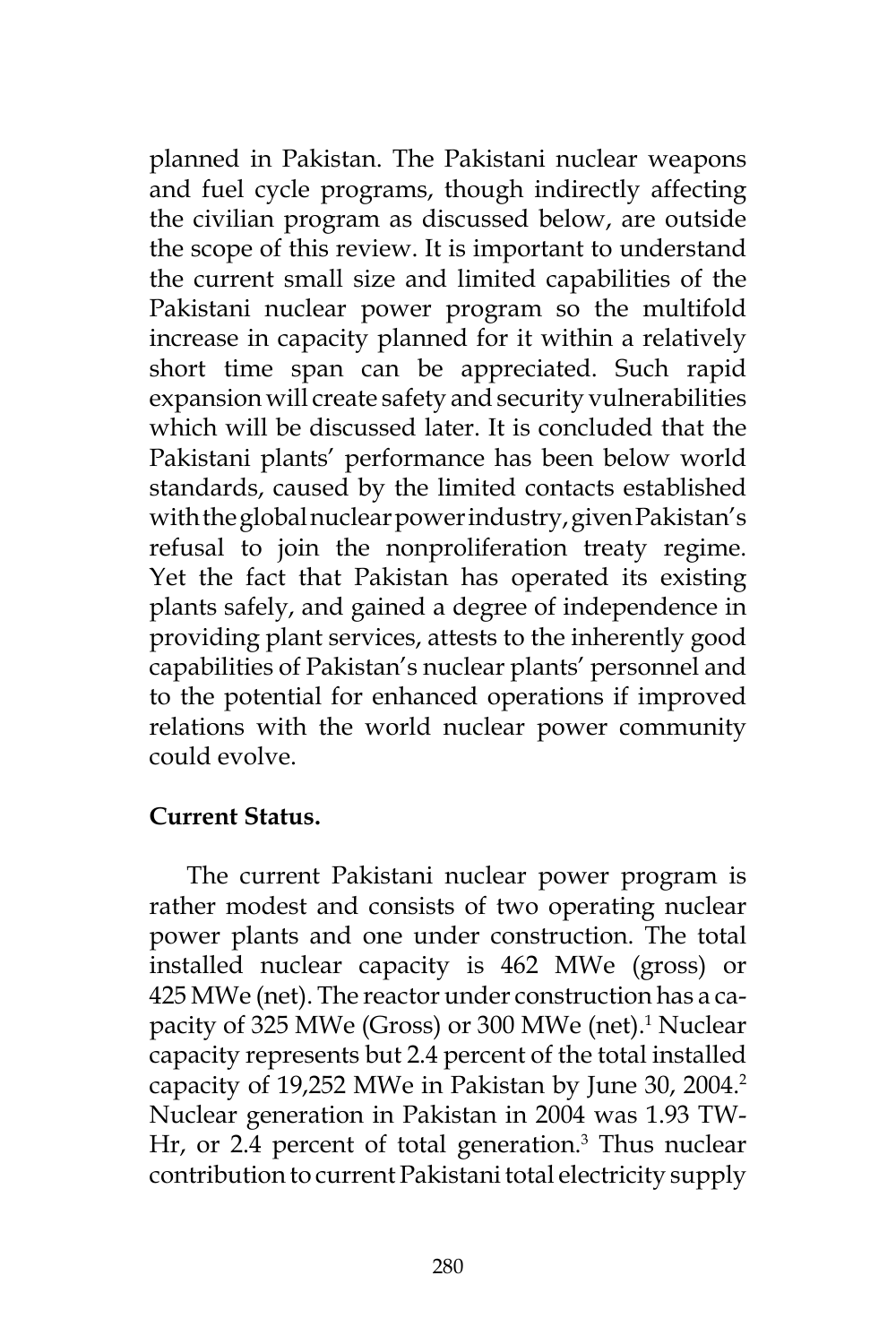is limited. In comparison, 50.5 percent of total electricity generation in 2004 was produced by fossil thermal power plants, with hydroelectric plants providing 22.4 percent of total generation. The Pakistan Atomic Energy Commission (PAEC) operates all Pakistani nuclear power plants, and the Pakistan Nuclear Regulatory Agency (PNRA)<sup>4</sup> performs nuclear safety regulation. Pakistan shares information with and obtains technical assistance from the CANDU Operators Group (COG), and the World Association of Nuclear Plant Operators  $(WANO).<sup>5</sup>$ 

Pakistan is not a signatory to the Nuclear Nonproliferation Treaty (NPT). All commercial nuclear power plants are, however, operated under IAEA Safeguards.<sup>6</sup> The Canadian origin KANUPP reactor is safeguarded under INFCIRC/135 of October 1969, and the Chinese origin CHASNUPP is safeguarded based on INFCIRC/418 of February 1993. Pakistan did not sign and did not ratify the IAEA proposed Additional Protocol to its safeguards agreements.<sup>7</sup> Pakistan did sign and ratify the IAEA Convention on Physical Protection of Nuclear Material (CPPNM), which entered into force on October 2000. Pakistan did sign several other conventions with the IAEA;<sup>8</sup> however, it is not a member to the Vienna Convention on Civil Liability for Nuclear Damage.

Pakistan is not a member of the Zangger Committee or the Nuclear Suppliers Group (NSG) and does not abide by the nuclear export guidelines issued by these two organizations. Pakistan has, however, recently held discussions with the NSG aimed at harmonizing its export control regulations with the requirements of the NSG.<sup>9</sup> Given the past activities of the A.Q. Khan's network,<sup>10</sup> which are outside the scope of this chapter, this could well be viewed as "locking the barn door after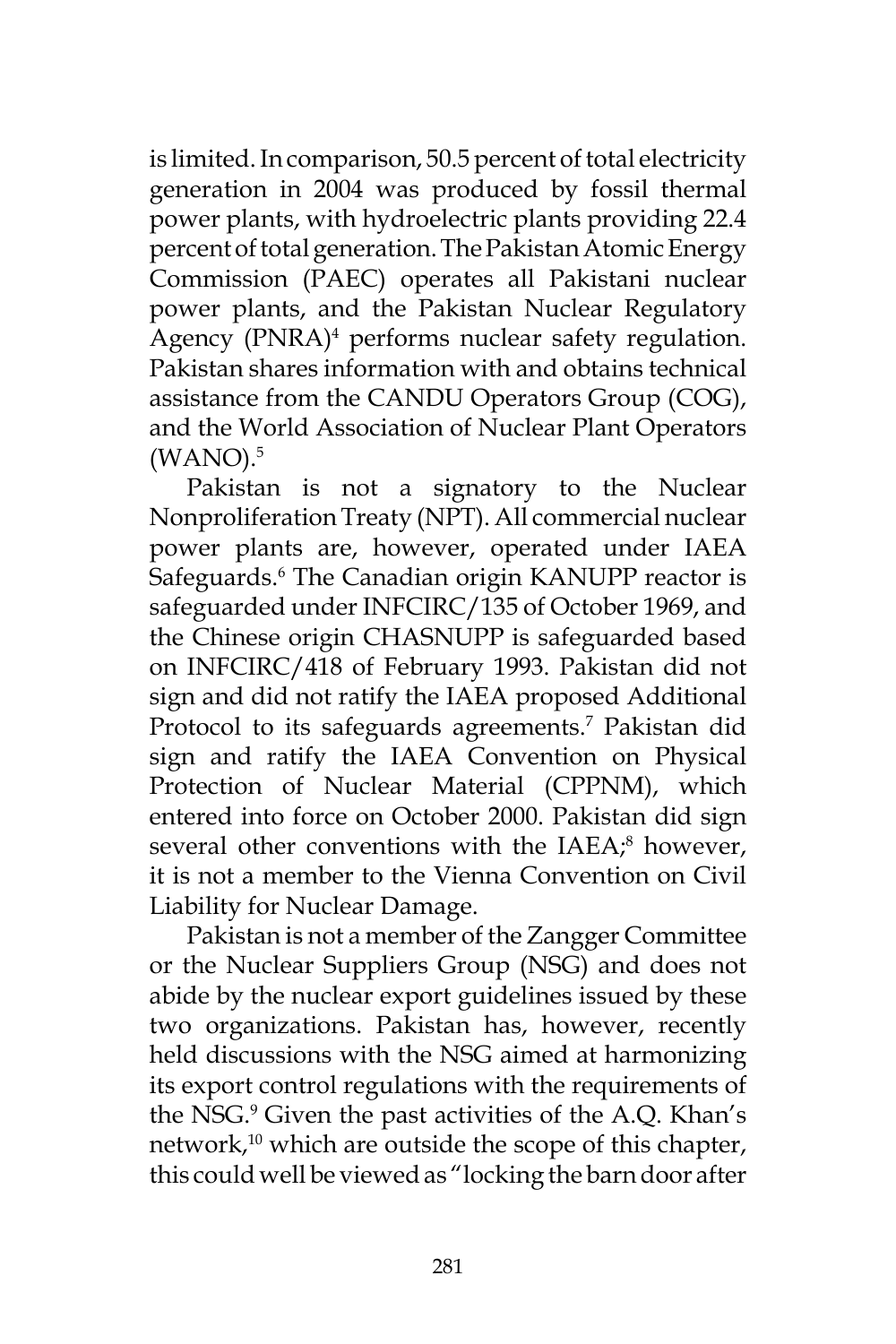the horses ran out" and is probably aimed at preparing groundwork for a future nuclear deal with the NSG including measures similar to those incorporated in the U.S.-India Nuclear Agreement, $11$  as discussed later. Pakistan participates in the activities of the United Nations Security Council (UNSC) Resolution 1540 Committee, and has submitted a report to the Committee as well as provided later detailed answers to the additional questionnaire.<sup>12</sup>

A listing of plant data related to the construction and operation of the Pakistani nuclear power plants is provided in Table 1 below.13 A map of Pakistan indicating the location of nuclear power plants as well as nuclear military sites is shown in Map 1.14 A similar Pakistani map showing the location of nuclear plants and fuel cycle facilities is shown in Map 2.15

| Station                          | <b>KANUPP</b>    | <b>CHASNUPP 1</b>  | <b>CHASNUPP 2</b> |
|----------------------------------|------------------|--------------------|-------------------|
| Type                             | PHWR             | <b>PWR</b>         | <b>PWR</b>        |
| <b>Gross Capacity</b>            | 137              | 325                | 325               |
| Operator                         | <b>IPAEC</b>     | IPAEC.             | PAEC              |
| Status                           | Operational      | Operational        | Contract signed   |
| <b>Reactor Supplier</b>          | CGE              | CNNC               | <b>CNNC</b>       |
| Construction Date                | August 1, 1966   | August 1, 1993     | April 8, 2005     |
| Criticality Date                 | August 1, 1971   | May 3, 2000        |                   |
| <b>Grid Connection Date</b>      | October 18, 1971 | June 13, 2000      | ~2011             |
| <b>Commercial Operation Date</b> | December 7, 1972 | September 15, 2000 |                   |
| Shutdown Date                    | $-2012$          |                    |                   |

Source: PAEC

# **Table 1. Current Pakistani Nuclear Power Plants Data.**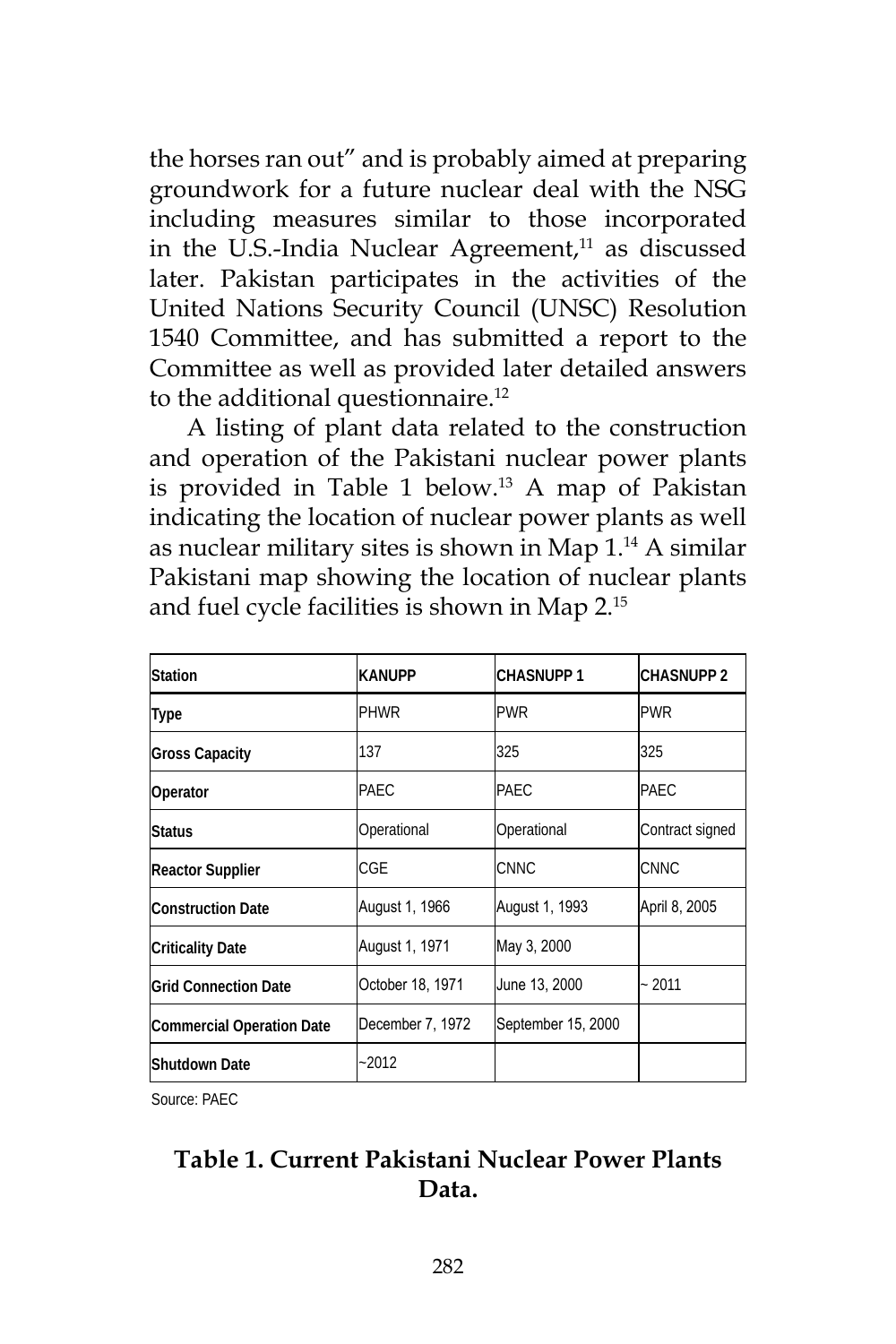



The oldest Pakistani nuclear power plant is the Karachi Nuclear Power Plant (KANUPP), located at Paradise point, 15 miles west of Karachi on the Arabian Sea. A view of KANUPP is shown in Figure 1. KANUPP is a 125 MWe (net) CANDU type natural Uranium fueled and heavy water (Deuterium) cooled and moderated reactor. KANUPP was obtained from Canadian General Electric (CGE) in 1965, and the plant reached commercial operation in 1972. KANUPP and its sister plants in India, Rawatbhata 1 and 2, were based on the Canadian design for the Douglas Point early CANDU plant, which was shut down in 1985.<sup>16</sup> All contacts with the Canadian suppliers were cut off in 1975 when it became clear that Pakistan would not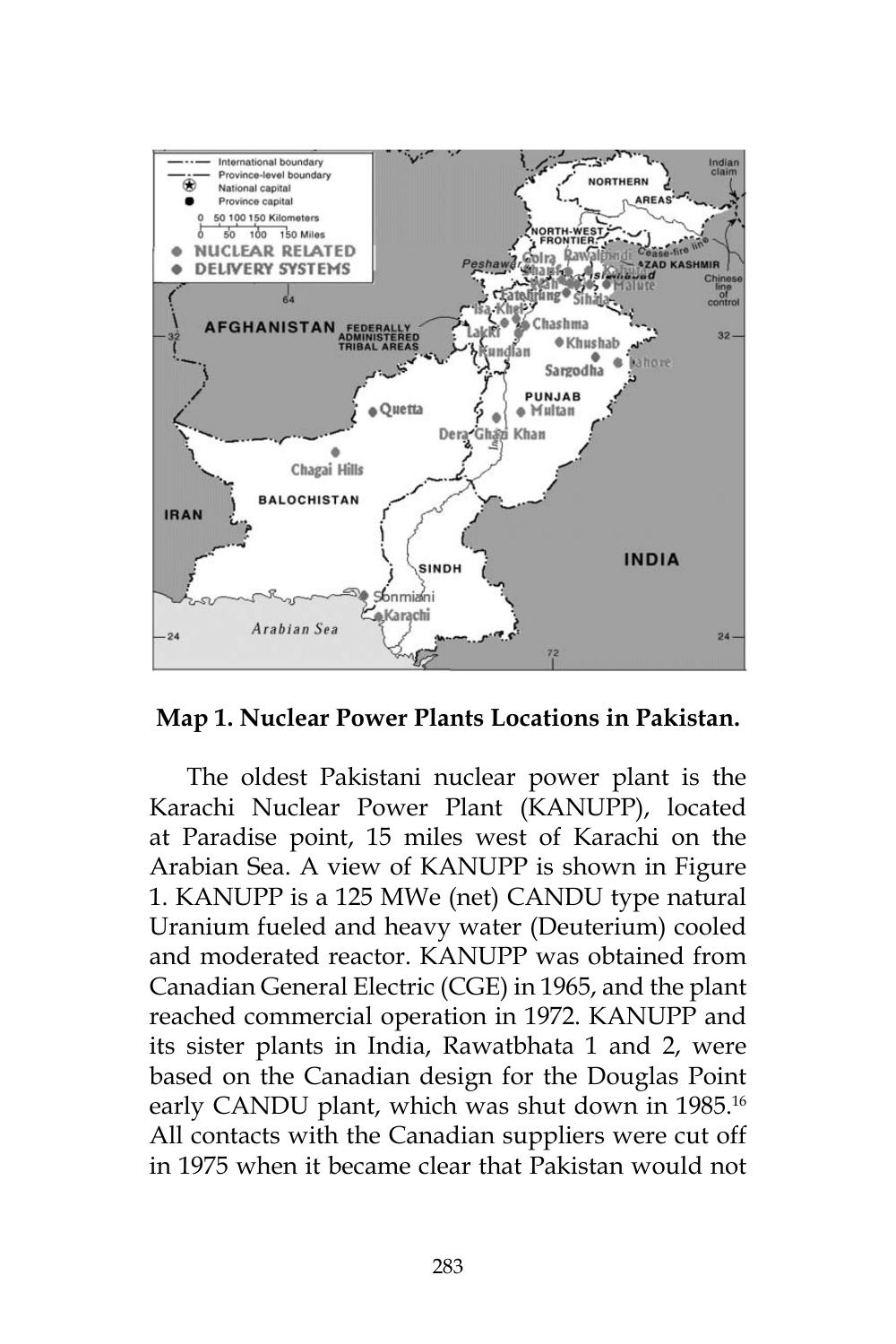

Reprinted by permission of the publisher from "Deadly Arsenals" by Joseph Cirincione, Jon B. Wolfsthal, and Miriam Rajkumar (Washington, DC: Carnegie Endowment for International Peace, 2005), p. 238, available at *www.carnegieendowment.org*).

# **Map 2. Nuclear Power Plants and Fuel Cycle Facilities in Pakistan.**

become a signatory to the NPT. This required PAEC to undertake an extensive self-reliance program regarding plant operations, maintenance, and capital improvements. PAEC reached domestic capability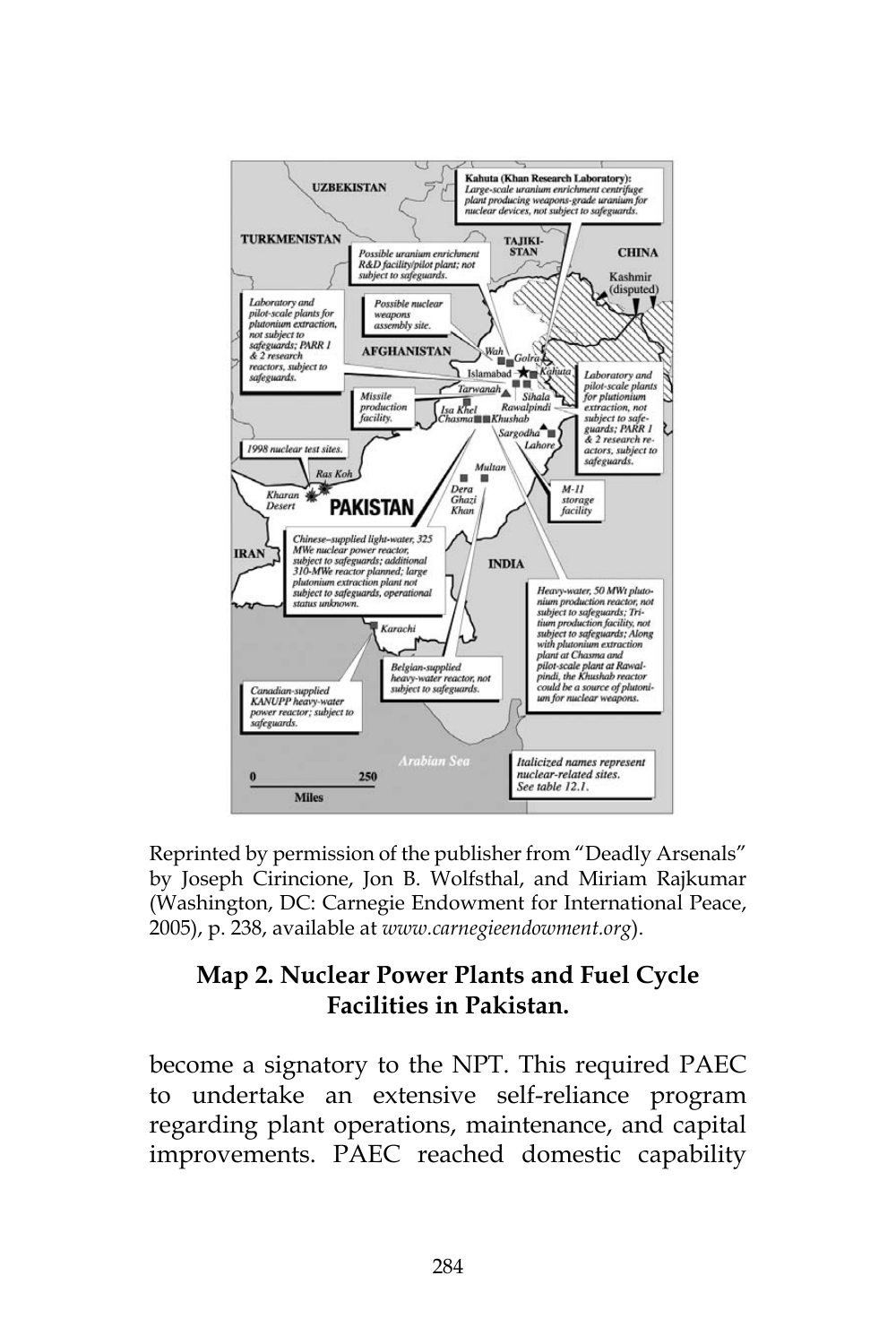

 **Figure 1. The Karachi Nuclear Power Plant (KANUPP).**

in CANDU fuel assemblies manufacture by 1980. Following the Three Mile Island accident, Pakistan was accepted into the COG and WANO, and received additional technical assistance and performance assessment from the IAEA. Following 1991, PAEC has embarked on a life extension program referred to as Balancing Modernization and Rehabilitation (BMR) which involves upgrading of the plant's instrumentation and control (I&C) system and replacement of its computer equipment. The BMR program also calls for upgrading balance of plant (BOP) equipment as well as some nuclear island (NI) equipment. With these modifications, plant lifetime is estimated at 40 years, i.e., extended until 2012.17

The second nuclear power plant installed and commercially operated in Pakistan is the Chasma Nuclear Power Plant-Unit 1 of 300 MWe (net) capacity,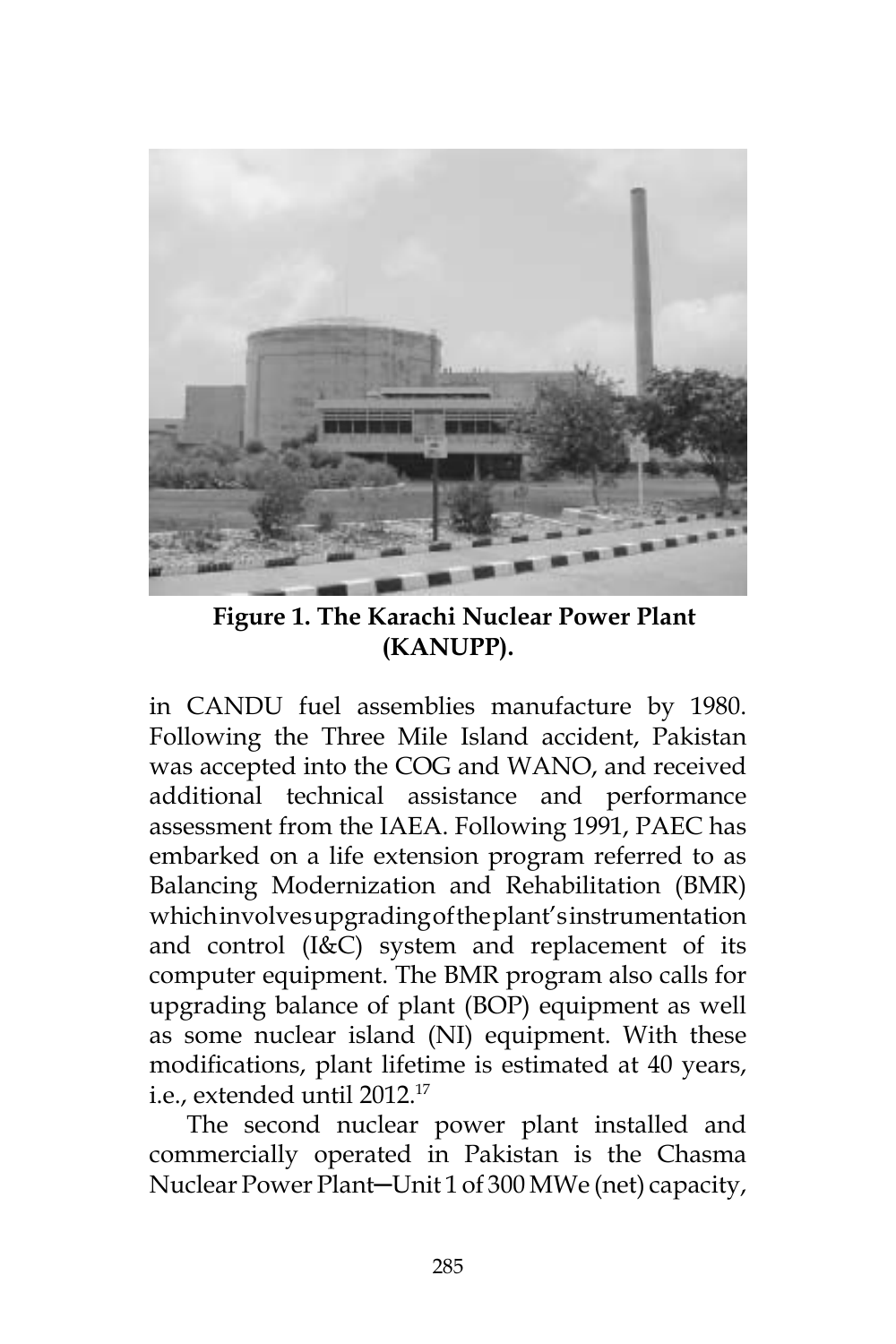located in the Punjab Province, near Chasma Barrage on the west side of the Indus river. The plant was purchased from China National Nuclear Corporation (CNNC), the main nuclear power corporation in China, and represents the first case of South-South nuclear power plant technology transfer. The design of the CHASNUPP-1 unit is based on the Chinese Qinshan Phase I nuclear power plant, the first indigenously designed and built nuclear power plant in China. The Qinshan Phase I design is the current nuclear plant export model of China and has also been offered to Iran (cancelled in 1997 under U.S. pressure), and to all other countries interested in small capacity nuclear plants provided by a Third World nuclear supplier. Even though the reactor design is of Chinese origin, Mitsubishi Heavy Industry (MHI) produced the pressure vessel and the two primary pumps were manufactured in Germany.<sup>18</sup> The CHASNUPP-1 nuclear plant is a two-loop pressurized water reactor (PWR), fueled with 3.4 percent enriched Uranium Oxide fuel provided by China. CHASNUPP-1 represents the second unit worldwide based on the Qinshan Phase I design and the first Chinese nuclear power plant export. As such, this is a prototype operation to both China and Pakistan. No information on possible spent fuel return to China is available, and wet pool storage of spent fuel at the reactor site is assumed. No information on possible reprocessing of spent fuel for military purposes, particularly from KANUPP, is available. The construction of the CHASNUPP-1 unit was started in 1992, and commercial operation was attained in 2000. Since then the plant has completed five annual operating cycles with an improving performance trend.19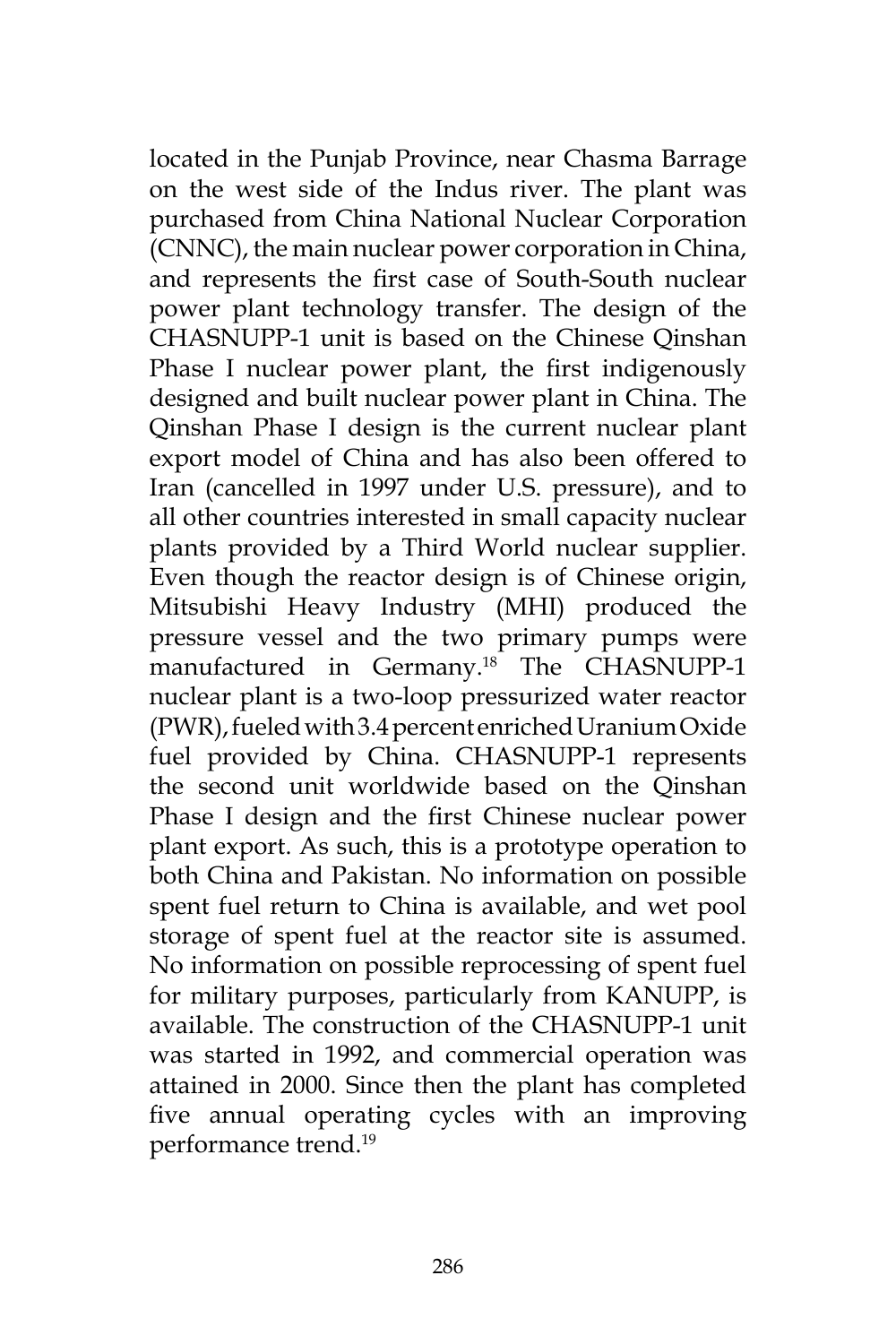The second unit of the Chasma nuclear power plant (CHASNUPP-2) will also be supplied by CNNC and is a 300 MWe PWR design similar to the Qinshan Phase I plant operating in China, and a replicate of the CHASNUPP-1 unit operating on site. The total investment in the new unit is estimated at 860 Million Dollars,20 and a sum of 350 million dollars is financed by China, \$200 M through concessionary loans and \$150 M through preferential supplier credits provided by the Exim Bank of China.<sup>21</sup> Site construction work started in April 2005 and commercial operation is expected by 2011. China became a member of the NSG in June  $2004<sup>22</sup>$  and as a member is forbidden by NSG Guidelines from supplying nuclear equipment to countries that did not sign the NPT and did not accept full scope safeguards. However China claims that its contract negotiations with Pakistan regarding CHASNUPP-2 construction have been ongoing even before its accession to NSG membership, and are thus "grandfathered" from its NSG obligations.

The Chasma nuclear site includes also a reprocessing plant, based on a French design supplied by the Saint Gobain Corporation. With the cessation of French nuclear assistance to Pakistan in 1975, Pakistan has completed the construction of the plant by itself and PAEC operates it outside of the safeguards regime in support of its nuclear military program.<sup>23</sup> In close proximity to the Chasma site is the Khushab Plutonium production reactor provided by China.<sup>24</sup> Khushab is a 50 MW (Th) natural Uranium fueled, heavy waster moderated reactor operated by PAEC as a part of the Pakistan nuclear weapons program. Other military program facilities are indicated in Map 1. Several research reactors also operate in Pakistan, however they are outside the scope of this chapter.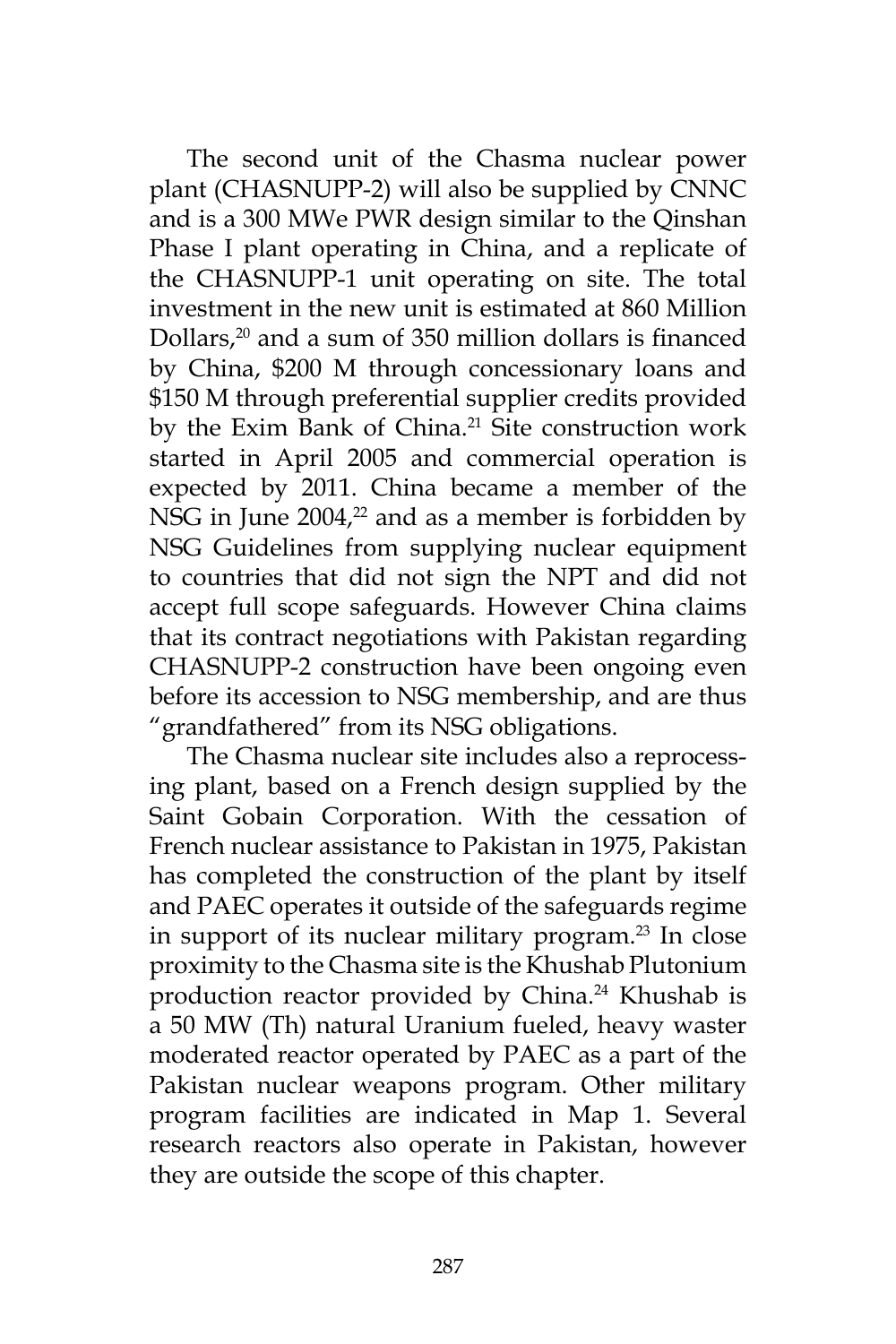### **Operating Record of Pakistani Nuclear Power Plants**.

It is important to review the operating record of the current Pakistani nuclear power program in order to assess how future nuclear plants will be operated given the fast expansion plan proposed by the government. As discussed next, the current operating record is below world standards, even though the inherent capability for improved performance is there. The concern is that given the fast growth rate projected, the potential for better performance might not be realized for some time. Conversely, the Program might be vulnerable to safety and security problems brought about by inexperienced staffs or by terrorist sympathizers who managed to foil the clearance system and act as inside collaborators.

The energy availability factors (energy produced after all losses are deducted divided by total energy produced) which are related to the capacity factors (net energy produced divided by the total energy that could have been produced had the plant operated at full capacity all the time) are computed by the IAEA and reported on an annual and cumulative basis in the Power Reactor Information System (PRIS) database for each commercial nuclear power plant operating in IAEA member countries. $25$  The history of the energy availability factors over the lifetime of the KANUPP reactor is reported in Table 2 below, and for the CHASNUPP-1 reactor in Table 3.26

Inspection of the KANUPP performance data in Table 2 indicates a mediocre plant record with a lifetime energy availability record of less than 28 percent. This is particularly low for a CANDU type reactor, which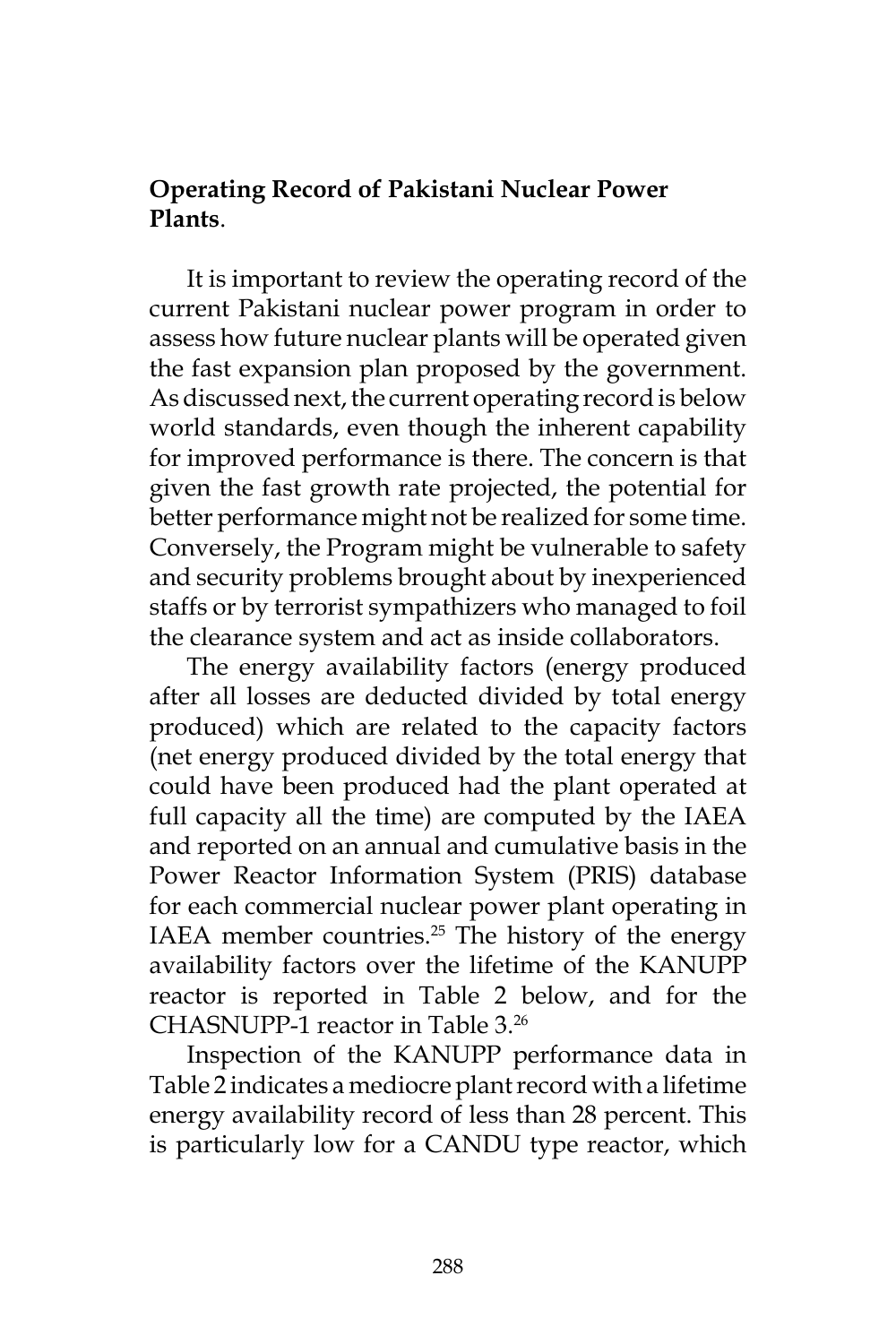|              | Energy           | Capacity   | Energy Availability Factor (%) |                |
|--------------|------------------|------------|--------------------------------|----------------|
| Year         | (GWe.h)          | (MWe)      | Annual                         | Cumulative     |
| 1971         | Ŝ.               | 128        | 77.27                          |                |
| 1972         | 232.7            | 137        | 19.3                           |                |
| 1973         | 394.8            | 126        | 35.6                           | 35.6           |
| 1974         | 583.9            | 126        | 52.75                          | 44.18          |
| 1975         | 494.9            | 126        | 44.83                          | 44.39          |
| 1976         | 487.3            | 137        | 40.49                          | 43.35          |
| 1977         | 339.4            | 126        | 30.74                          | 40.88          |
| 1978         | 228.4            | 125        | 20.88                          | 37.62          |
| 1979         | 29.6             | 125        | 2.7                            | 32.72          |
| 1980         | 67.9             | 125        | 6.17                           | 29.45          |
| 1981         | 192.2            | 125        | 17.55                          | 28.14          |
| 1982         | 70.9             | 125        | 6.48                           | 26.01          |
| 1983         | 194              | 125        | 17.7                           | 25.26          |
| 1984<br>1985 | 290.65<br>261.96 | 137<br>137 | 24.9<br>21.83                  | 25.23<br>24.95 |
| 1986         | 476.22           | 125        | 43.49                          | 26.24          |
| 1987         | 274.77           | 125        | 25.09                          | 26.17          |
| 1988         | 171.41           | 125        | 15.6                           | 25.52          |
| 1989         | 60.86            | 125        | 5.56                           | 24.37          |
| 1990         | 375.906          | 125        | 34.33                          | 24.91          |
| 1991         | 370.3            | 125        | 33.82                          | 25.37          |
| 1992         | 499.74           | 125        | 45.51                          | 26.36          |
| 1993         | 369.6            | 125        | 33.75                          | 26.71          |
| 1994         | 523.64           | 125        | 47.82                          | 27.66          |
| 1995         | 461.04           | 125        | 42.1                           | 28.28          |
| 1996         | 310.86           | 125        | 28.31                          | 28.28          |
| 1997         | 386.12           | 125        | 35.26                          | 28.55          |
| 1998         | 353.35           | 125        | 29.74                          | 28.6           |
| 1999         | 68.99            | 125        | 11.93                          | 27.99          |
| 2000         | 368.31           | 125        | 33.54                          | 28.18          |
| 2001         | 399.46           | 125        | 36.48                          | 28.47          |
| 2002         | 444.02           | 125        | 40.55                          | 28.87          |
| 2003         | 0                | 125        |                                | 27.94          |
| 2004         | 183              | 125        | 24.71                          | 27.84          |

# **Table 2. Annual Performance Data for the KANUPP Reactor.**

| Year | Energy  | Capacity | Energy Availability Factor (%) |            |  |
|------|---------|----------|--------------------------------|------------|--|
|      | (GWe.h) | (MWe)    | Annual                         | Cumulative |  |
| 2000 | 529.15  | 300      | 72.19                          |            |  |
| 2001 | 1581.75 | 300      | 60.06                          | 60.06      |  |
| 2002 | 1356    | 300      | 52.25                          | 56.16      |  |
| 2003 | 1809.8  | 300      | 68.85                          | 60.39      |  |
| 2004 | 1750.71 | 300      | 66.35                          | 61.88      |  |

# **Table 3. Annual Performance Data for the CHASNUPP-1 Reactor.**

operates on online refueling principles and is thus expected to demonstrate high availability and capacity factors. In fact, KANUPP performance is lower than even the oldest CANDU reactors operated in Canada and elsewhere except for the Rawatbhata reactors in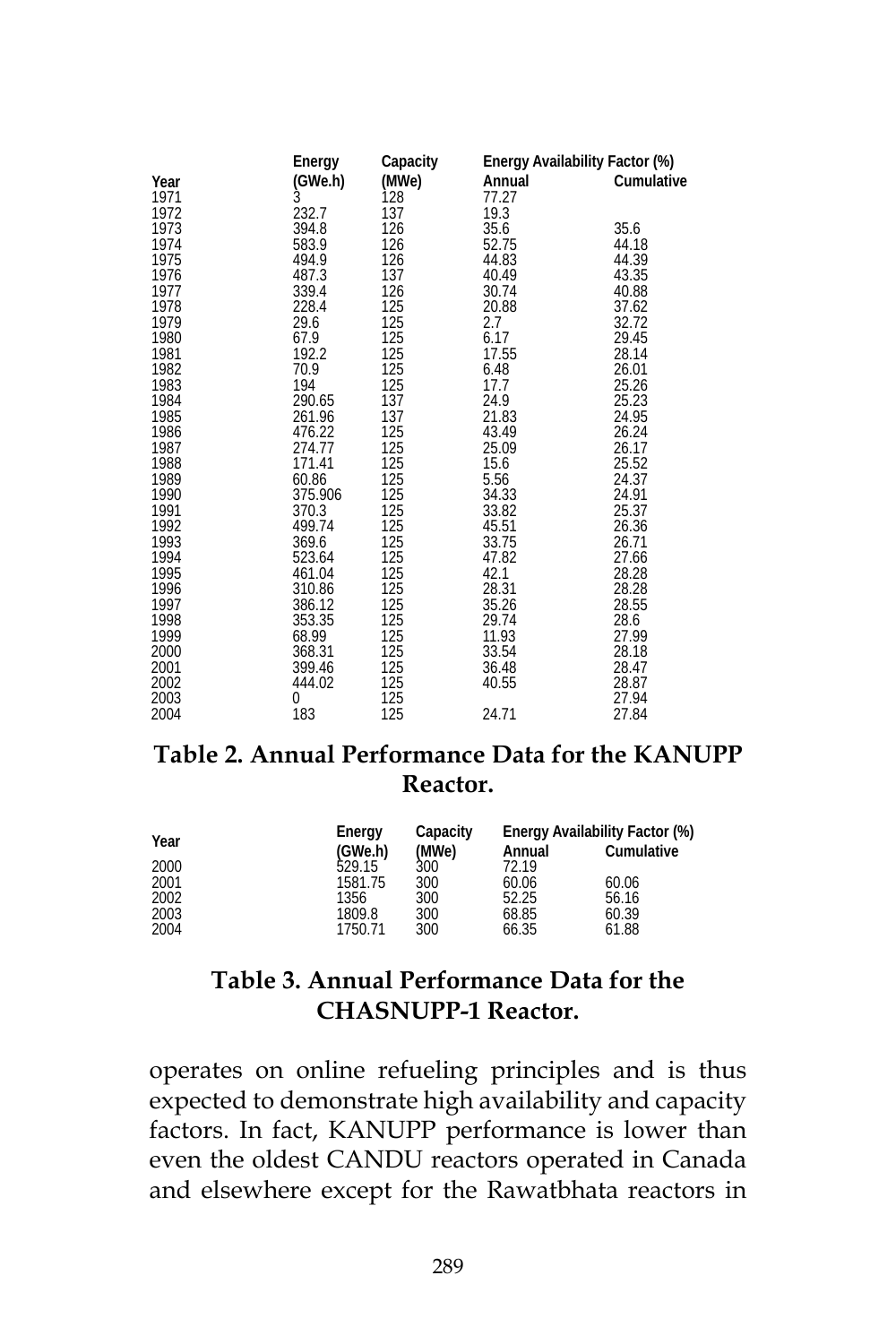India. KANUPP represents the oldest CANDU model still refurbished and in commercial operation in the world today. Most other similar model CANDU reactors have already ceased operation and have shut down. That KANUPP still operates is a testament to the resourcefulness and determination of the Pakistani nuclear engineers. The operational history of KANUPP is the story of Pakistan's nonproliferation policy and external relations.

As seen in Table 2, the plant started commercial operation and after a slow start performance improvements were recorded until 1975, the year Canada cut off technical support due to Pakistan's refusal to sign the NPT. The KANUPP engineers were on their own with no fresh fuel assembly supplies, replacement parts, training or technical support from Canada. Performance deteriorated significantly and revived only in the mid-1980s when the Pakistanis learned to manufacture their own fuel assemblies and developed some domestic plant maintenance and component replacement capabilities. Since then the plant operated at varying performance levels never exceeding 48 percent and was down for different Pakistani initiated refurbishment campaigns. Performance, even at these low levels, has improved following the reestablishment of technical exchanges with the COG and with WANO. By that time the plant was getting older and its improving performance trend was overtaken by the need for further maintenance and modifications (M&M). The overall result is that of mediocre performance quite lower than other CANDU reactors operated elsewhere.

Another relevant element is the low burnup levels achievable at CANDU plants. The KANUPP reactor was designed for an average (over the core) assembly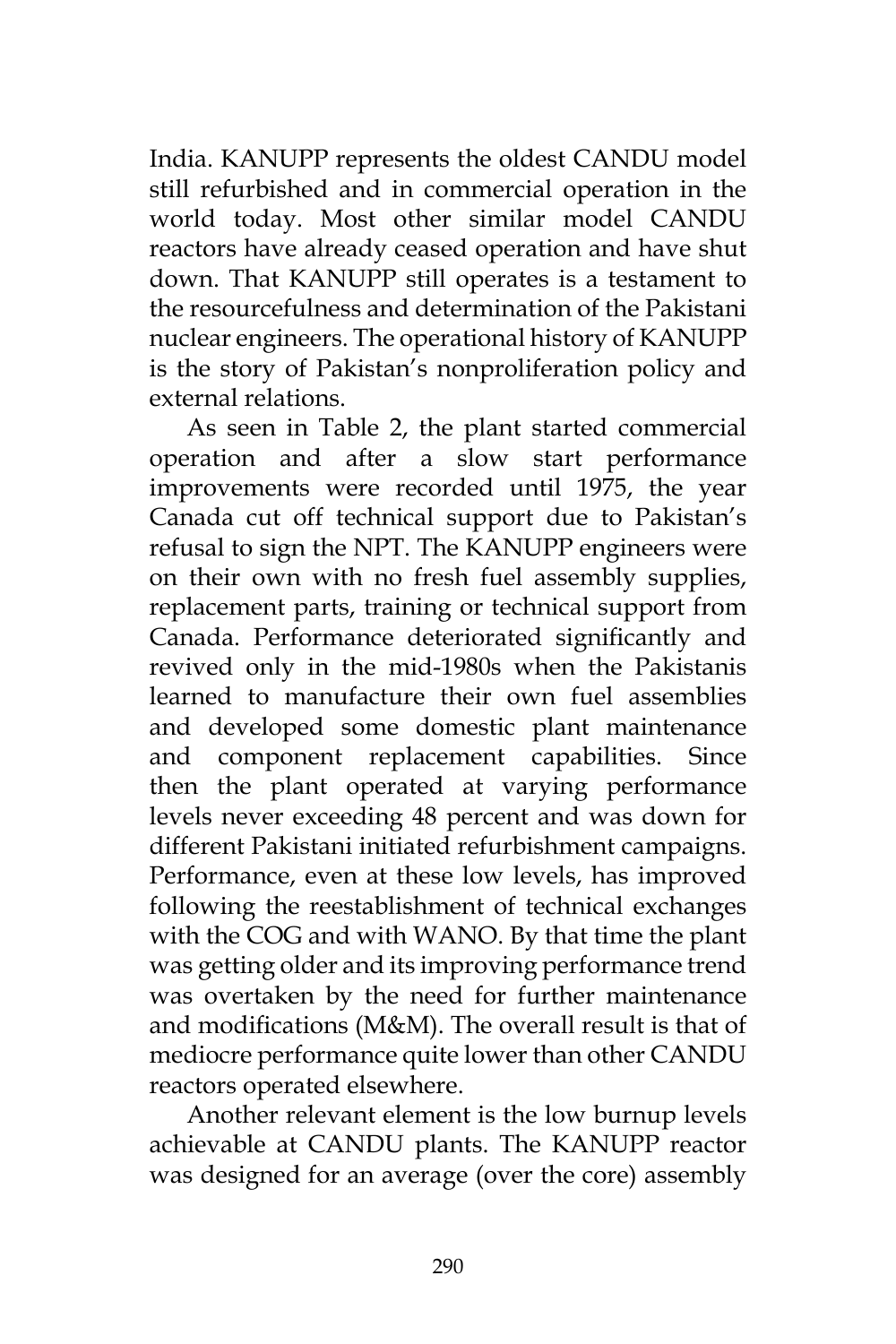burnup of 8,650 MW (th) D/MTU and for cycle length (period between refuelings) of 12 months.<sup>27</sup> At this low burnup level the percent fissile content of the discharged plutonium (Pu-239 + Pu-241) is estimated in the low  $80$ percent, almost weapons grade. If fuel assemblies were discharged annually regardless of the low achieved capacity factors, the realized fuel burnup would have been lower and the fissile content of the discharged plutonium would be higher, and close to weapons grade quality. It is also known that natural uranium fueled heavy water moderated reactors (like the CANDU models) are copious producers of plutonium in the discharged fuel assemblies  $\sim$  360 Kg Fissile Pu/ GWe/Year, according to the DOE Nonproliferation Alternative System Assessment Program (NASAP) report.28

Thus, assuming annual refuelings, the KANUPP reactor could have produced significant amounts of weapons grade (or close to weapons grade) plutonium in its discharged fuel assemblies. The KANUPP reactor, including its spent fuel pool, is operated under IAEA safeguards. However, given the relatively mild application of safeguards by the IAEA prior to the early 1990s when the Iraqi nuclear weapons program was discovered, the Pakistanis might have been able to divert some fuel assemblies to their unsafeguarded program. This is only a speculation, based on the fact that the KANUPP spent fuel pool might contain, by now, significant amounts of high grade plutonium, thus offering a tempting target.

Inspection of the CHASNUPP-1 performance data shown in Table 3 indicates significantly higher energy availability levels, in the range of 60 percent plus as compared with the lower performance record of the KANUPP reactor discussed above. Evidently, the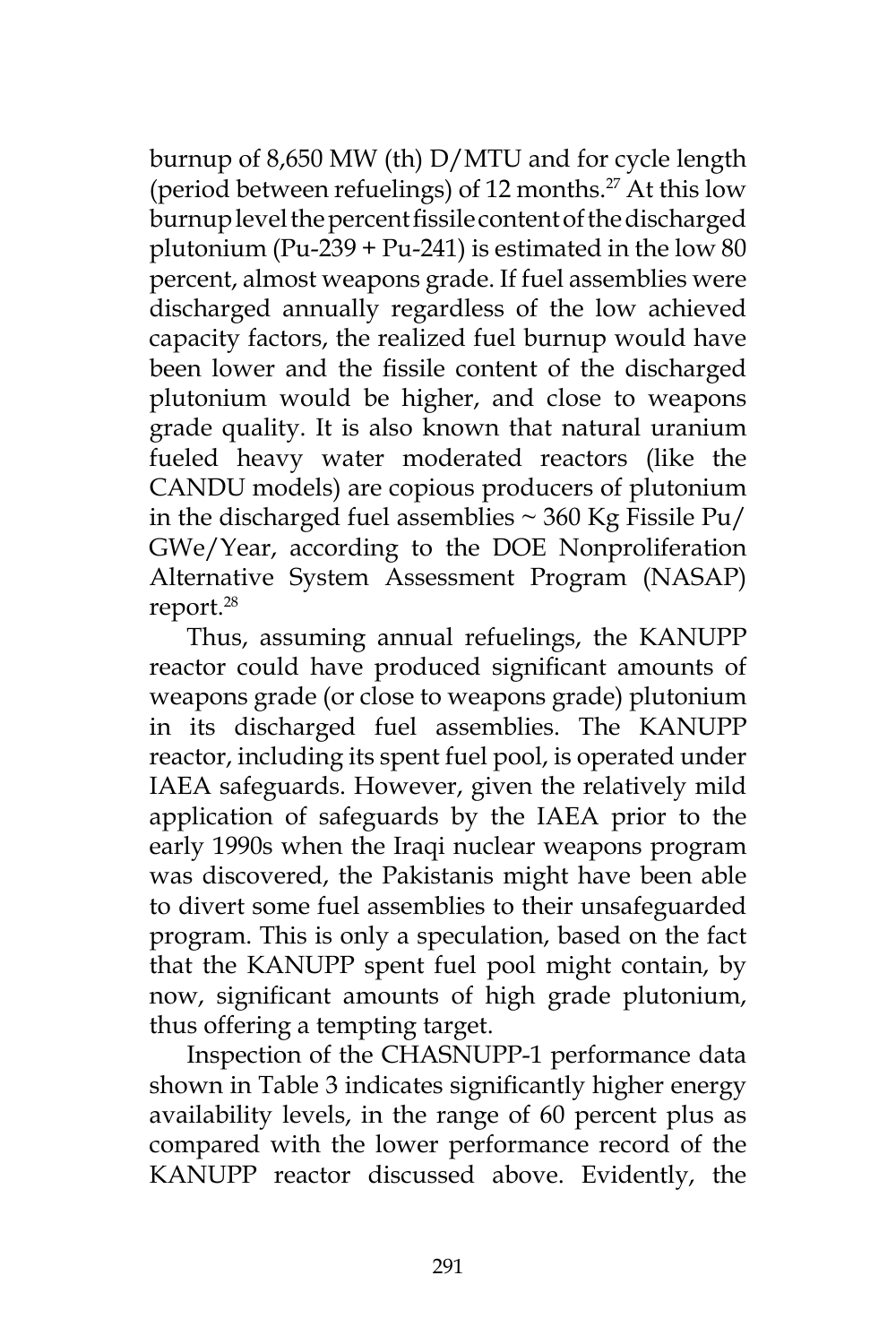more modern and simpler PWR design and possibly ongoing help from CNNC which may have wanted their first export project be a successful one, might have contributed to the improved plant performance. CHASNUPP-1 performance declined during the first three annual operating cycles until the plant "settled down," and then the availability factor markedly increased over the next two cycles. Yet the fact is that the CHASNUPP-1 performance record lags the record of the Qinshan Phase I plant─its reference plant─by 10 to 20 annual percentage points over the same operating period. Review of the *Qinshan-I* data in the PRIS database<sup>29</sup> indicates that whereas *Qinshan-I* has a cumulative (lifetime averaged) energy availability factor of close to 80 percent over its first five operating cycles, CHASNUPP-1 has reacted with a cumulative availability factor of 62 percent only (still much better than the 44 percent cumulative availability factor recorded for the KANUPP reactor over its first 5 operating years).

Two general trends can be identified from review of the performance data of the first two Pakistani operating nuclear power plants. First, energy availability factors are lower than those recorded for similar plants located elsewhere, possibly reflecting Pakistan's isolation within the global nuclear community given its nonproliferation stance. Second, valiant attempts have been made by the Pakistanis to improve plant performance, relying mostly on their own limited national resources. The results indicate improving performance records although lower than worldwide figures for similar plants over similar operating periods. Evidently more needs to be done, with significant external inputs to bring Pakistani nuclear plants performance to world-class level and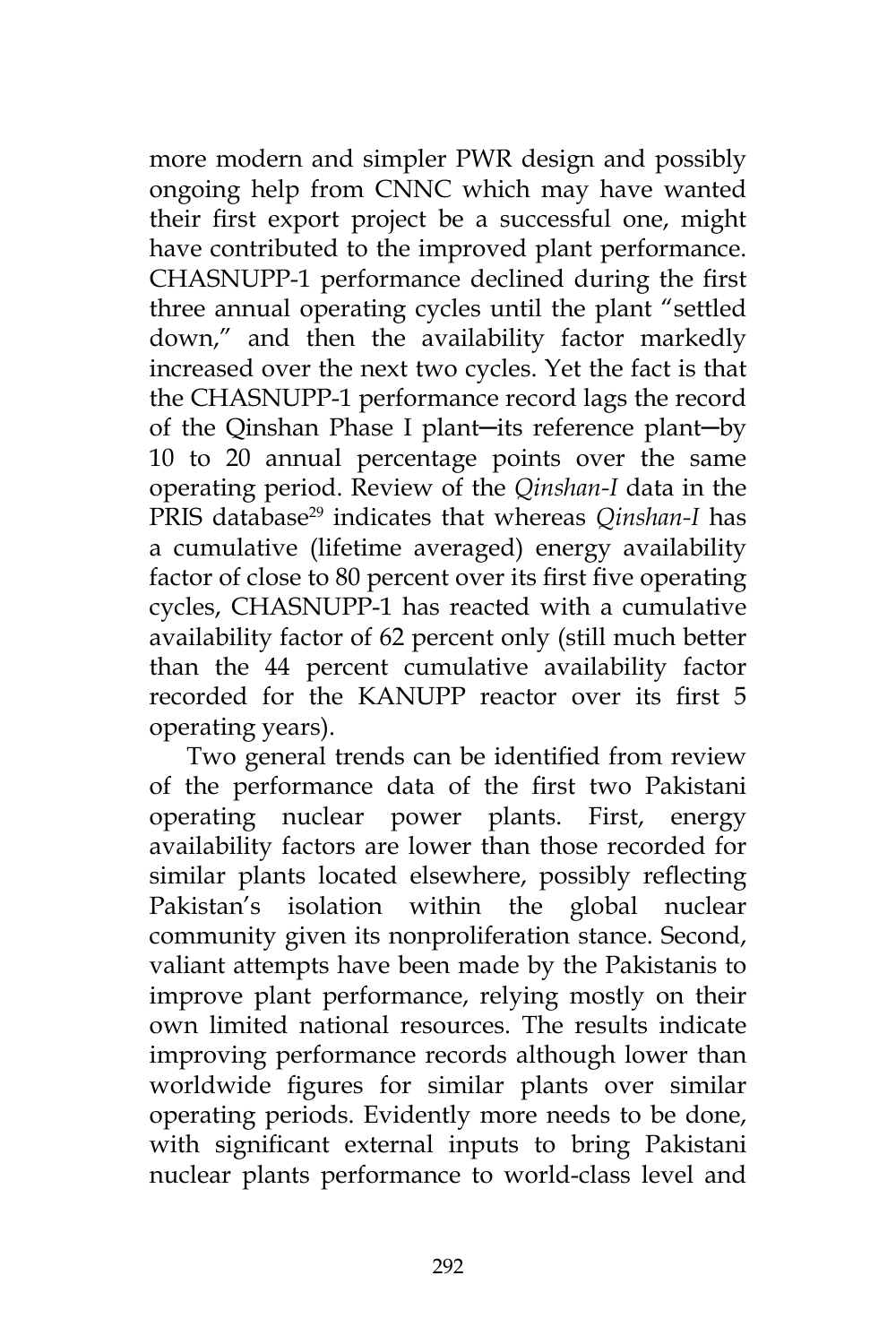assure long-term safe plant operations. It could well be that with adequate external support (if this were possible) and with the development of additional nuclear infrastructure and technical capabilities within Pakistan, the performance of the Pakistani nuclear plants could reach levels similar to those achieved by other successful Asian nuclear nations like Taiwan or Korea.

# **Expansion Plans of the Pakistani Nuclear Power Program.**

Pakistan's Mid-Term Development Framework of 2005 calls for the installation of an additional 8,500 MWe of nuclear capacity by the year  $2030$ ,<sup>30</sup> which will bring the operating capacity by that year to about 8,800 MWe. The first part of this overall program involves a Pakistani request to purchase eight 600 MWe reactors from China with a total program capacity of 4,800 MWe.31 Pakistan has requested export of the second generation of indigenously designed Chinese nuclear plants based on the Qinshan Phase II, a 2 x 600 MWe station now reaching full commercial operation in the Qinshan site near Shanghai, in Zhejiang Province. The first two 600 MWe units in Pakistan are planned for the KANUPP site near Karachi. It is surmised that one future nuclear station might be located in Balochistan.<sup>32</sup> Should Pakistan manage to import only one 300 MWe unit in the early expansion phase, that unit might be built at the Chasma site as CHASNUPP-3 unit.

A recent report on the status of the Qinshan Phase II program was provided by Kang Rixin, the director General of CNNC.<sup>33</sup> The Qinshan Phase II station includes two units, each one being a two-loop PWR of 650 MWe (gross) or 610 MWe (net).<sup>34</sup> Construction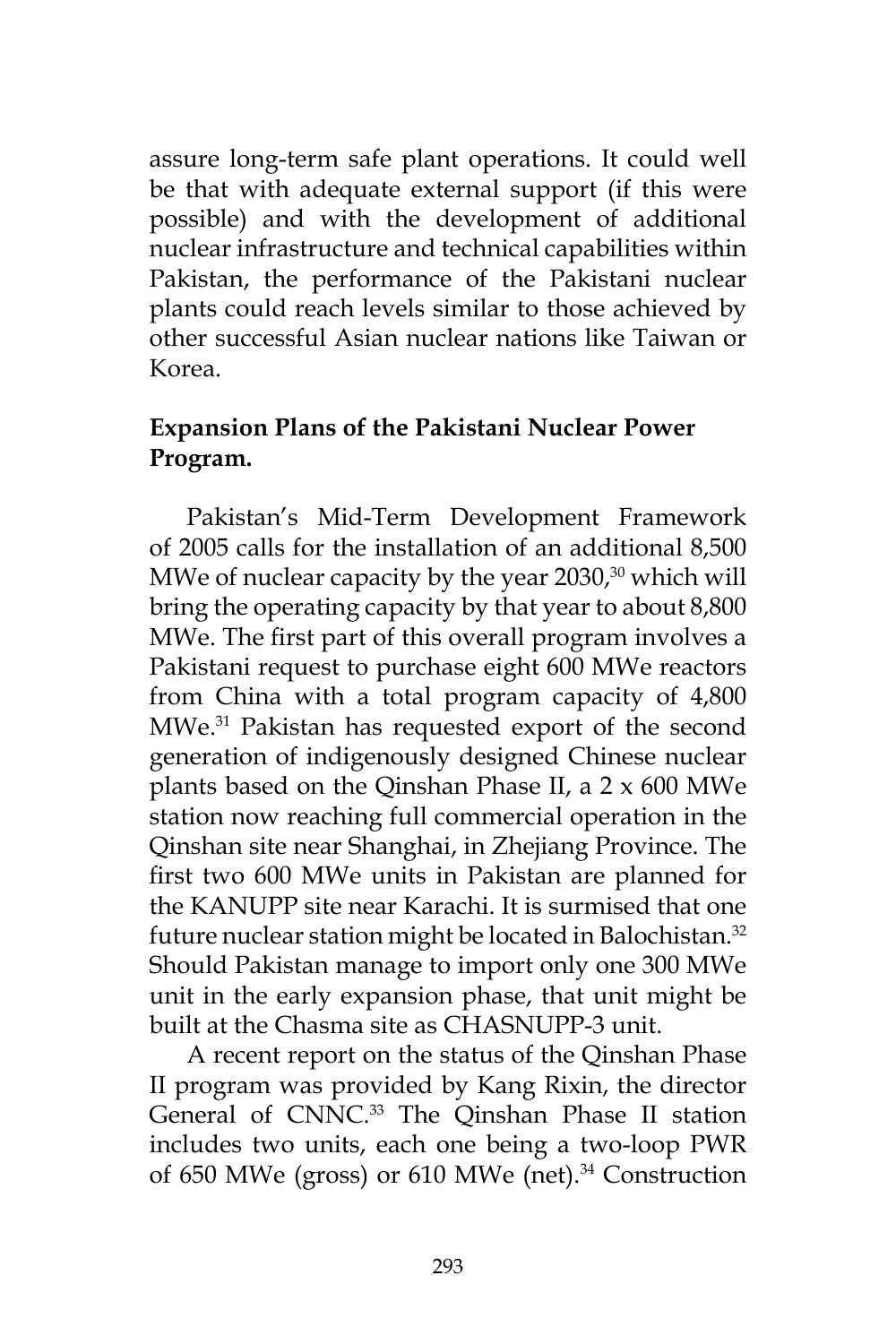of the first unit on site was started in June 1996 and the plant reached commercial operation in April 2004. Construction of the second unit of Qinshan Phase II was started on April 1997, and commercial operation started in May 2005. CNNC received approval in 2005 to replicate on site the Qinshan Phase II units and these will become the third and fourth identical units on site, referred to as the Qinshan Phase IV project. China plans the Qinshan Phase II units to be the prototypes for all 600 MWe nuclear units of indigenous design which might be built in the future in remote nuclear plant sites in China, or exported to clients like Pakistan. As yet, no reactor of this type has ever been exported outside China.

The Qinshan Phase II plant design was based on Chinese expertise, though with significant French and Japanese contributions. In terms of components manufacture, 55 percent of Qinshan Phase II first unit equipment was of Chinese origin, the rest being imported, mostly from Japan. The localization content of the second unit on site was 60 percent. While China is capable of building the 600 MWe turbine generators used in this station, most of the nuclear island equipment-including the pressure vessel, steam generators, and primary pumps─were manufactured by the Mitsubishi Heavy industry (MHI) Corporation of Japan.35 China is yet incapable of constructing the main components of the nuclear island of a 600 MWe nuclear unit, let alone larger sized nuclear units. This limits China's ability to export the 600 MWe sized plants since it must obtain the approval of the foreign NI equipment supplier (and its government) for the production of the nuclear components prior to the signing of an export deal with a client country.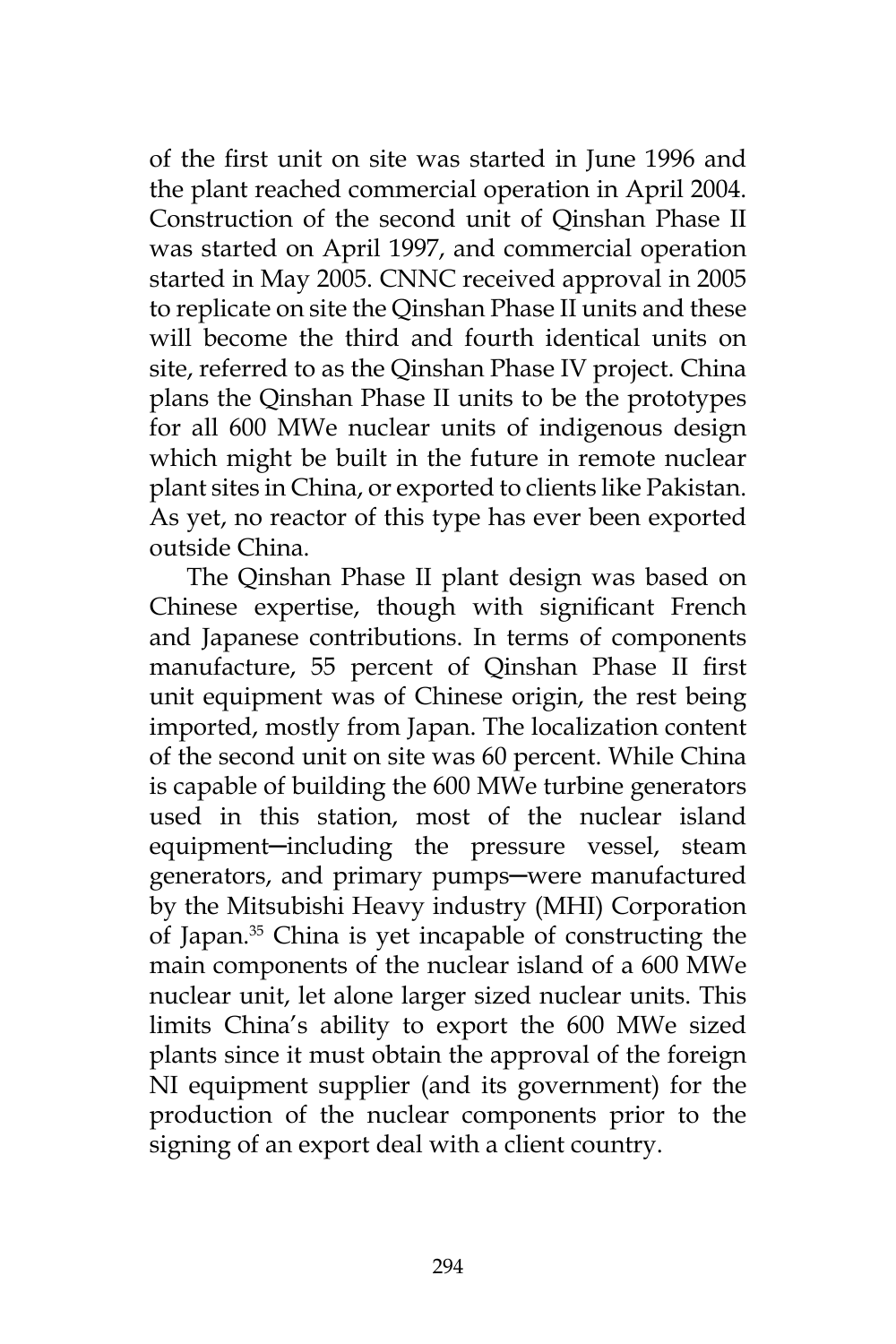Exporting new nuclear power plants to Pakistan (beyond contracts already negotiated) is difficult since most nuclear exporters belong in the NSG, and NSG guidelines prohibit export of nuclear components to countries that did not sign the NPT and signed "full scope" safeguards agreements with the IAEA. In Pakistan's case, all its commercial power plants are under safeguards; however, its military facilities are excluded from the safeguards regime so it does not meet the "full scope" safeguards criterion. Pakistan did not sign the NPT, and furthermore, it might have helped and abetted the proliferation activities of A. Q. Khan and his network, $36$  might not have come clean regarding the full extent of Khan's activities, and has prevented independent interrogation of A. Q. Khan by foreign experts (except for limited contacts with the IAEA, and possibly the United States regarding the Iranian and North Korean putative enrichment programs). It is also possible that General Musharraf, while serving as army chief of staff, might have known, if not approved, of Khan's last major proliferation program in Libya. Given this record, it is not clear that even the more lenient NSG members so far as Pakistan is concerned, like China, might be able to bypass the NSG guidelines and export future new nuclear plants to Pakistan. In the case of the Qinshan Phase II plant, export approvals might also need to be obtained from Japan and France, which might not be willing to bend the NSG Guidelines sufficiently on Pakistan's behalf. It might be possible that when China develops independent manufacturing capability for heavy nuclear island components, it might be able to strike specific export deals with Pakistan, unencumbered by other more conservative NSG members. However, that capability does not yet exist in China, and its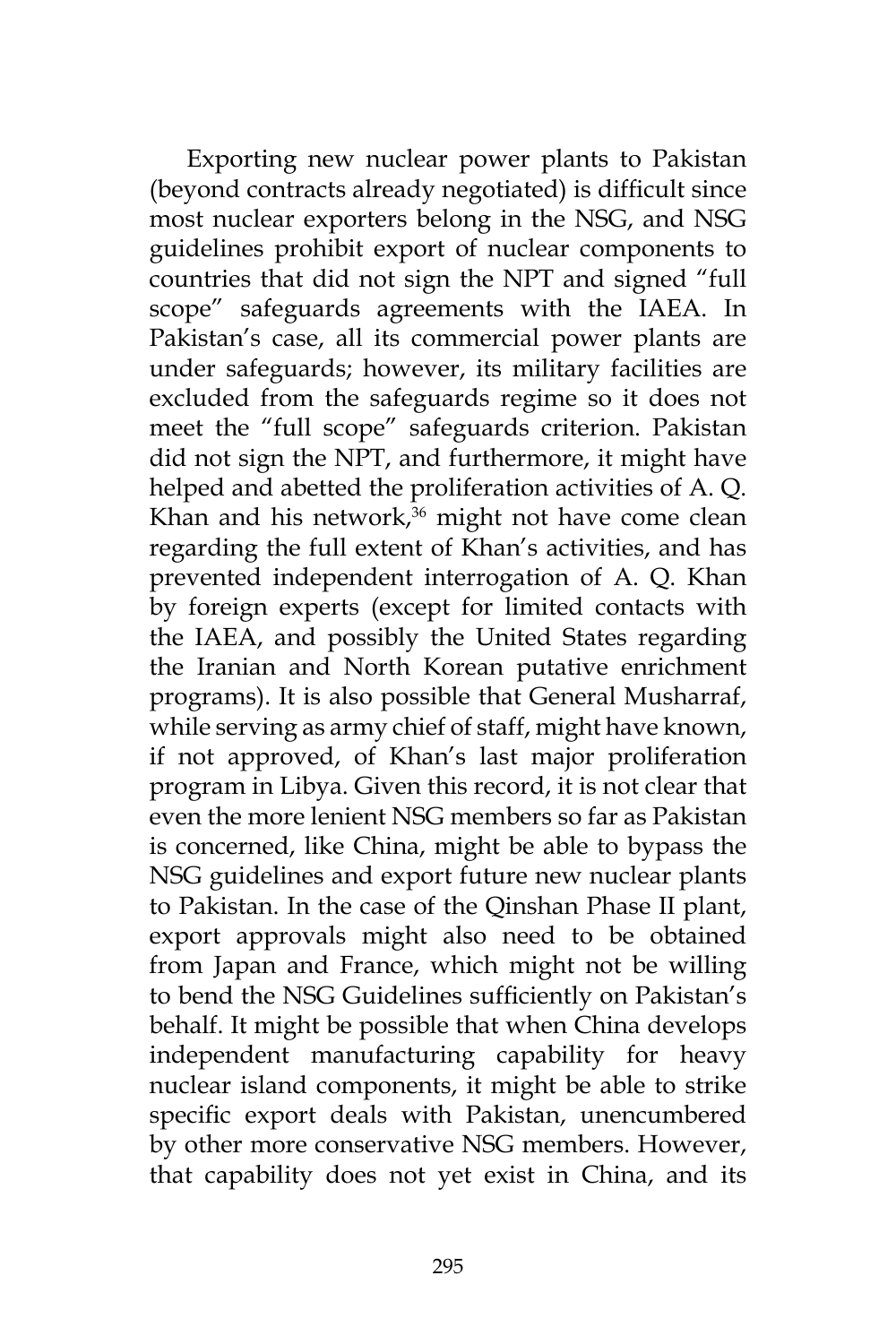development might require a gestation period of 10 to 20 years to achieve adequate high quality control in the domestic manufacture of such heavy components. Thus under normal business conditions, the ability of China to export Qinshan Phase II type reactors to a country like Pakistan is not a foregone conclusion.

This situation changed, however, with the signing of the U.S.-India nuclear cooperation agreement in July 2005 and the facilities separation plan of March 2006. Pakistan has demanded a similar deal for itself and has requested comparable nuclear cooperation agreements with the United States, $37$  Russia, $38$  China, France, Canada, and possibly others. Pakistan's demands for equal treatment with India are based on the fact that all its commercial nuclear plants, unlike India's, have always been under IAEA safeguards. Pakistan further claims that it has put the A. Q. Khan affair behind it, conducted adequate investigation of the affair, punished Khan and his collaborators, strengthened its institutional controls over its entire nuclear complex, and coordinated its export control policies with the NSG $39$  as well as with the United Nations (UN) Resolution 1540 Committee.40 As such, Pakistan views itself as having turned a corner and deserving of a special nuclear cooperation deal similar to that signed between the United States and India. Such an agreement could be signed between Pakistan and the United States (preferably); the United States, Pakistan, and India; $41$ Pakistan and China;<sup>42</sup> or Pakistan, China, and any other member of a group of other friendly countries such as Russia, Canada, or France. So far, the United States has refused to consider a nuclear cooperation agreement with Pakistan similar to the India deal. President George W. Bush did not publicly address this issue during his visit to Pakistan in early March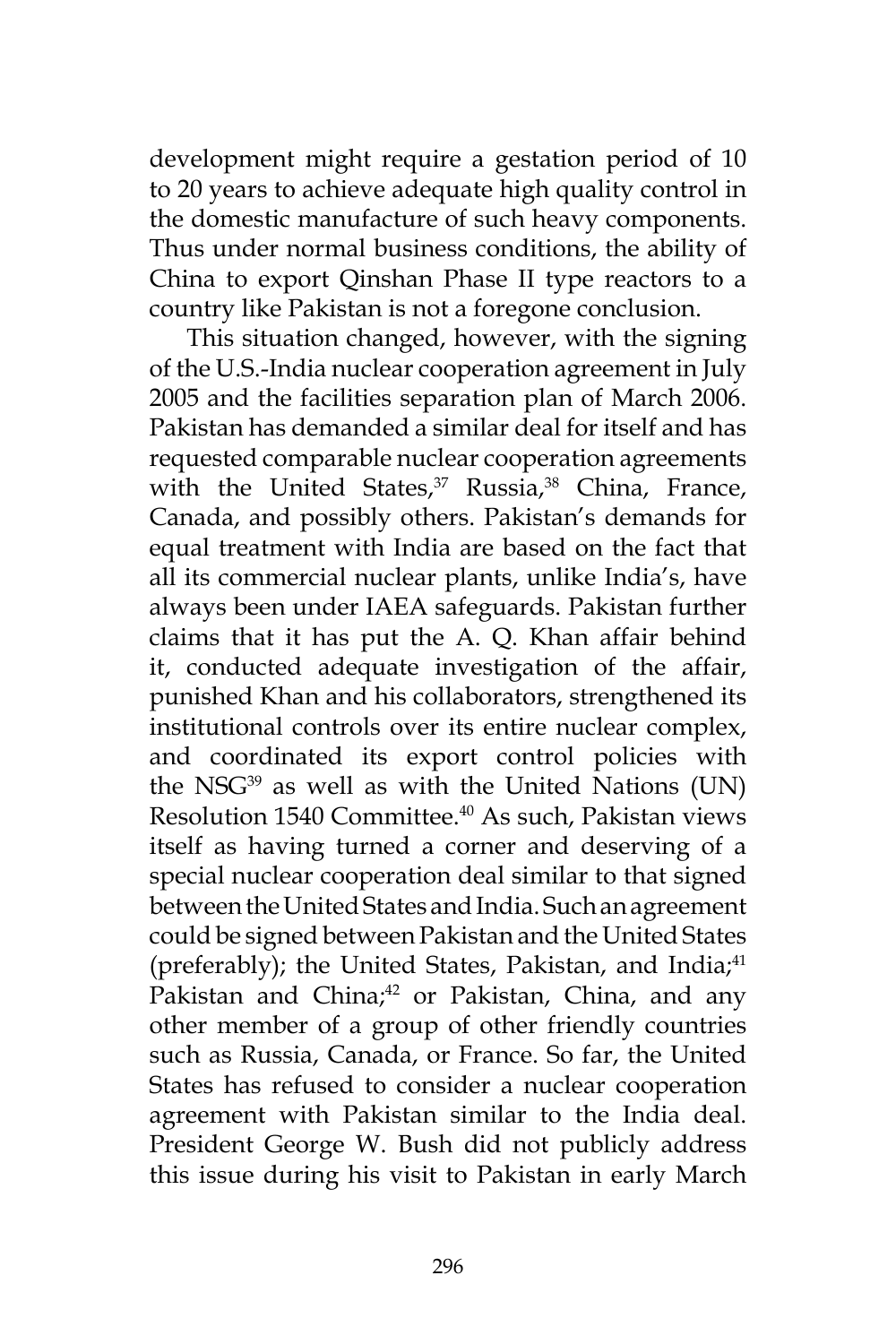2006, and U.S. Department of Energy (DOE) Secretary Samuel W. Bodman, during his visit to Pakistan on March 13, 2006, refused to discuss nuclear cooperation with Pakistan,<sup>43</sup> limiting his discussions to non-nuclear energy cooperation only. Pakistani contacts on these matters in both Washington and Beijing continue to await the review of the U.S.-India deal by the U.S. Congress and by the NSG. A possible new nuclear sale deal will be discussed during President Musharraf's visit to China in June 2006 to attend the meeting of the Shanghai Cooperation Organization (SCO).

To recapitulate, it seems that Pakistan's strategy is to convince the United States or China (and possibly other interested nuclear supplier countries) to offer it a nuclear deal similar to the agreement between the United States and India, and to have such a deal approved by the NSG. Since in the near-term China cannot manufacture all the nuclear island components of its new 600 MWe plant, it will require the consent of the supporting equipment manufacturers─Japan and France-before it can export the newer Qinshan Phase II plant to Pakistan. Pakistan will keep all its commercial nuclear power plants under IAEA safeguards but retain uninspected control over its military program facilities. Pakistan will also abide by the requirements of UN Security Council Resolution 1540 and harmonize its export control guidelines with the NSG, much like China did prior to accession to full membership. While this is a less than full scope safeguard as required by NSG guidelines, and while Pakistan could not thus sign the IAEA Additional Protocol (which may become an NSG condition of supply in the future), the agreement it *is* willing to sign is more comprehensive than the facilities separation agreement reached between the United States and India<sup>44</sup>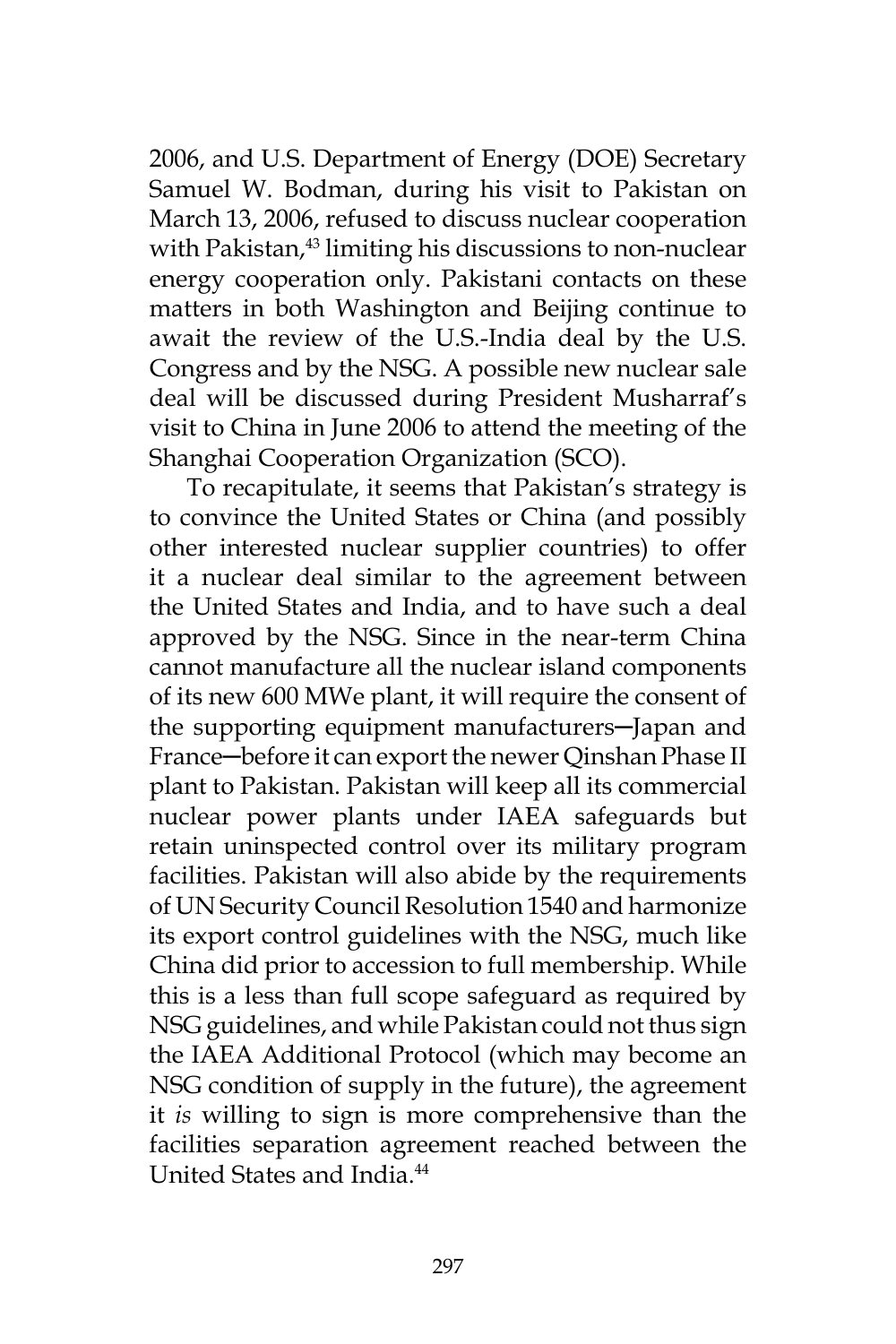Assuming the above transpires and Pakistan could import 600 MWe class PWRs from China or eventually larger sized plants from China or other nuclear suppliers such as Canada, Russia, France, and eventually the United States so as to meet its target of 8,500-8,800 MWe installed nuclear capacity by 2030, this will require the identification, characterization, qualification, and regulatory certification of several new nuclear station sites. To estimate the number of sites required, assume that all capacity additions will be provided in terms of 600 MWe units. This implies that about 14 new units will have to be installed, the first two of which are already planned for the KANUPP site near Karachi. We can further assume that Pakistan will build multiunit sites, as Japan, Korea, India, China, and most other Asian nuclear power countries have done. Should Pakistan opt for four unit sites, its planned nuclear construction program will require the opening of three new four-unit station sites. This would be in addition to the two existing power plant sites near Karachi and Chasma.

The number of sites estimated here would increase if not all the proposed sites could accommodate four units or if some of the units ordered are of the 300 MWe size, and would decrease if larger units than 600 MWe could be constructed during the later phases of this nuclear plants expansion program. Considering the difficulties of obtaining approvals for the export of 600 MWe Qinshan Phase II plants from the multiple suppliers and from the NSG, China might revert to providing Pakistan with the 300 MWe Qinshan Phase I reactors that can be manufactured based mostly on China's internal resources only. This might require doubling the number of new sites required, until the issues involved with exporting the larger sized nuclear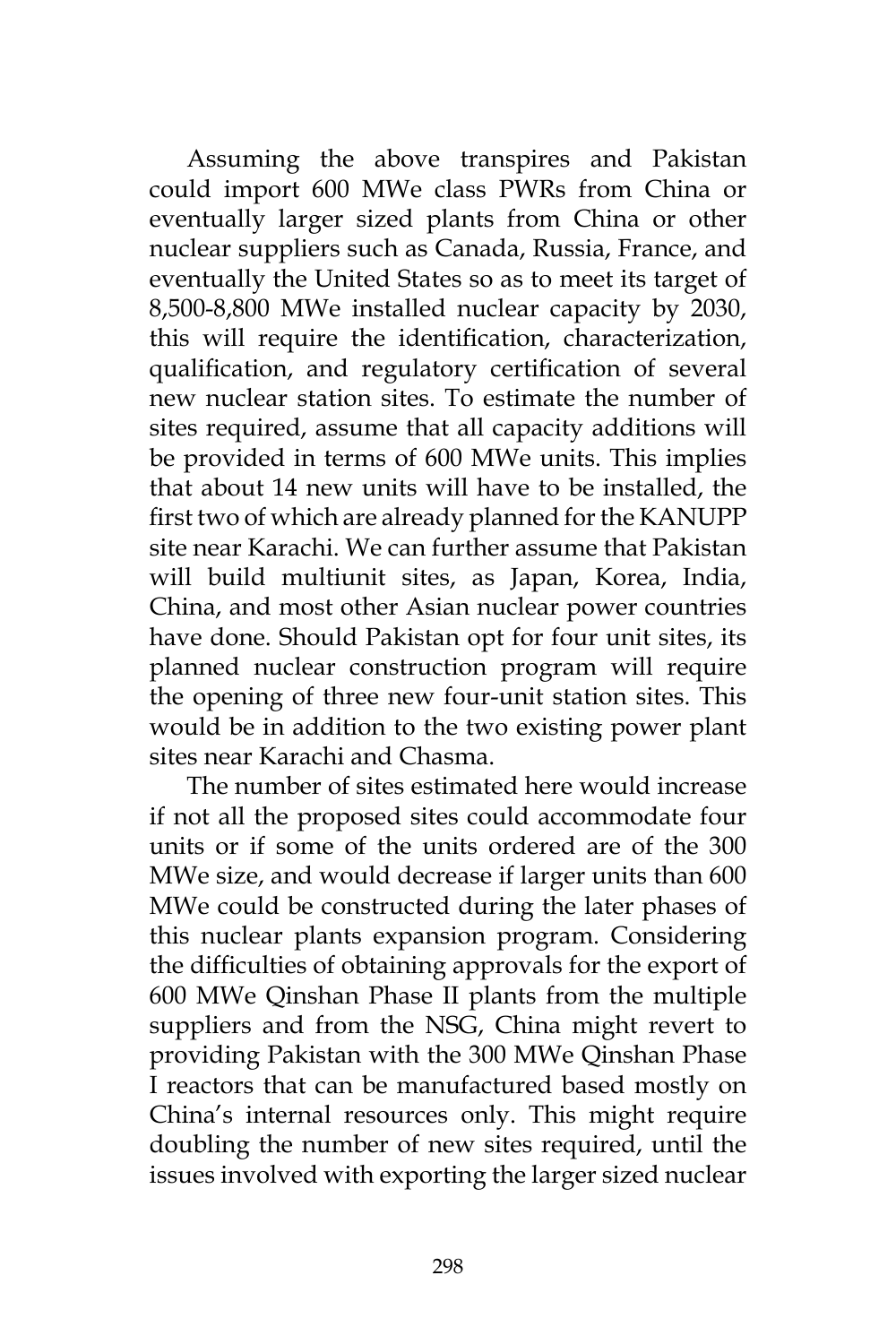plants are resolved. Given the landmass of Pakistan, the opening of three new multiunit nuclear sites between now and about the year 2020 (when the last site must be opened) seems achievable.

### **PROSPECTIVE NUCLEAR STATION SAFETY PROBLEMS**

#### **Introduction.**

The fast expansion rate proposed for the Pakistani nuclear power plants' capacity from 325 MWe to 8,800 MWe over a 24-year period in a country with limited nuclear industrial infrastructure, may pose some safety risks as discussed below. In turn, these safety issues may also have national security implications, given the volatile security environment in Pakistan and along its borders with its neighboring countries, as discussed in greater detail in the next section. The need to hire and train at a fast rate large numbers of regulators, station staffs, and support personnel creates vulnerabilities for the nuclear program in terms of operation by inexperienced crews and the emergence of terrorist supporters within the system. Such vulnerabilities might lead to safety-related events discussed in this section or to security threats discussed in the next section. It is important to note that safety-related events might cause severe social and economic implications on their own, and might precipitate further national security related actions by the government, or terrorist attacks trying to capitalize on the general unrest created by a safety event. Each one of the safety issues discussed here is of concern, in and of itself. The possible combination of more than one of the factors listed here might prove problematic.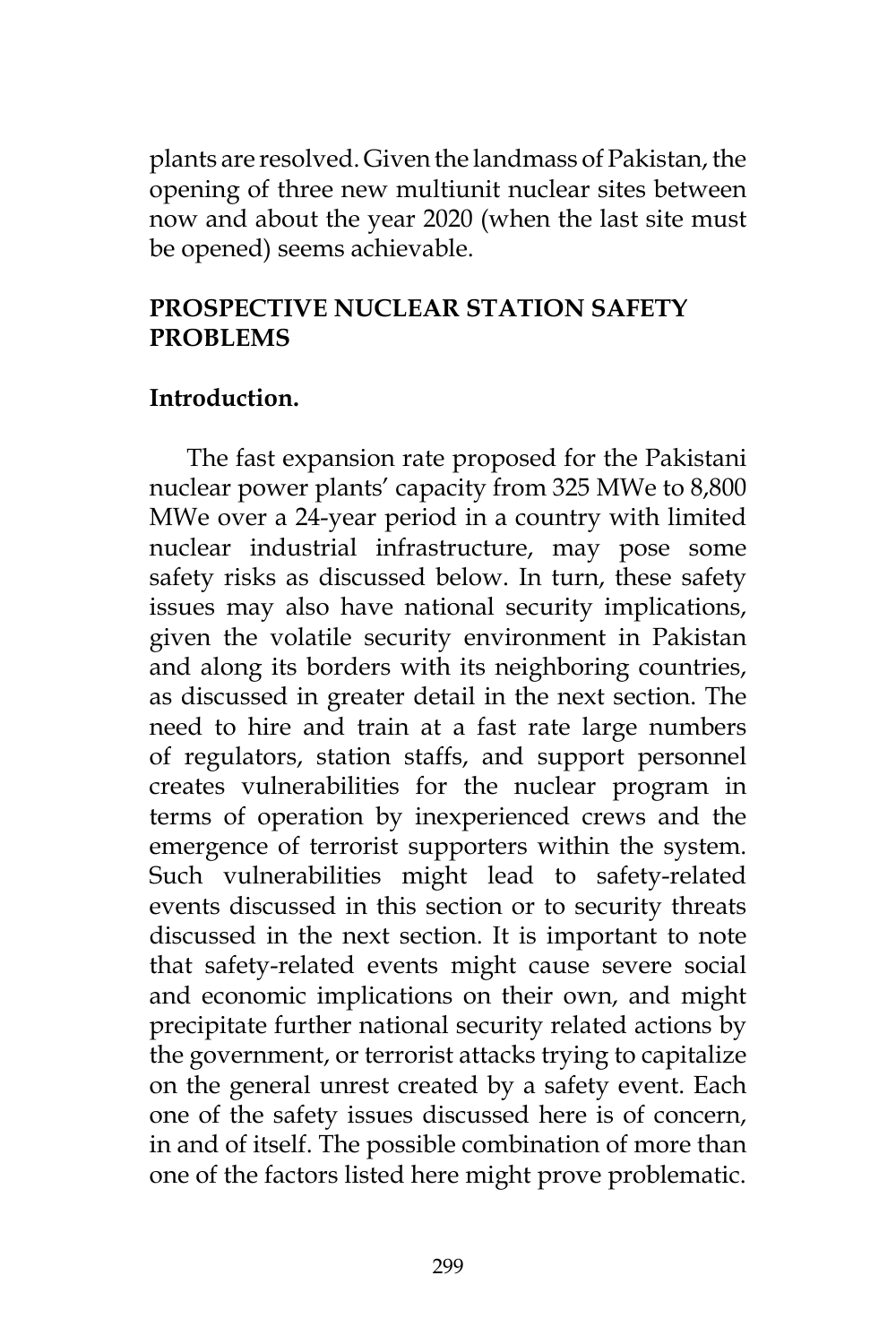### **Inadequate Regulatory Oversight.**

The nuclear capacity expansion plan proposed for Pakistan might strain the oversight capabilities of the Pakistani nuclear safety regulatory agency─the Pakistani Nuclear Regulatory Agency (PNRA). PNRA might be called upon within a period of less than 20 years to license the construction of 10 to 20 new nuclear units (depending on reactor capacity), i.e., a rate of one new plant license every 1- to 2-year period. This may be a fast rate for an agency that over its existence has licensed no more than two nuclear units (KANUPP having been constructed probably before PNRA was established). Worldwide experience indicates that a new nuclear plant licensing process may require several years-from 2 to 6 years. Thus it is likely that PNRA will have to undertake a parallel licensing process involving more than one unit at a time. This problem might be somewhat ameliorated given the Pakistani intent to standardize new plant purchases, so that the regulators might be familiar with units they may have licensed previously. If Pakistan might have to import several types of reactors from one country, e.g., Chinese 300MWe, 600 MWe, and later 900 MWe sized units, this will increase the strain on PNRA regulators who will have to become familiar with several types of new plants almost at the same time. If more than one supplier country will eventually be able to export nuclear plants to Pakistan─China, Canada, France, Russia or the United States-this will further increase the learning curve required of the PNRA staff.

A new plants construction program requires additional regulatory reviews of new sites qualification and licensing. As discussed above, the Pakistani nuclear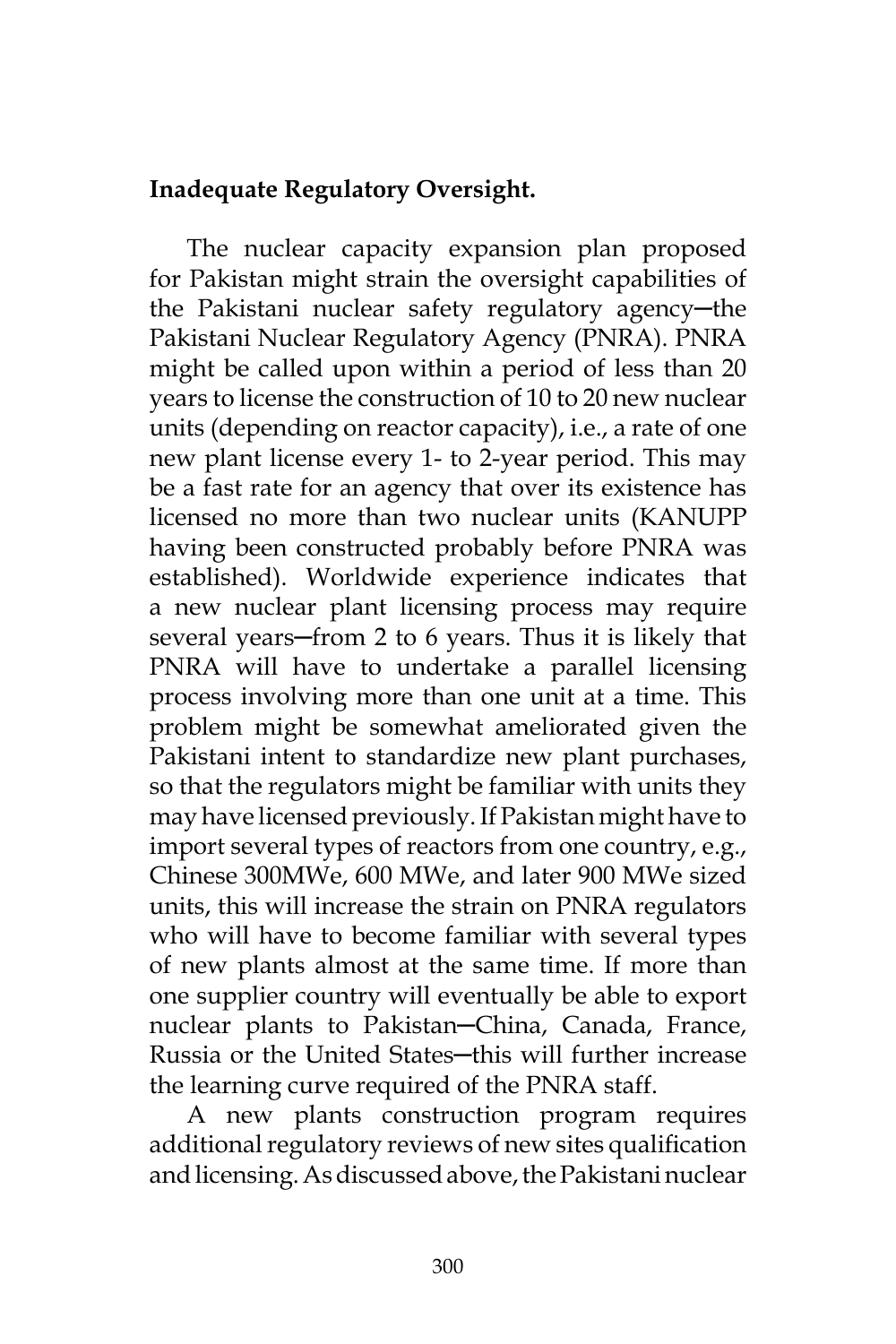plants construction plan might require the licensing of at least three new sites during the next 20 years. While this is a "doable" effort in and of itself, coming on top of the reactor licensing commitments might further strain PNRA resources. Site licensing is a detailed process requiring the review of the site characterization studies and the evaluation of how many units of a particular type the site can accommodate given the reactor and site-specific data. Sites found to have limited capacity potential may require further opening of new sites. Local population density around the sites or political opposition to nuclear plants construction may exacerbate the problem of finding an adequate number of sites along with the regulatory review burden.

Finally, the PNRA will not only have to license new nuclear sites and reactor types, but it must also supervise the safe operation of the nuclear units already installed and operating. As we have seen before, the operating records of the existing Pakistani nuclear units show improving trends over time, but are lower than world standards. This will require continued monitoring of plant operations to assure occupational and public health and safety. In this arena, the independence of the safety regulators from external pressures to increase electricity generation at the expense of safety considerations will be important. As PNRA will constantly be expanding its resources to meet its regulatory obligations, it may well happen that new and yet inexperienced staffs might not be able to well withstand outside pressures to generate, with potentially serious consequences either immediately, or down the line. The history of the regulatory oversight vs. plant operational considerations in the Chernobyl plant is a case in point.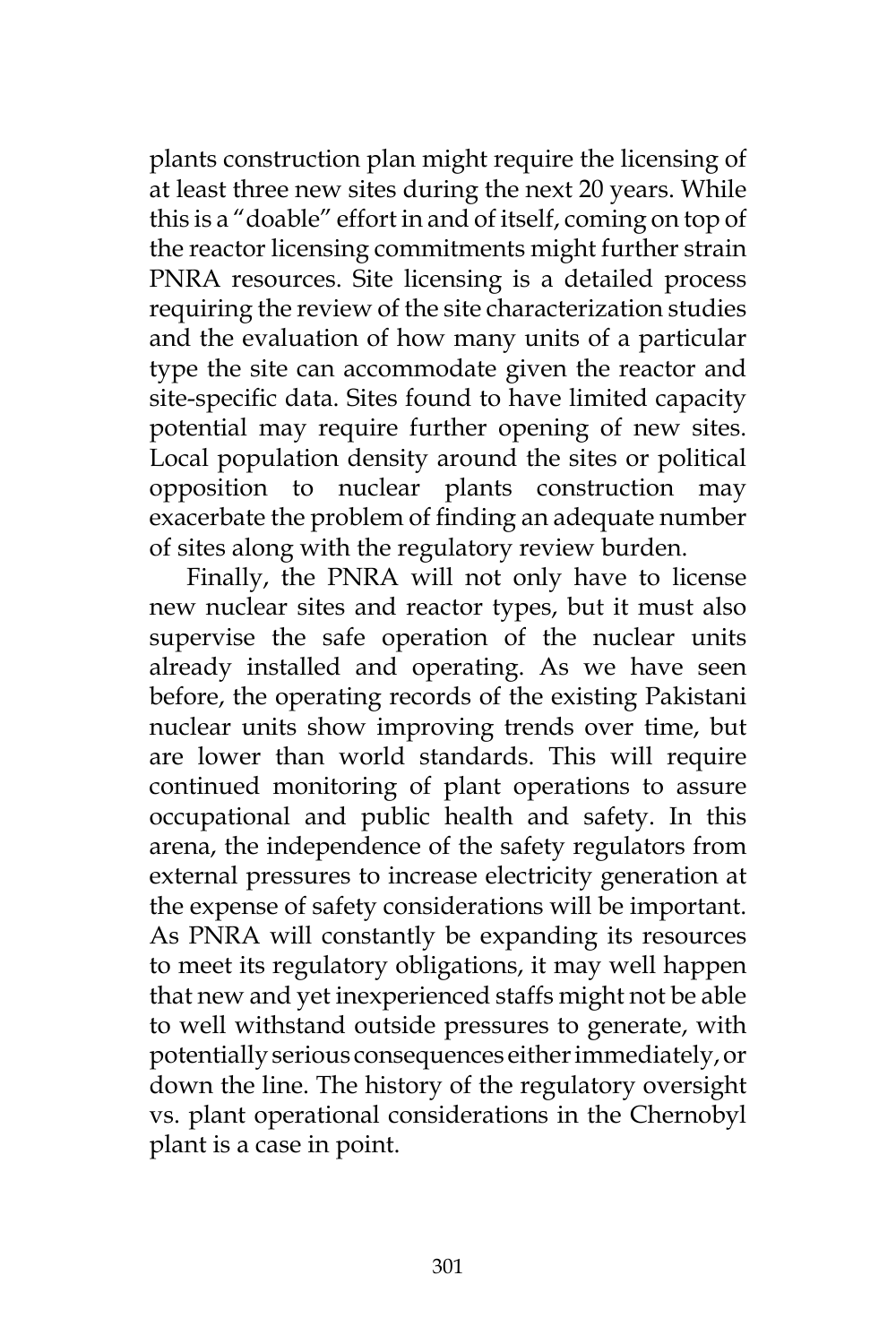Thus, the overall strain on PNRA resources, having to contend with assuring the safety of operating plants, licensing new sites, and further licensing the construction of new nuclear units, all within a relatively short time of 20+ years may become severe. Given the limited trained manpower resources of Pakistan, even with foreign help, assuring adequate regulatory oversight may be a challenge.

### **Inadequate Operator Training**.

The problems of qualifying trained manpower for nuclear plants operation may be as severe within the PAEC side (the nuclear operator) as they might be within the nuclear regulator (PNRA) side. Nuclear units require operations and maintenance (O&M) staffs estimated in the range of 0.5─1.0 Persons/MWe or even higher ratios (~1.5 Persons/MWe) in the nuclear programs of third-world countries. Thus for 8,800 MWe nuclear expansion program, an operations cadre of 4,400 to 8,800 persons or more may have to be trained and qualified over a 20-year period. On the surface, this seems easy for a country of 150 Million people. Yet most plant staff persons require special training and years of experience. Licensed nuclear plant operators, let alone Senior Reactor Operators and shift supervisors may require even additional years of training. The Koreans, with a larger and more mature nuclear plants program, refer to their licensed plant operators and senior operators as "Gold People" since they are viewed as "worth their weight in gold." The training requirements for plant operators should be considered in conjunction with the need to train nuclear plant regulators for the PNRA, provide trained manpower for the nuclear infrastructure industry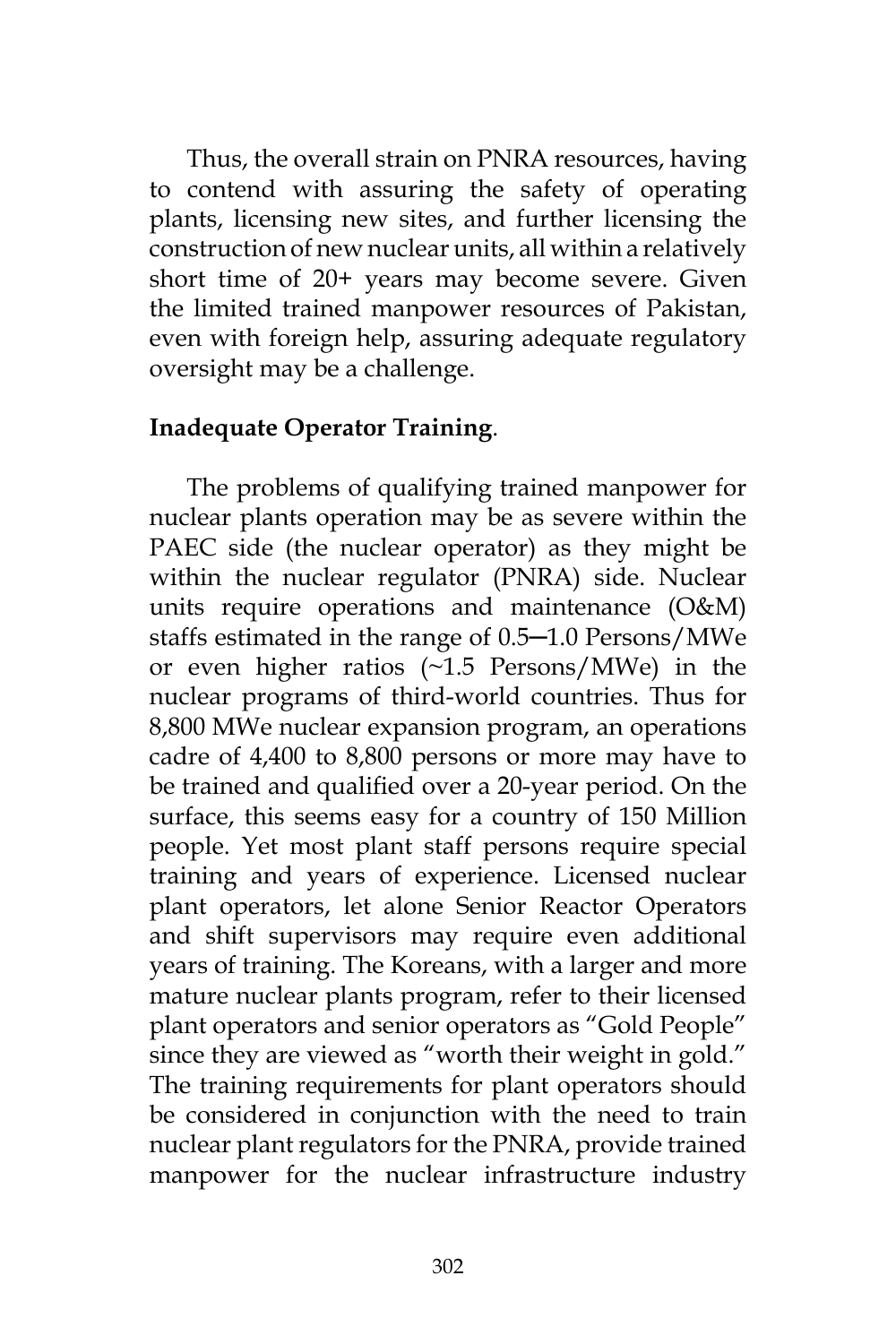supporting PAEC, and provide additional trained manpower for the Pakistani military program and the related nuclear fuel cycle industry. We can assume that the numbers of the additional civilian regulatory and nuclear infrastructure personnel that will have to be trained will about equal the number of nuclear stations personnel. At the outer envelope, this equates to an additional 8,800 persons. Thus the Pakistani training and educational system will have to qualify about 18,000 trained persons over a 20-year period or close to 1,000 persons per year over each of the next 20 years to provide the personnel needs of the expanding nuclear power program. Not all of these persons will have to be trained to the same levels, but all will have to receive basic radiation worker and plant safety training.

The consequences of having less than well-trained staff at an operating nuclear power plant could be significant. Routine plant operations and maintenance activities might suffer delays in identifying and fixing small-scale problems. This could be further exacerbated by the limited availability of industrial infrastructure supporting plant operations in the areas of diagnostics and surveillance. Outage management which requires long planning and preparation might be less than could be achieved in other nuclear programs. That all nuclear plants are operated by a government agency, PAEC, might limit the exposure of plant operations to economic market forces and the discipline of the market. All these factors combined might lead to the low capacity factors and energy availability factors incurred in the nuclear program, as noted above. This low plant availability situation might be tolerable in a 425 MWe program, which provided less than 2.0 percent of national generation. When the installed nuclear capacity might reach 8,800 MWe─close to 20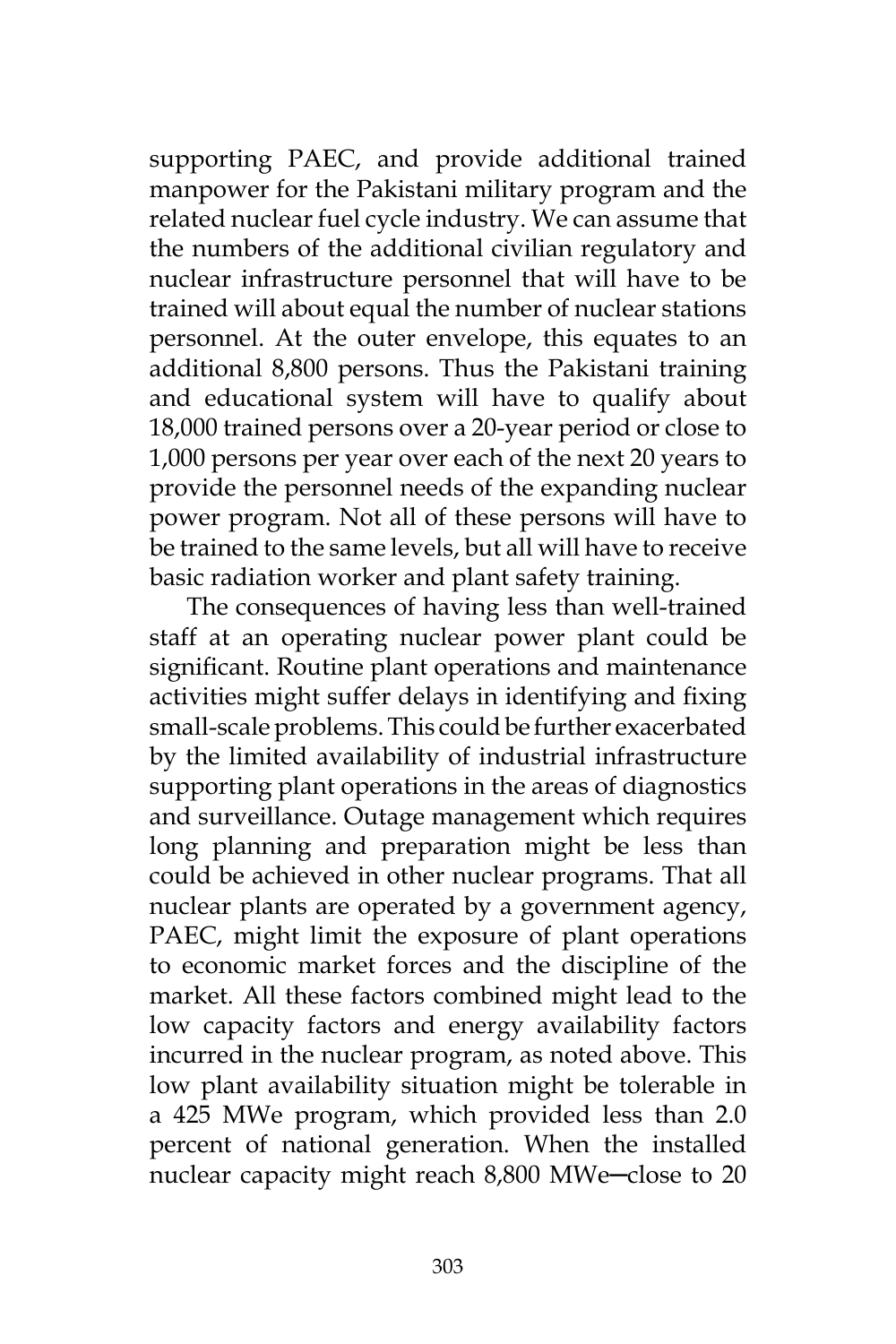percent of total capacity and might be expected to provide 20 percent of total generation, low availability factors might be less well-tolerated, and PAEC might be pushed to increase electricity send-out from its generating stations whether the operating staffs are ready or not.

Nuclear plant operation with relatively inexperienced staff might increase the chance of severe nuclear accidents. Nuclear plants are designed with relatively large safety margins, which makes them somewhat forgiving of operational mistakes. However, if an accident precursor event occurs and the operators misread their computer and indicator dials and misdiagnose the significance of the event, they might initiate a wrong corrective action, which might worsen the situation, leading eventually to a full blown nuclear plant accident. The importance of having well-trained and drilled plant operations staff, with continuous onthe-job and simulator trainings, who are steeped in the discipline of following plant procedures and not operating beyond equipment technical specifications, was highlighted in the Three Mile Island and Chernobyl nuclear plant accidents. In both accidents inexperienced staff members either misdiagnosed equipment reading and plant monitoring systems, or willfully ignored operating procedures in order to achieve managementdictated performance goals. While more modern plants have incorporated significant improvements in manmachine interaction, the potential for an inexperienced crewmember making the wrong technical decision thus worsening an evolving accident chain cannot be discounted. This is particularly so when the nuclear capacity expansion plan gets into high gear and new nuclear units are commissioned at relatively high rates which outpace the rate of new operator training and maturation.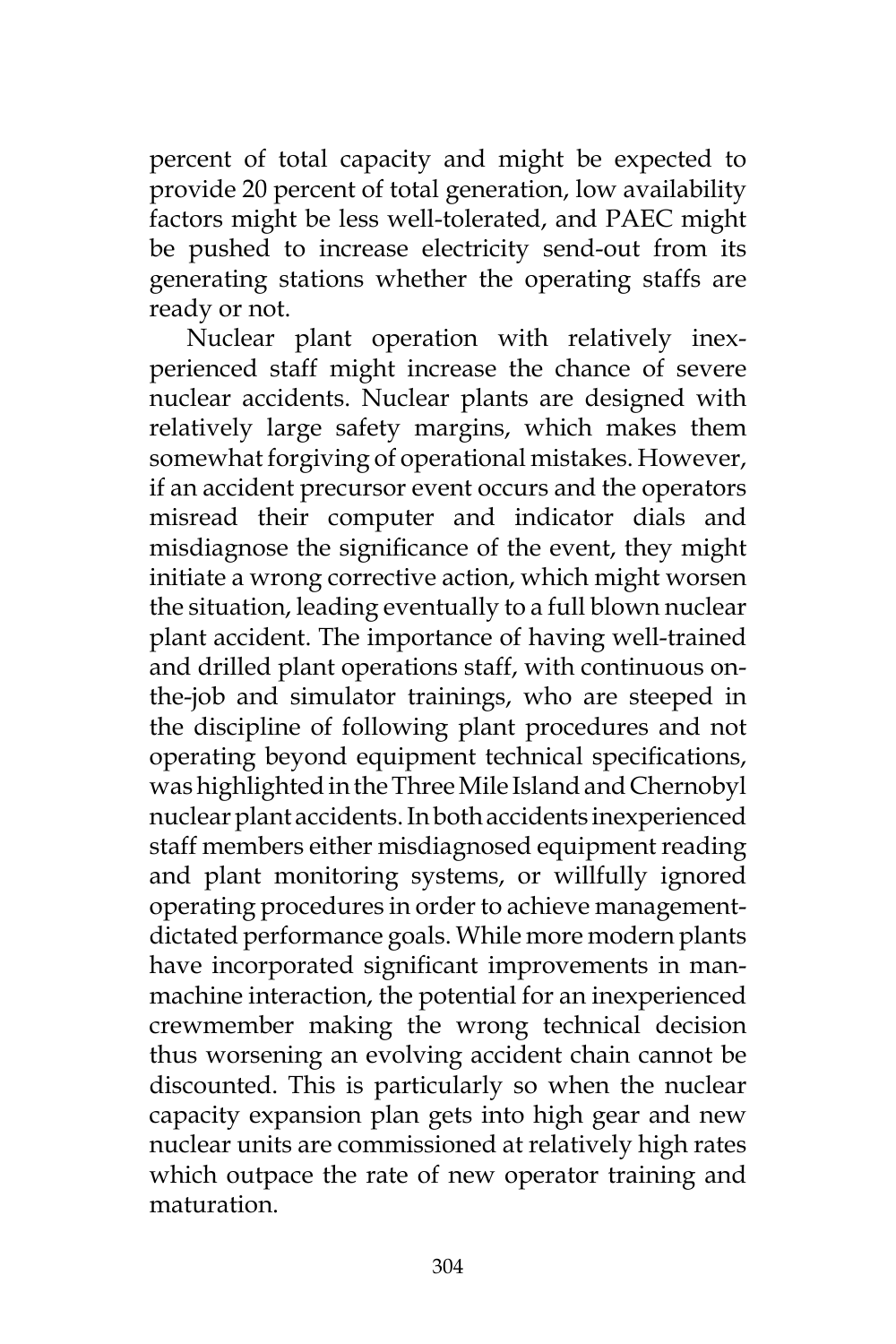Another aspect of operating nuclear plants with less than well-trained staffs may be the lack of adequate response to security emergencies. As will be discussed later, various security emergency scenarios ranging from attempted takeover of the nuclear plant by subnational groups for political purposes to attacks on nuclear stations either to divert nuclear materials or to damage the reactors as an act of revenge for some grievance inflicted (real or imagined), cannot be ruled out in Pakistan's environment. Given such everpresent danger, a less than well-trained nuclear staff, which may not be familiar with plant security and protection procedures, might not be able to withstand a well-motivated attack led by experienced terrorists. In particular, new multiunit stations with relatively new staffs (newly arrived) may be susceptible to insider threats assuming some members of the new staffs might not have been adequately security vetted by the authorities. Even if no insider's threat materializes, it is not clear that a relatively new staff will know how to handle emergency situations caused by multiple explosive laden trucks similar to the (almost successful) Saudi al-Qaeda attack on the oil facilities in Abqaiq, Saudi Arabia, in early 2006.<sup>45</sup> Nor is it clear that a raw staff will know how to handle conflagrations which might ensue should a terrorist group manage to load a plane with explosives and dive it into a nuclear containment structure. This sabotage attack is not completely out of bounds in Pakistan, and newly arrived and less than adequately trained staffs might not be able to respond properly.

### **Protection of Spent Fuel Storage Pools.**

One of the side problems engendered by multiple units sitting in one station is the large amount of spent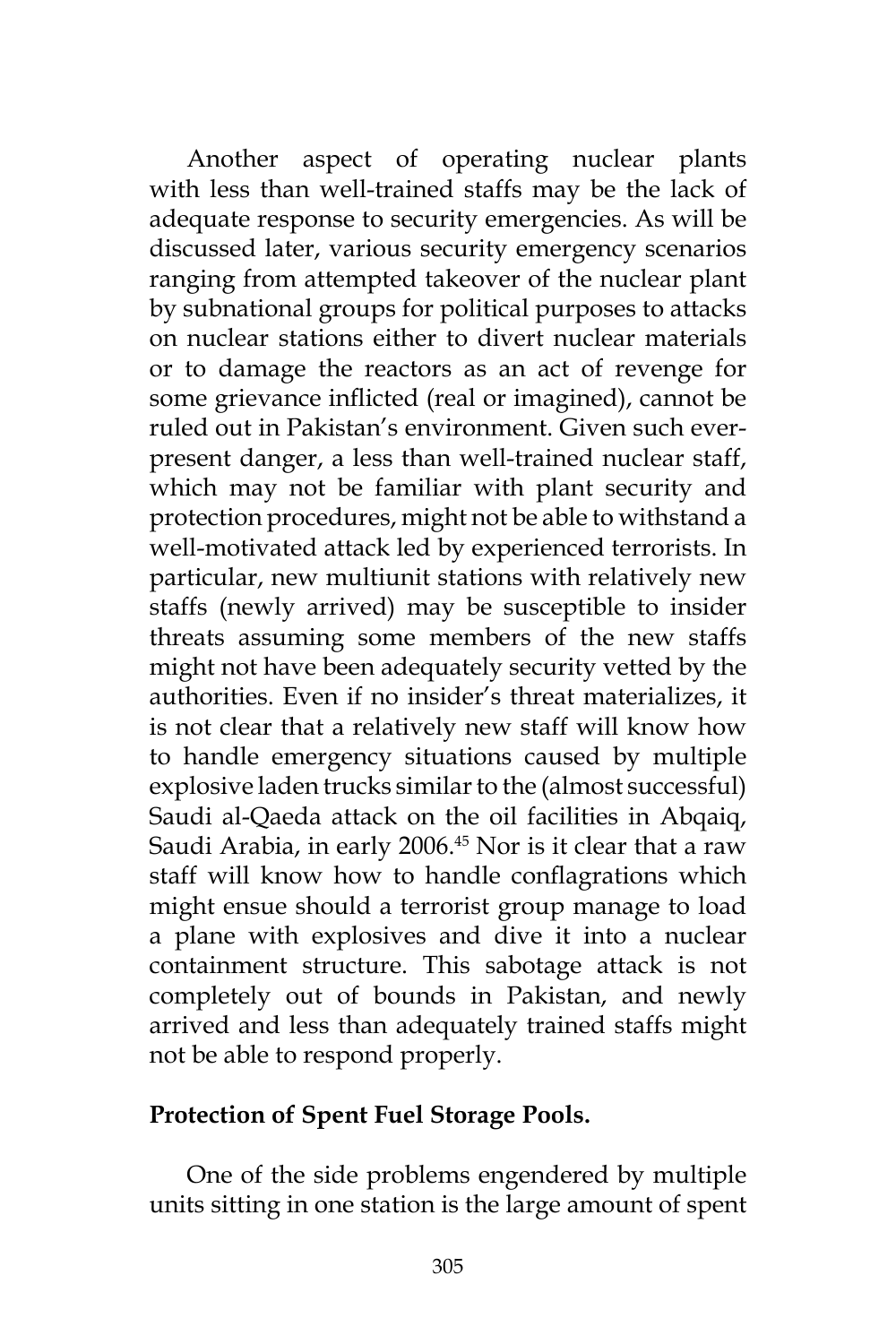nuclear fuel that will accumulate in the cooling ponds of all the reactors located on site. A CHASNUPP type reactor discharges on an annual cycle of 11.9 MTHM/ year.46 The existing two units CHASNUPP station will have, after 5 years of equilibrium fuel cycles operation of both units, about 120 MTHM stored on site. This is not taking into account the early years of operation of CHASNUPP-1 and the first core discharges from both units. Since the station life is expected to be 40 years and since no plans for central storage of spent fuel, fuel reprocessing, or take back of the spent fuel to China were announced, then close to the end of life of the CHASNUPP it will contain on site about 1,000 MTHM of spent fuel. Spent fuel accumulation will double for prospective future four-unit CHASNUPP type stations rather than the two-unit station now being constructed.

More intensive accumulation of spent fuel is expected for future Pakistani stations containing 600 MWe reactors possibly copied from the Chinese Qinshan Phase II design. No data on fuel consumption and discharge from this reactor were yet published; however, the 300 MWe Qinshan Phase I reactor discharges 13.5 MTHM/year.<sup>47</sup> Assuming fuel consumption of a 600 MWe reactor will about double that of a 300 MWe reactor and rounding off for economy of scale, we can estimate that a Qinshan Phase II reactor will consume and discharge annually about 25.0 MTHM/year. Thus, a prospective four-unit Qinshan Phase II station operating in Pakistan, after a future 10-year operation period of all four units, will have accumulated on-site a spent fuel load of about 1,000 MTHM, and this amount will about quadruple towards the end of its life. Much larger spent fuel accumulation could be expected assuming it may be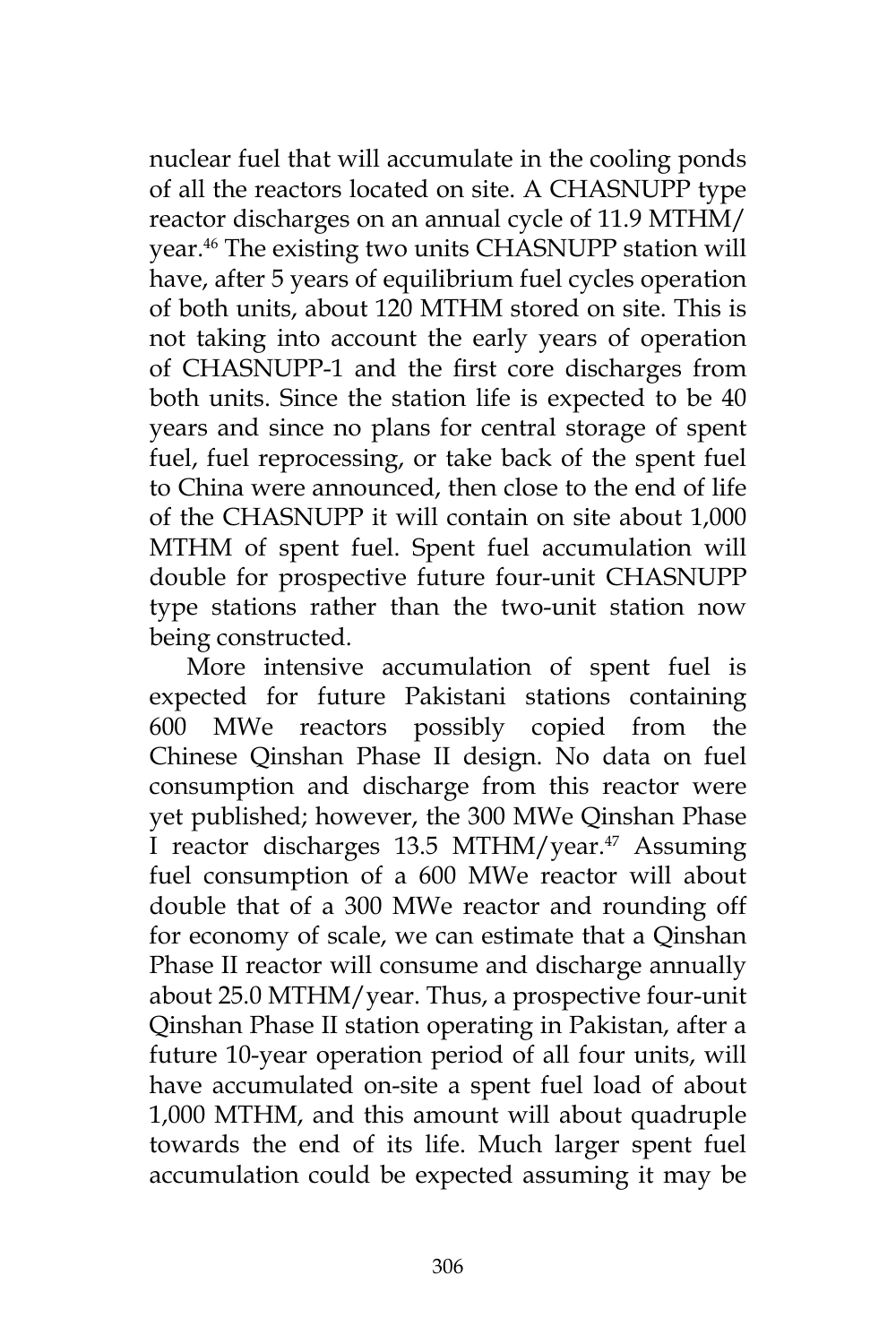possible to construct CANDU type reactor stations in Pakistan. The plutonium contained in such spent CANDU reactor assemblies will be closer to weapons grade as compared with the higher burnup plutonium discharged from the Chinese PWR stations.

The large accumulation of plutonium containing spent fuel in the future Pakistani nuclear power stations, assuming the nuclear expansion plan is implemented, could act as a magnet for all sorts of terrorist groups or subnational organizations with a grievance against the central Pakistani government. This issue will be discussed in greater detail in the next section. Suffice it to say here that unless plant staffs and their security complements are well-trained, they might not be able to effectively protect their stations from future attacks. It is just possible to assume that due to the multiple units co-location feature planned by PAEC, an external attack has a greater chance of hitting or capturing one part of a station, if not all of it. A subnational group attack against a multiunit station such as truck bomb convoy, commando style land attack, or an airplane attack, even if deflected from one unit, might still succeed against another. Once a hostile force captures one unit in a station or heavily damages a unit, the fight is over and the station is effectively lost, with all the attendant consequences. This is a risk element that should be considered when implementing an extensive nuclear power expansion plan based on multiunit stations in a politically unstable environment. If it will be decided to construct smaller-sized stations due to security considerations as noted above, then a larger number of sites will have to be qualified, licensed, and eventually protected.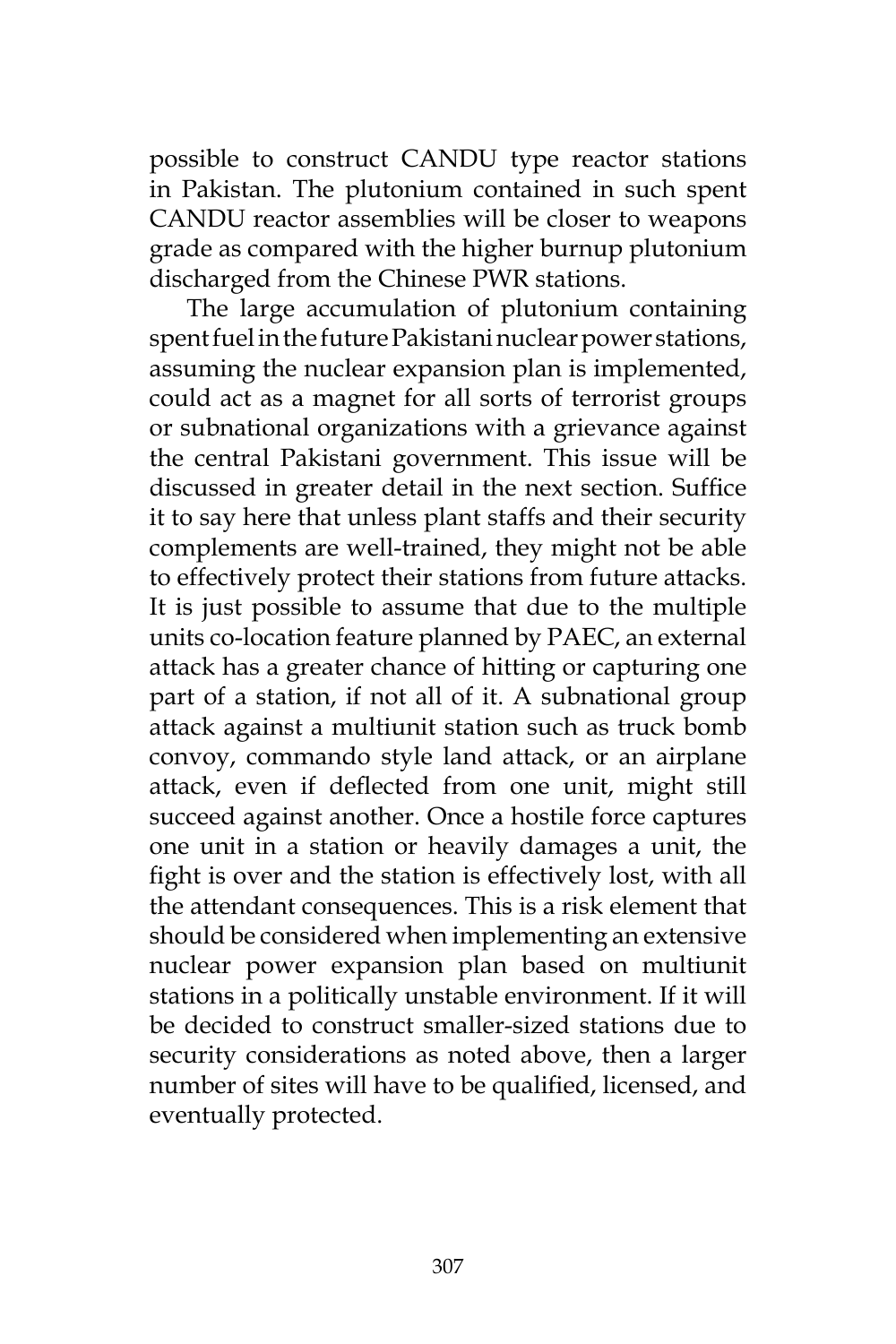### **Common–Mode Failures and Impacts on Grid Stability.**

Multiunit siting carries with it also nuclear safety risks related to common-mode failures and power station impacts on the electric transmission grid. Common-mode failures are events or accidents that affect entire groups of co-located units or similar technology and design units. In the past, the most notorious commonmode failures that have affected entire classes of plants were the need to replace stem generators in PWRs due to stress corrosion cracking in Inconel 600 constructed steam generators; the need to replace PWR reactor vessel heads due to cracking near the control rod penetration tubes; the core shroud corrosion in Boiling Water Reactors (BWRs) that have shut down the entire BWRs fleet of Tokyo Electric Power corporation (TEPCO); the need to retube CANDU reactor pressure tubes due to tube sagging under thermal and radiation induced stresses; and the need to remove tritium from CANDU reactors' heavy water due to increased accumulation of tritium in the heavy water with the attendant radiation risks. During the last year, a new problem has emerged in Westinghouse-designed modern fourloop PWRs constructed by the Commonwealth Edison Corporation of Chicago (CECO, now part of Exelon corporation)─that of tritium leaks from the primary system to local water sources.<sup>48</sup>

Most of the above noted failures have been corrected by the global nuclear industry and remedies were most likely incorporated into the designs of relatively modern plants that might be offered to Pakistan such as the Qinshan Phase II reactor. Yet, the potential for discovering new generic problems can not be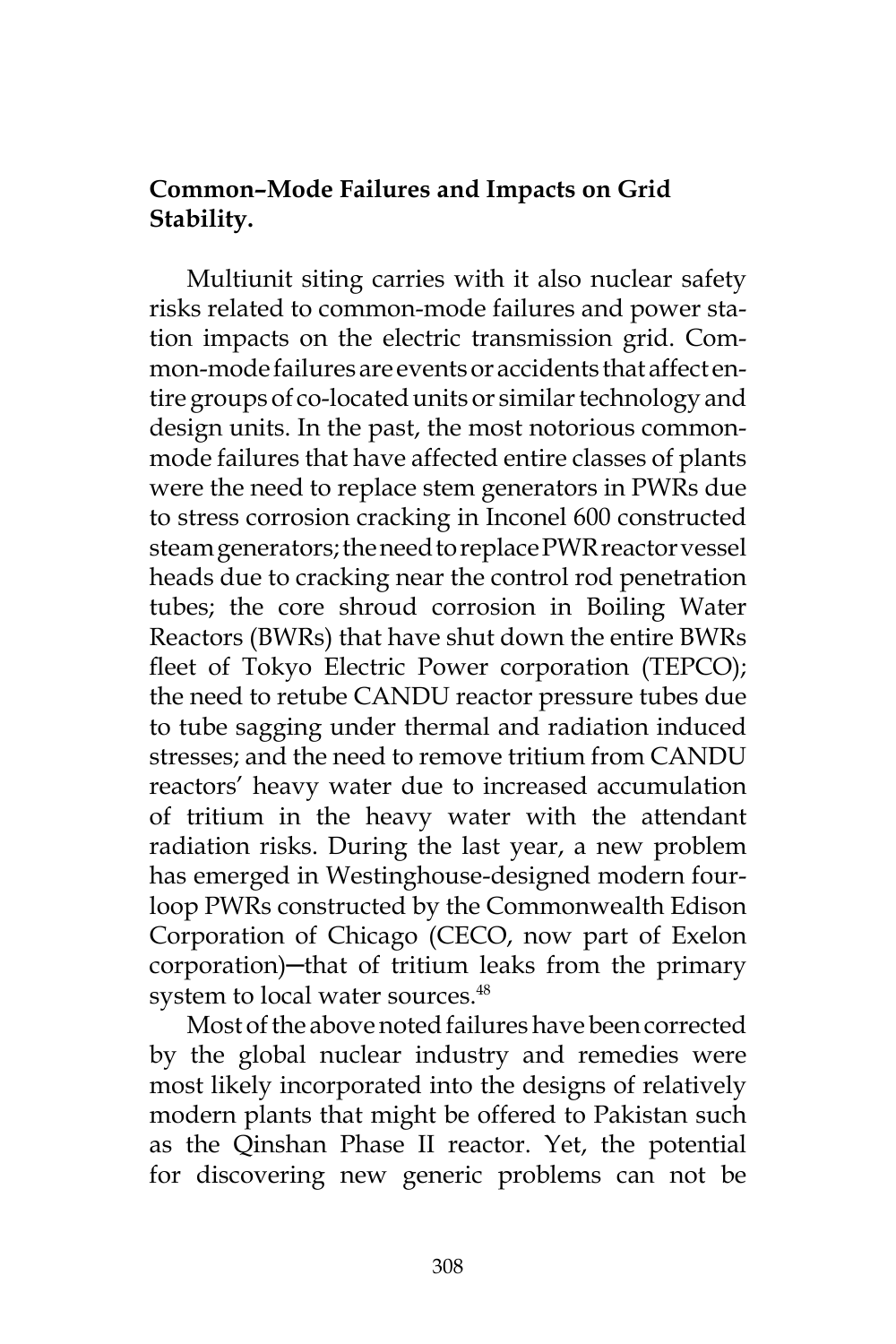discounted as the case of the tritium leaks from the more modern Exelon plants demonstrates. In this regard, we should note that the Qinshan Phase I reactors (one in operation and one being constructed in Pakistan) are based on a 1980s vintage domestic Chinese design which may not incorporate the latest plant design innovations, materials, or modern equipment. This reactor represents the second of its type constructed anywhere and the first Chinese nuclear plant export. The potential for future defects being discovered and potentially leading to the initiation of a nuclear accident chain cannot be discounted given the relatively limited operations experience accumulated. The Qinshan Phase II reactors represent a mix of design data and components supply from China, Japan, and France. There exists even more limited operational experience to indicate that no unforeseen problems will emerge in this complex plant, than the case is with the Qinshan Phase I reactor. These putative problems were hinted at by Indian authors.<sup>49</sup> Thus, the two reactors that are available or proposed to Pakistan might exhibit later in life safety problems that could affect all such plants to be constructed: in the first case due to a relatively older design and in the second case due to design complexity. Should a generic problem occur in a multiunit future Pakistani station, the units might need to be shut down one at a time, or the entire station might need to be shut down to implement the required fix-ups and modifications. Should more than one multiunit station be operational at the time a generic problem is discovered, the impact on PAEC operations and on the entire Pakistani electric grid could be that much more severe. The impacts of generic reactor problems and the need for corrective action might be hampered if the station staffs are relatively new and inexperienced, as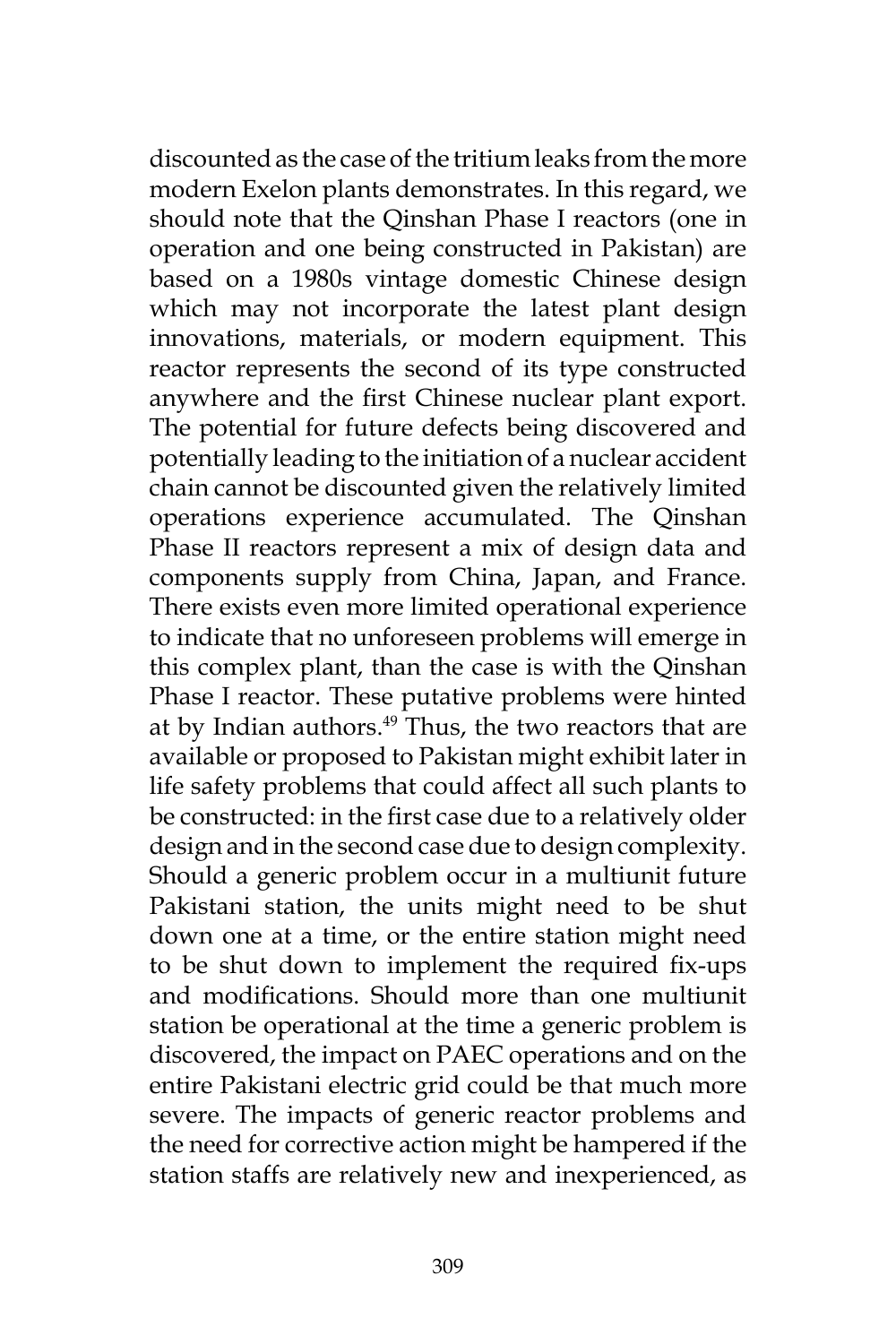discussed above. This might delay completion of the required modifications and further loss of electricity generation.

Typical of common-mode failures are events such as loss of off-site power, restart problems with emergency diesel generators (EDG) of gas turbines providing station emergency power, loss of intake cooling water supply, or limitation of hot water discharges from the cooling systems into local water bodies due to a rise in average water temperature particularly in summer months. A good example is a loss of offsite electric power event.<sup>50</sup> Off-site electric power is usually required to operate station in-house electric power consumption for running pumps, compressors, air conditioners, computers, office equipment, etc. Usually plant generation is up-voltaged in the station's transformer yard and sent to the grid, while the grid through a separate line provides low voltage power for station internal consumption. If the line carrying grid power to the station is cut due to an accident or deliberate sabotage action, then the station has to rely on internal electric power supplies provided by batteries (short duration supply to essential operations such as the control room), EDGs, or gas turbines. Both EDGs and gas turbines which are normally idle might fail to start up when suddenly called upon to generate. Should the station staff fail to start the emergency power sources, then an accident chain might be initiated with potentially severe consequences. If we are dealing with multiple-unit stations, the loss of offsite power might impact all units on site thus making corrective action and recovery more difficult. Such difficulties might be compounded if the station staffs are relatively inexperienced and not well trained in handling emergency situations.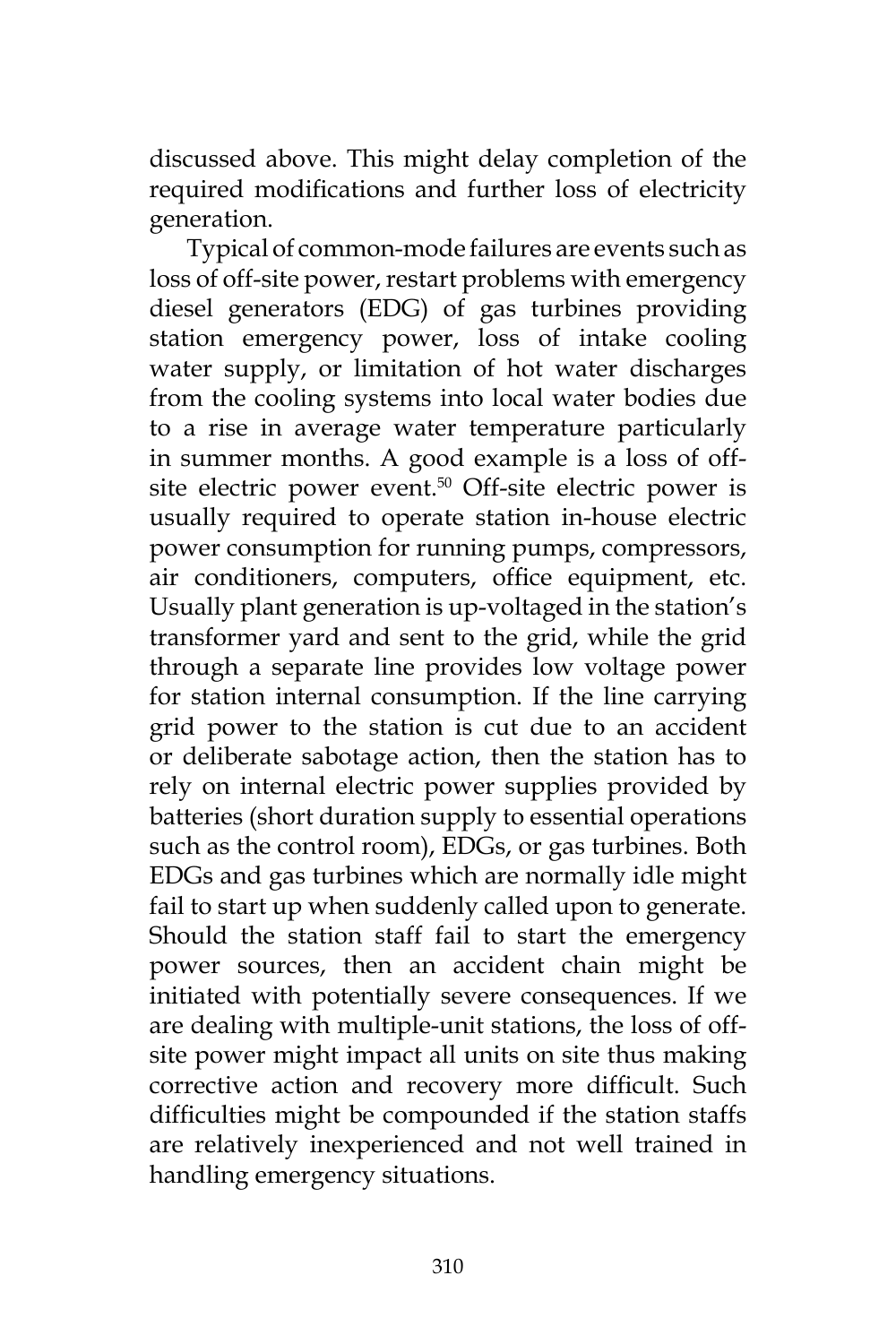The potential effects of common-mode failures within a multiple-unit station on the national electricity transmission grid should also be considered. This is both a safety concern and a point of vulnerability to terrorist attacks as discussed later. A multiple-unit station with an installed capacity of about 2,000 MWe, e.g., a  $4 \times$ 600 MWe Qinshan Phase II reactor station, represents a significant generation node injecting electric power into the grid. Such a station would represent about 1-10th of the total installed capacity in Pakistan. Should such a station shut down due to a generic design flow, or due to a common-mode failure, then the entire transmission grid in the regional vicinity might become unbalanced in that the load exerts a pull on the grid while the grid suddenly cannot supply the existing demand. In such a situation, the grid operators will attempt to shed some load centers to restore balance, call on reserve plants to generate, and shift available extra power from more remote regions to support the local demands. Depending on the existing grid equipment and experience of grid operators, such remedial actions might stabilize the system, or in the worst case might lead to a regional or total grid shutdown as happened in the U.S. Pacific grid partial blackout event of 2001, the U.S. Northeast blackout of August 2003,<sup>51</sup> and similar blackouts during the 2003-04 period in Italy, France, and elsewhere. Thus installing large multiple-unit nuclear stations might carry the additional risk of grid instability, which could be protected against to some degree, by constant beefing up of grid equipment and installation of multiple transmission lines at great cost. However, even better protected grids such as in the United States and European Union (EU) countries were found to be prone to blackouts as recently discovered. We cannot assume that the Pakistani electric grid will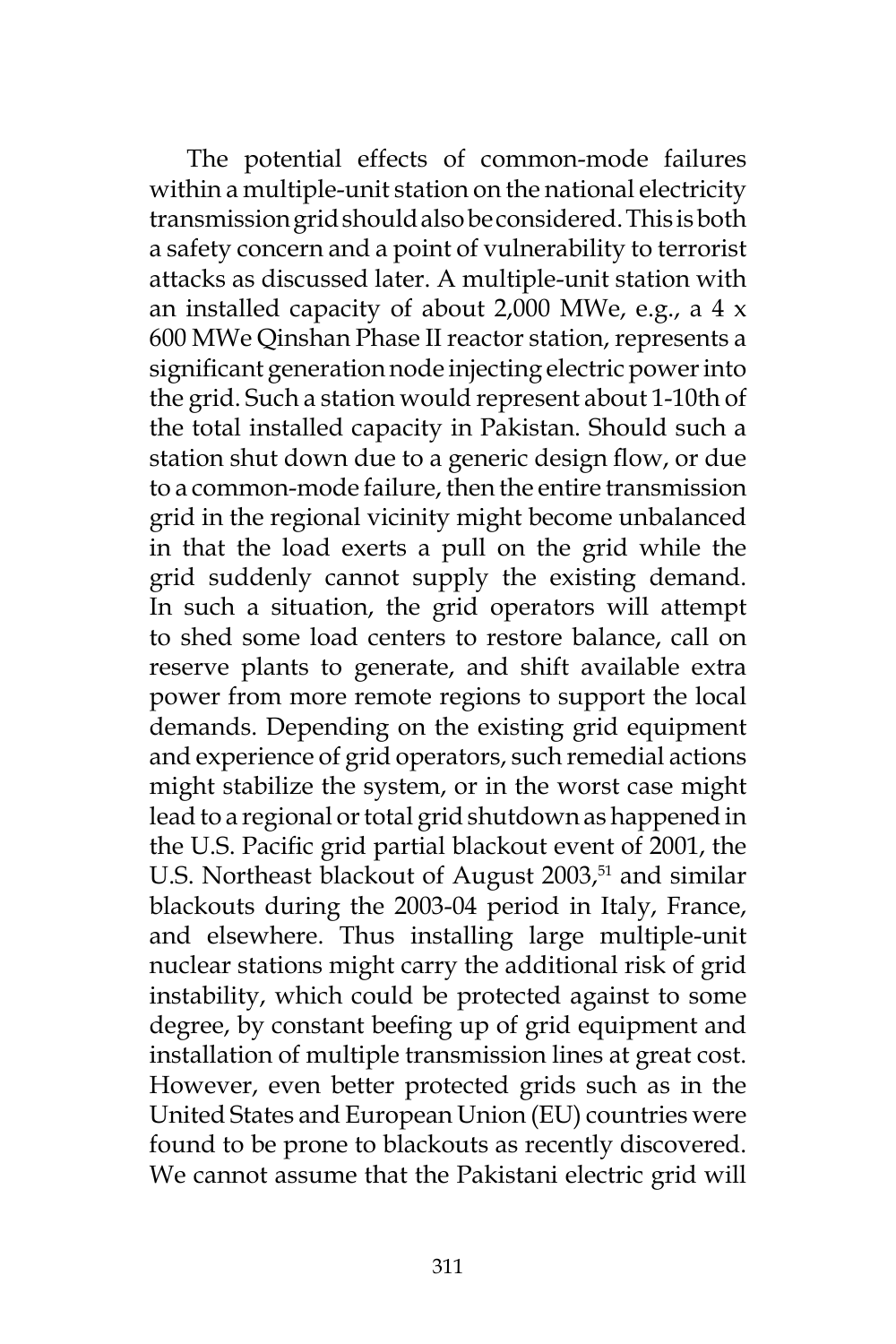be free of disturbances whose consequences could be more severe when large nuclear stations are built.

#### **Impacts of Natural Disasters**.

Finally, the impacts of natural disasters on multiunit nuclear stations, on the electric grid, and on the interactions between the grid and the stations could not be ignored. Due to its geographical location, Pakistan is prone to earthquakes as was unfortunately discovered during the large-scale earthquake that hit the Northwest Frontier Province and the Kashmir area in October 2005. Furthermore, Pakistan is also prone to Monsoon floods hitting closer to the coastal areas. Any such naturally occurring event might severely impact the operation of a multiunit nuclear station if it is located in an area relatively near to the disaster's epicenter, or if the electric grid has been disturbed near the disaster area and grid instability has percolated to the location of the nuclear station. In either case, the combination of the direct effects of the disaster, ensuing transmission grid instability, and the possible initiation of a nuclear accident chain such as loss of off-site power, coupled with loss of on-site emergency power supply, could lead to very difficult consequences involving a severe nuclear plant accident. Such events could be exacerbated if a multiunit nuclear station is located near the disaster-impacted area and if the station staffs are relatively inexperienced and insufficiently trained in emergency response procedures.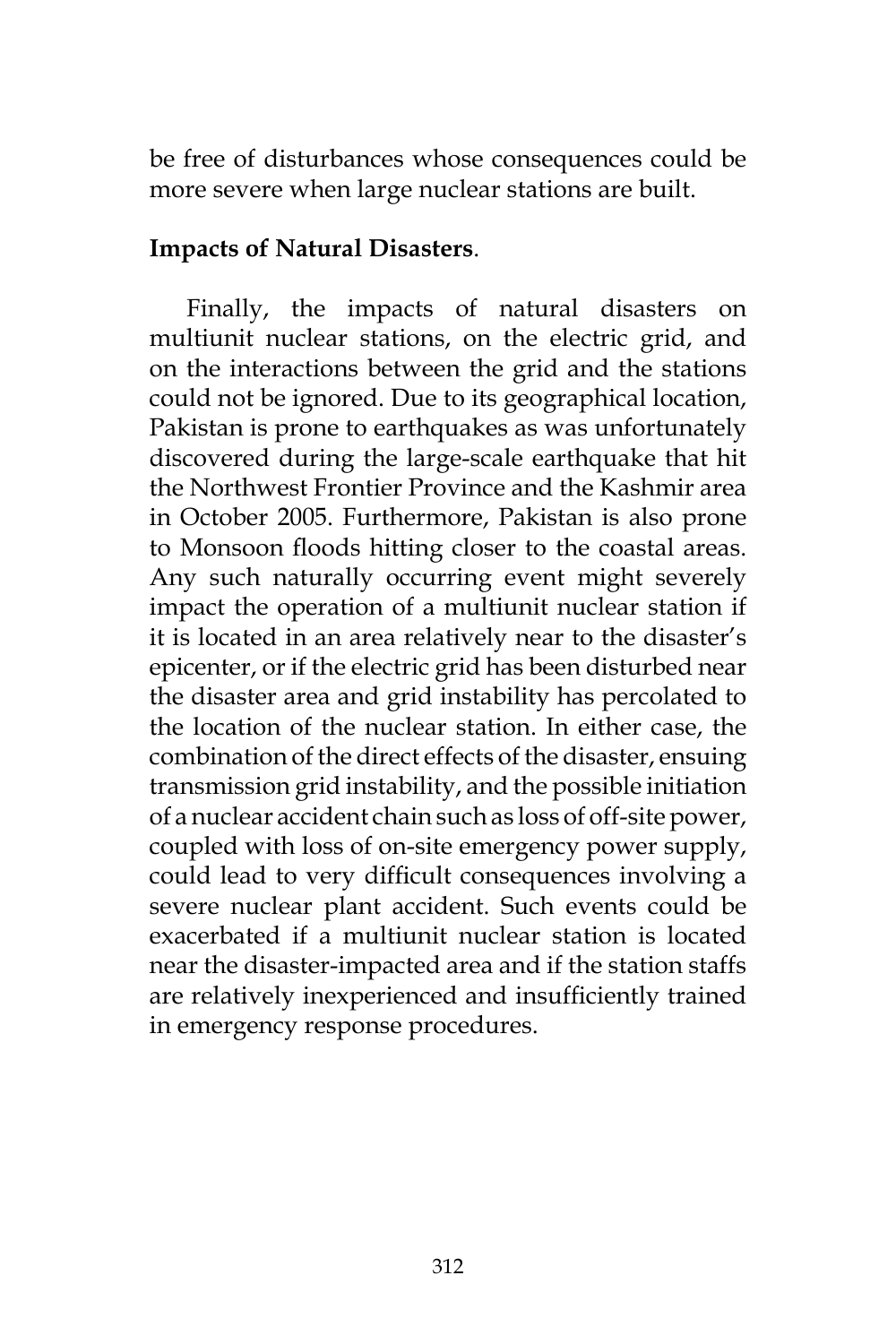# **PROSPECTIVE NUCLEAR STATION SECURITY PROBLEMS**

### **Introduction.**

In this section interactions and cross-impacts between Pakistani security issues and the proposed expansion of the Pakistani nuclear power system including multiunit nuclear power stations are discussed. The rapid growth rate planned for Pakistani nuclear power and its safety implications were reviewed above. Here related security implications are analyzed. A short review of some of the national security and stability issues particularly affecting Pakistan and their impacts on multiunit nuclear stations are considered. It is possible that large multiunit stations that would be constructed if the nuclear expansion plan is implemented might constitute tempting targets for terrorist attacks or military takeover, given their large size, economic importance, and significance as national growth and development symbols. These issues are discussed below. It should be stated, for fairness sake, that no case of terrorist attack against a Pakistani nuclear power station site, or any other nuclear site, is known to have occurred so far. Yet the past may not be an indication as to the future.

# **Pakistan's National Security Issues Possibly Affecting Power System Infrastructure.**

In this section, discussion is limited to those national security considerations which might directly impact the Pakistani electric and nuclear power infrastructure. Specifically, the existence of terrorist organization networks and subnational instabilities and sectarian violence are discussed, all of which could be considered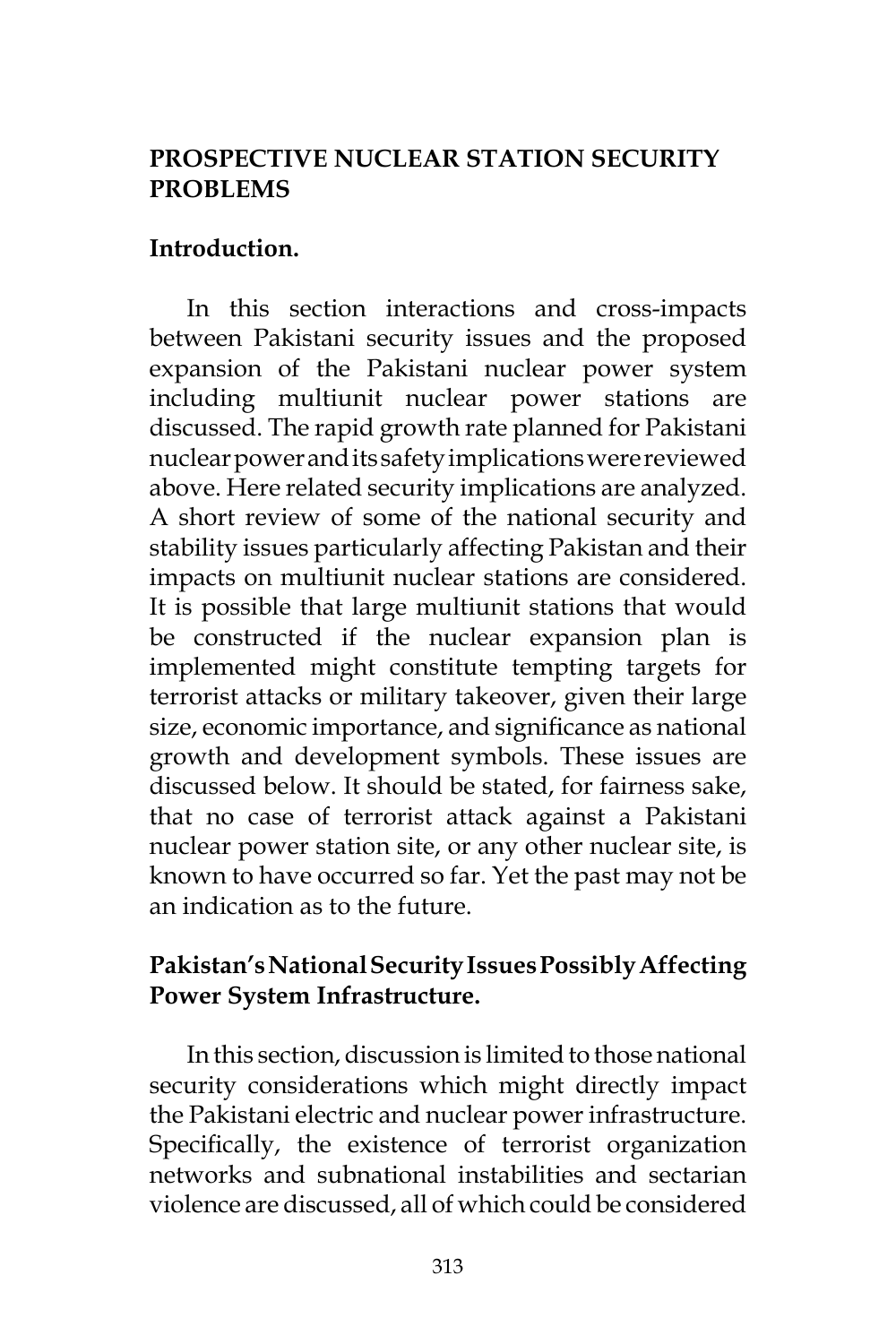as sub-sets of the more general problem of the lack of democracy and the rule of law.

The inception of the Islamic terrorist infrastructure in Pakistan is related to the evolution of the state itself. Pakistan was ruled by the military for all but 6 years of its history as an independent state. The community is divided among Sunni and Shia followers of Islam. The state is controlled mostly by Punjabi elites, leading to ethnic tension with the Sindhi and Baluchi regions, Afghan refugees, and groups of foreign terrorist elements (Chechens, Arabs, Uzbekistanis, etc). The military regimes have failed to produce results for the country in terms of political and economic development, competition with India, and Pakistan's regional position. Several wars have resulted in the loss of the majority of Kashmir to India, East Pakistan (now Bangladesh), loss of control of Afghanistan, and an almost nuclear war situation with India in 2000. There is a high degree of availability of weapons and of heroin, opium, and other drugs coming from the mountainous regions near the border with Afghanistan, as a result of 25 years of continued strife in that area. The period 1970-80 brought the unsuccessful war with India and dismemberment of East Pakistan, the emergence of the Khomeini Shia revolution in Iran, the Soviet Invasion of Afghanistan, and the introduction of Wahabi Sunni influences into Pakistan by Saudi Arabia as a counterweight. All these were serious shocks to the state, its political system, and its citizens, with one result of all of the above being the feeling that the state as a civil institution had failed its citizens and a possibly better answer could be found in Islam and in the establishment of a strictly Islamic regime. The penetration of Islamic influences into the affairs of the state and into the armed forces was accelerated towards the end of the Bhutto regime, and particularly during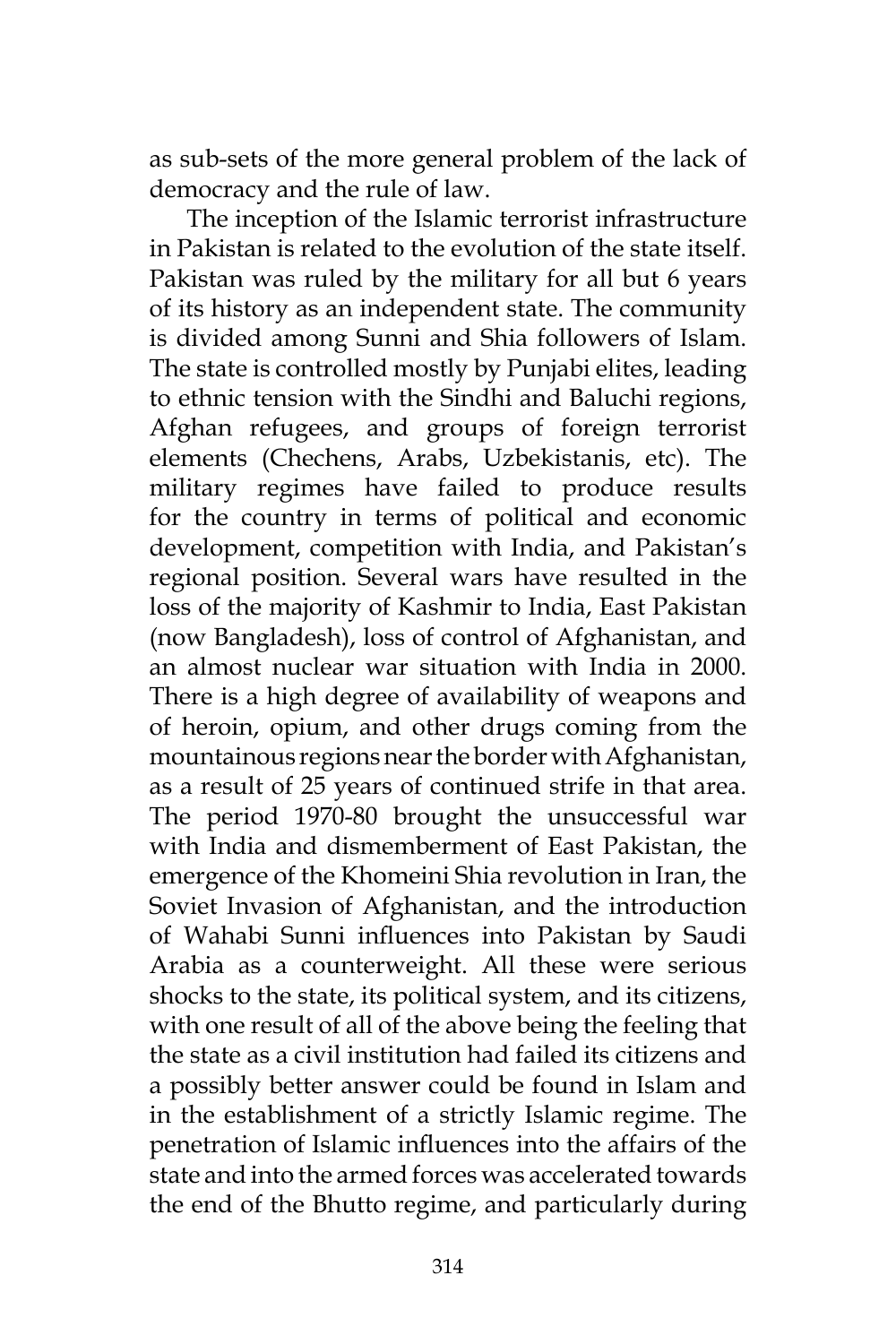the military dictatorship of General Zia ul Haq. The international Moslem insurgency win in Afghanistan against the atheistic Soviet Union further strengthened the push towards Islamization of the state.

During the last 30 years or so, the armed forces began to encourage the emergence of Islamic terrorist organizations as once-removed instruments of state power to bring pressure on India to accede to Pakistani demands in Kashmir and in Afghanistan. Terror groups were used to defeat the Soviet Russian invaders of Afghanistan, and then the Taliban movement was brought into existence and encouraged to establish a pro-Pakistani regime that would enlarge Pakistan's hinterland and enhance its overall position vis-á-vis India. Additionally, various irredentist movements have developed their affiliated terrorist groups to help carry out their sectarian strife aims. Among these are the rising Baluchistan insurrection, the Taliban attacks on Afghanistan from the Quetta region in southwest Pakistan, ongoing Shia/Sunni attacks, Sikh terrorism, and various other attacks related to the Pakistani and Afghan drug trade. A general discussion of the development of the Pakistani state, the role of the army in society, and the government's indirect encouragement and control of the Islamic terrorist movement are provided by Haqqani,<sup>52</sup> Ahrari,<sup>53</sup> and Isaac Kfir.<sup>54</sup> The political and terrorist unrest in Baluchistan,<sup>55</sup> in the Jammu and Kashmir area,<sup>56</sup> and in the North West Frontier Province (NWFP)<sup>57</sup> is also discussed. A subset of the large body of literature related to terrorism and Pakistan can be found in the prolific writings of B. Raman of India, who attempts to link state supported Pakistani terrorist groups and the quest for nuclear weapons,<sup>58</sup> as well as in other sources.59 Ramen has reported in some detail on a Baloch Liberation Army (BLA) terrorist mortar attack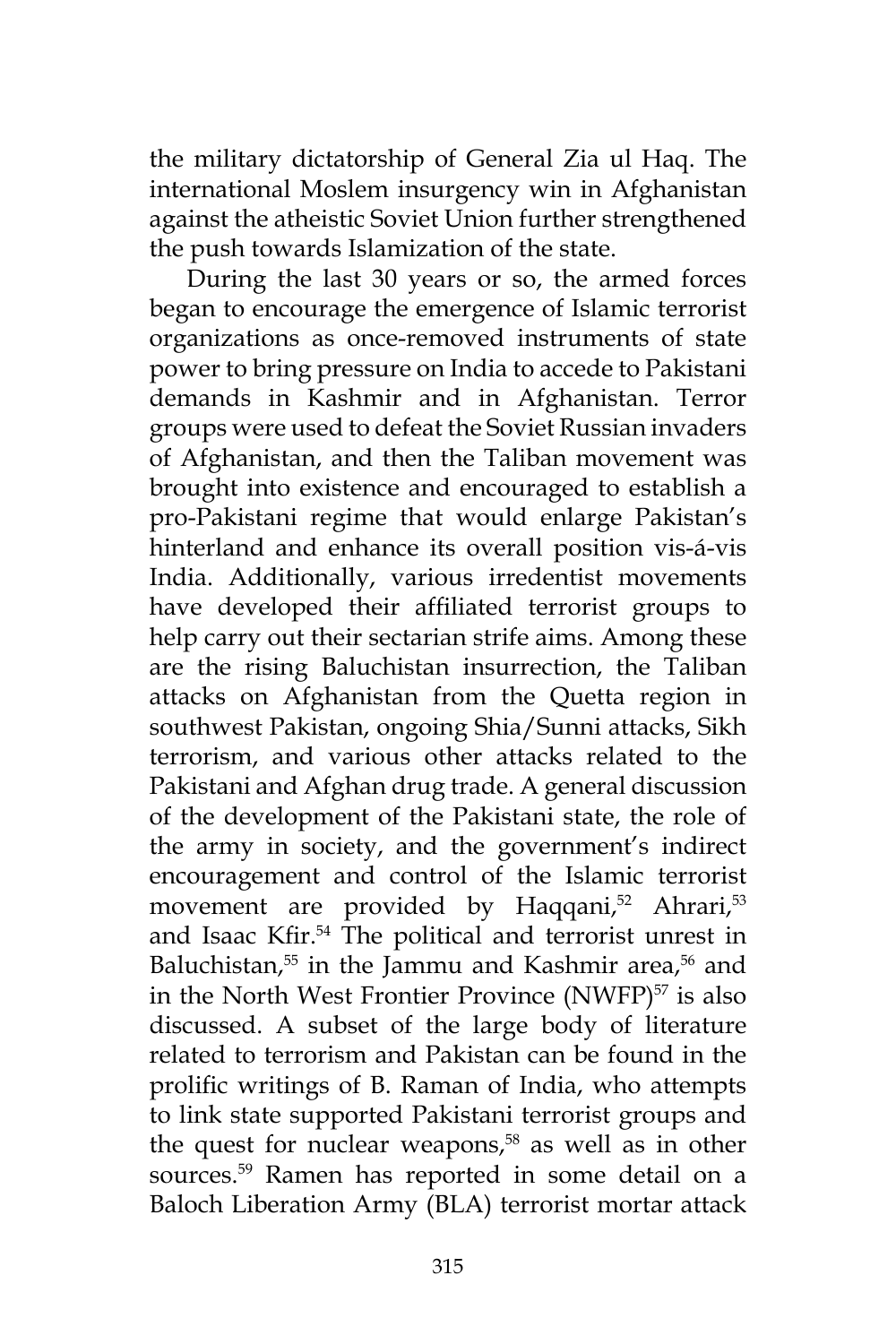on the PAEC nuclear installation near Dera Ghazi Khan in Balochistan on May 15, 2006, which resulted in a large fire in the nearby area.<sup>60</sup>

A listing of terrorist and extremist groups operating in Pakistan is shown in Table 4.<sup>61</sup>

|                        | <b>Terrorist Groups</b>                                           |                   |                                                                                                |                                 | <b>Extremist Groups</b>                            |
|------------------------|-------------------------------------------------------------------|-------------------|------------------------------------------------------------------------------------------------|---------------------------------|----------------------------------------------------|
| Domestic organizations |                                                                   |                   | <b>Transnational organizations</b>                                                             |                                 |                                                    |
| 1.<br>2.               | Lashkar-e-Omar (LeO)<br>*Sipah-e-Sahaba Pakistan<br>(SSP)         | $1_{\cdot}$<br>2. | *Hizb-ul-Mujahideen (HM)<br>*Harkat-ul-Ansar (HuA, presently known<br>as Harkat-ul Mujahideen) | 1.<br>$\mathfrak{p}$<br>$3_{-}$ | Al-Rashid Trust<br>Al-Akhtar Trust<br>Rabita Trust |
| 3.                     | Tehreek-e-Jaferia Pakistan<br>(TJP)<br>Tehreek-e-Nafaz-e-Shariat- | 3.<br>4.          | *Lashkar-e-Toiba (LeT)<br>*Jaish-e-Mohammad Mujahideen                                         |                                 | Ummah Tamir-e-Nau                                  |
| 4.                     | e-Mohammadi                                                       | 5.                | E-Tanzeem (JeM)<br>*Harkat-ul Mujahideen (HuM, previously                                      |                                 |                                                    |
| 5.<br>6.               | *Lashkar-eJhangvi (LeJ)<br>Sipah-e-Muhammad                       | 6.                | known as Harkat-ul-Ansar)<br>*Al Badr                                                          |                                 |                                                    |
| 7 <sub>1</sub>         | Pakistan (SMP)<br>Muttahidda Quami<br>Movement - Altaf Hussain    | 7.<br>8.<br>9.    | *Jamait-ul-Mujahideen (JuM)<br>Lashkar-e-Jabbar (LeJ)<br>*Harkat-ul-Jehad-i-Islami             |                                 |                                                    |
| 8.                     | (MQM)<br>Haqiqi Muhajir Quami<br>Movement (MQM-H)                 |                   | 10. Muttahida Jehad Council (MJC)<br>11. Al Barg<br>12. Tehrik-ul-Mujahideen                   |                                 |                                                    |
| 9.                     | <b>Baluch People's Libration</b><br>Front (BPLF)                  |                   | 13. Al Jehad<br>14. Jammu & Kashir National Liberation                                         |                                 |                                                    |
| 10.                    | <b>Baluch Students'</b><br>Organistaion (BSO)                     |                   | Army<br>15. People's League                                                                    |                                 |                                                    |
| 11.<br>12.             | Jamaat-ul-Fugra<br>Nadeem Commando                                |                   | 16. Muslim Janbaz Force<br>17. Kashmir Jehad Force                                             |                                 |                                                    |
| 13.                    | Popular Front for Armed<br>Resistance                             |                   | 18. Al Jehad Force (combines Muslim<br>Janbaz Force and Kashmir Jehad                          |                                 |                                                    |
| 14.<br>15.             | Muslim United Army<br>Harkat-ul-Mujahideen Al-                    |                   | Force)<br>19. Al Umar Mujahideen                                                               |                                 |                                                    |
| 16.                    | alami<br><b>Baluch Students'</b>                                  |                   | 20. Mahaz-e-Azadi<br>21. Islami Jamaat-e-Tulba                                                 |                                 |                                                    |
|                        | Organistaion - Awami<br>$(BSO-A)$                                 |                   | 22. Jammu & Kashmir Students Liberation<br>Front                                               |                                 |                                                    |
|                        |                                                                   |                   | 23. Ikhwan-ul-Mujahideen<br>24. Islamic Students League<br>25. Tehrik-e-Hurriat-e-Kashmir      |                                 |                                                    |

\*Also listed in the U.S. Department of State 2004 Terrorist Report.

# **Table 4. Terrorist and Extremist Groups of Pakistan.**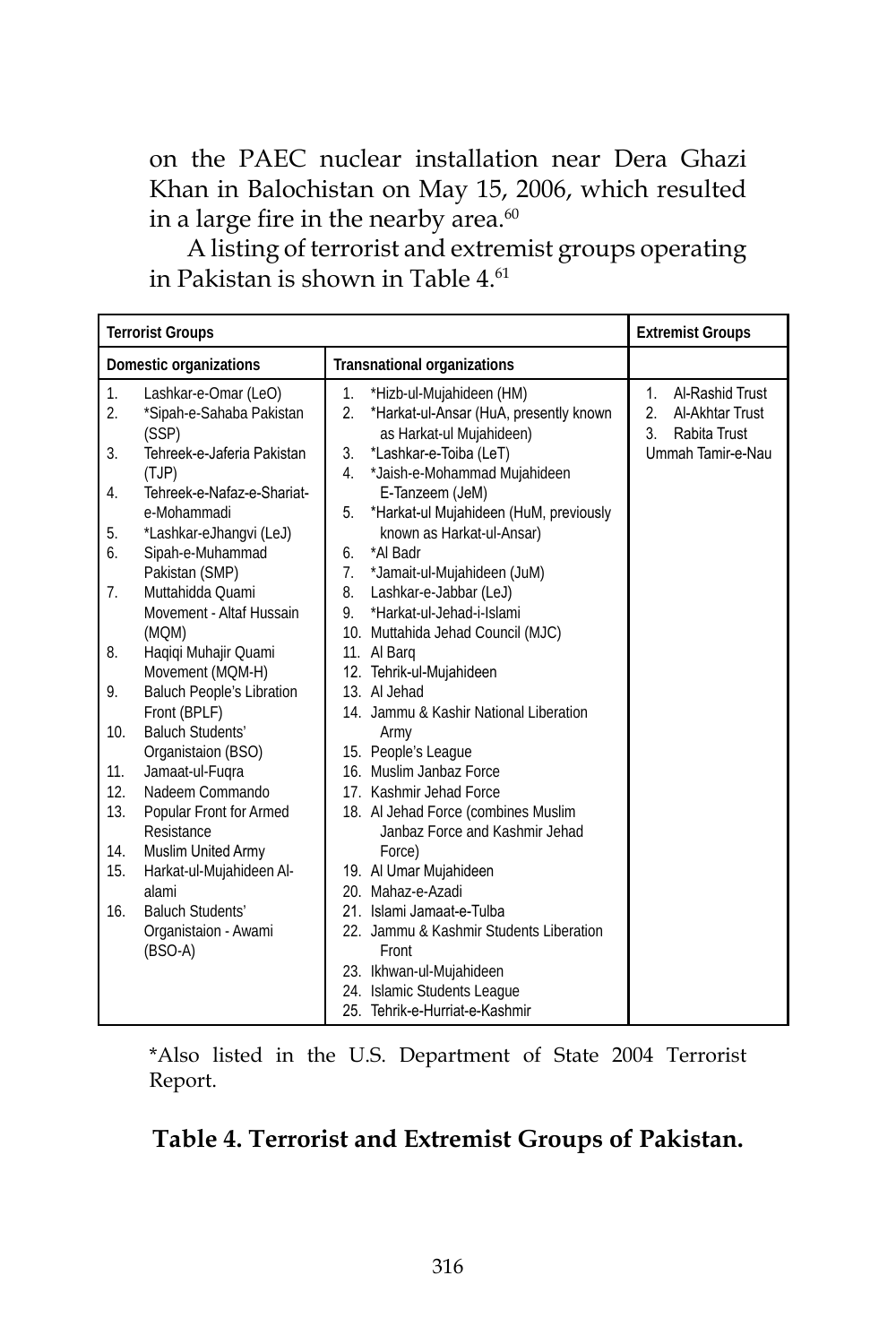Terrorist Groups whose name is preceded by an asterisk are also listed in the U.S. Department of State's Annual Terrorism Report of  $2004<sup>62</sup>$  and information related to their activities is reviewed in the Congressional Research Service (CRS) report on Terrorism in South Asia.63 Inspection of Table 4 indicates that currently there are about 48 domestic and international terrorist groups operating in Pakistan. This number in itself represents a record of sorts. Assuming that not all groups are really active, we can estimate about 40 active terrorist groups. As discussed above, the installed nuclear capacity in Pakistan is now about 450 MWe (Gross) comprised of KANUPP─137 MWe, and CHASNUPP-1─325 MWe. This is the equivalent of 0.45 GWe of installed capacity. A notional ratio of the number of active terrorist organizations per GWe of installed capacity can now be defined, and that ratio is found to be about 90 Terrorist Groups/GWe. Note that this is only a notional number, not implying that there are about 90 terrorist groups in Pakistan or that there is a firm GWe of installed capacity. This number represents an artificial ratio computed to make a point. Once CHASNUPP-2, which is now under construction, is completed, the installed nuclear capacity in Pakistan will increase to 775 MWe or 0.775 GWe. The ratio of terrorist organizations per GWe of installed capacity will then decline to about 52 Terrorist Groups/GWe. In the future, it can be assumed that with the general stabilization of South Asia and of Pakistan particularly, the number of active terrorist organizations in Pakistan might halve to about 20 organizations by 2030. At that point, the installed nuclear capacity is projected by the Pakistani Government to reach about 8,800 MWe or 8.8 GWe, and the notional ratio will decline to about 2.3 Terrorist Groups/GWe of installed nuclear capacity,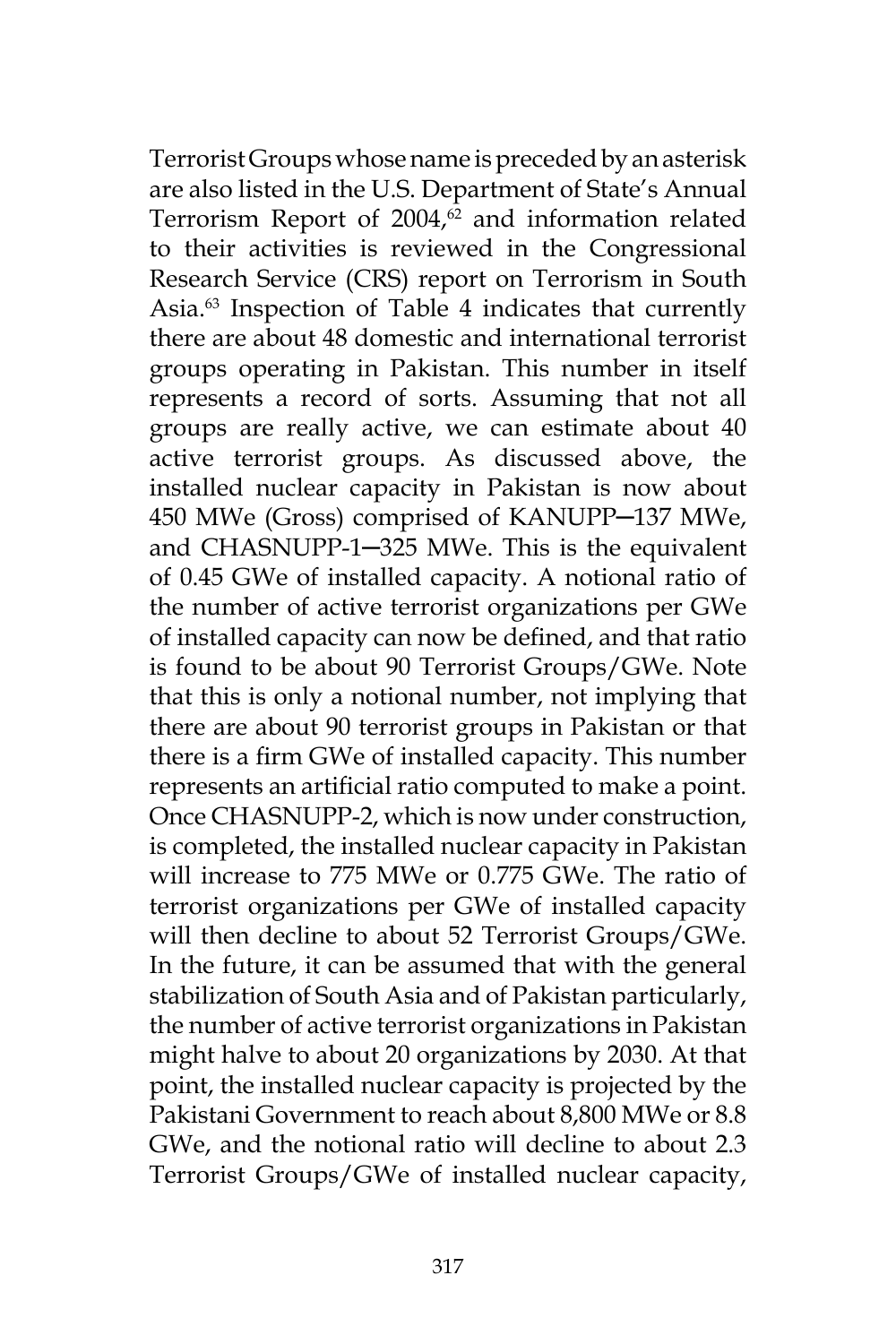still probably a world record. It should be considerd, however, that most terrorist organizations active in Pakistan will not have the capabilities or motivations for attacking nuclear power plants. Only a small number of the organizations listed in Table 4 present a possible danger to future nuclear power stations. All Pakistani nuclear installations are guarded by the army, and no attacks against nuclear power stations by such groups or others have occurred thus far. Yet the fact that *some* terrorist organizations are still capable or motivated enough to launch such a hypothetical attack, should give us pause.

Superimposed on the ratios developed above is the data shown in Figure  $2<sub>0</sub>$ <sup>64</sup> depicting the number of sectarian violent incidents that have occurred in Pakistan till 2003. The data shown in Figure 2 indicate a positive long-term trend of a decline in sectarian violence. This decline is, however, punctuated by periodic episodes of large-scale eruptions of violence occurring about once every 4 years, and indicating an element of short-term instability in intersectarian relations that could manifest itself in future similarly violent episodes. The short-term instability feature indicated in Figure 2 could be detrimental to the evolution of nuclear power infrastructure, which requires a longterm stability trend. This is so due to the long leadtimes for the development of nuclear power and fuel cycle facilities and due to the long-term need to acquire operators experience and good plant operating practices.

In summary, Pakistan is unique in having encouraged the development of a large terrorist infrastructure resulting in a significant number of terrorist organizations that are allowed to operate within the country. That terror system is also internally used in various episodes of sectarian violence that encom-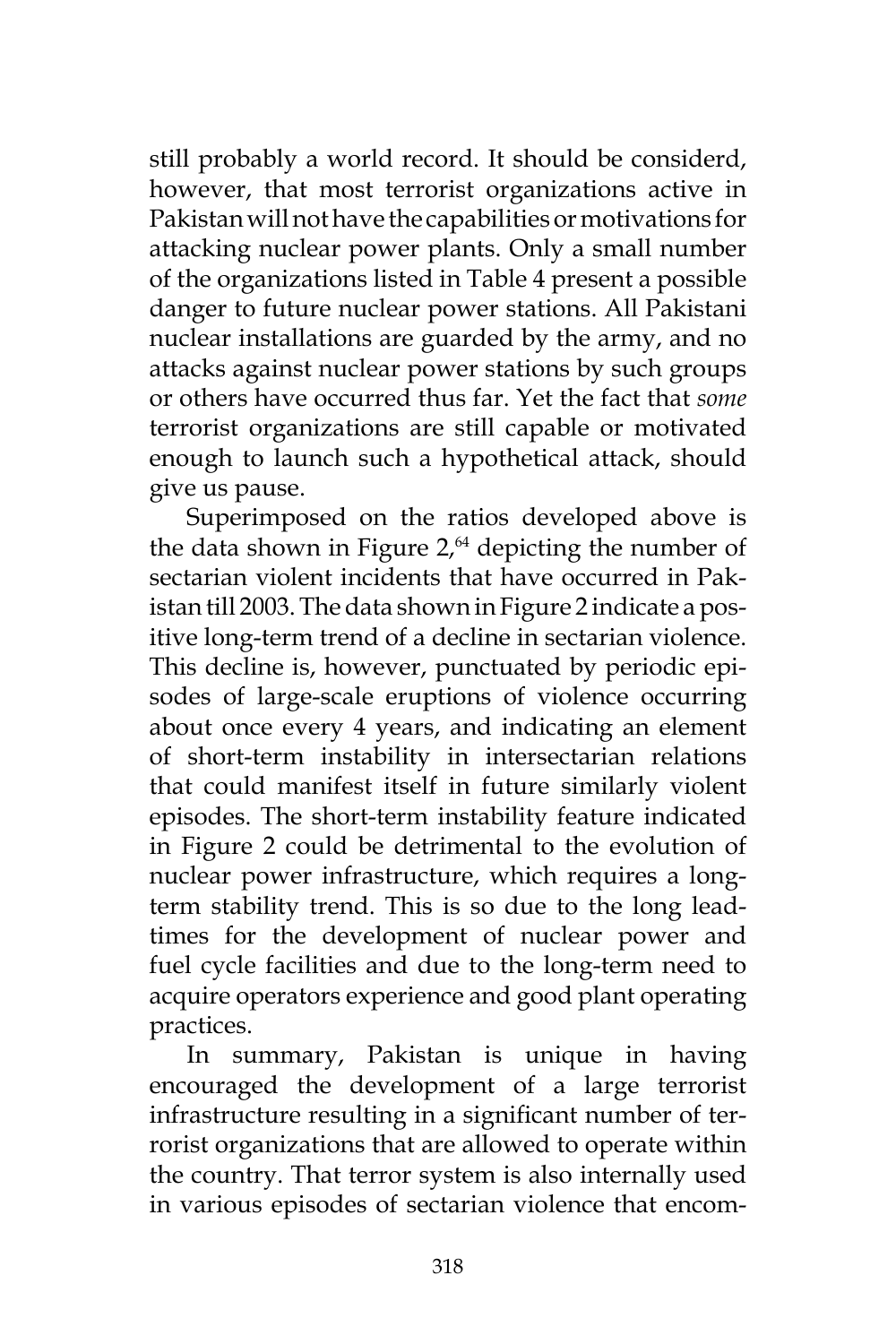

**Figure 2. Sectarian Violence in Pakistan (1989-2003).**

pass various minority groups within the diverse Pakistani society. There exists an ambiguity as to the relations of the regime to the terrorist organizations, some of which might have been utilized by the Government, one step removed, to accomplish irredentist goals in Indian Kashmir and in Afghanistan. Some elements of the terrorist infrastructure resident in Pakistan represent foreign terrorist groups (al-Qaeda Arabs, Chechens, Uzbekistanis) which were left stranded in Pakistan following the various Afghan wars which are only notionally controlled by the regime, and are allowed to pursue their specific grievances regardless of the interests of Pakistan itself. Sectarian violence is concentrated mostly in the large population centers such as Karachi and has not spilled far into the countryside where nuclear stations are (to be) located. However, it is questionable whether this climate is the most propitious for a significant nuclear power expansion plan, and some of the potential security risks involved are discussed next.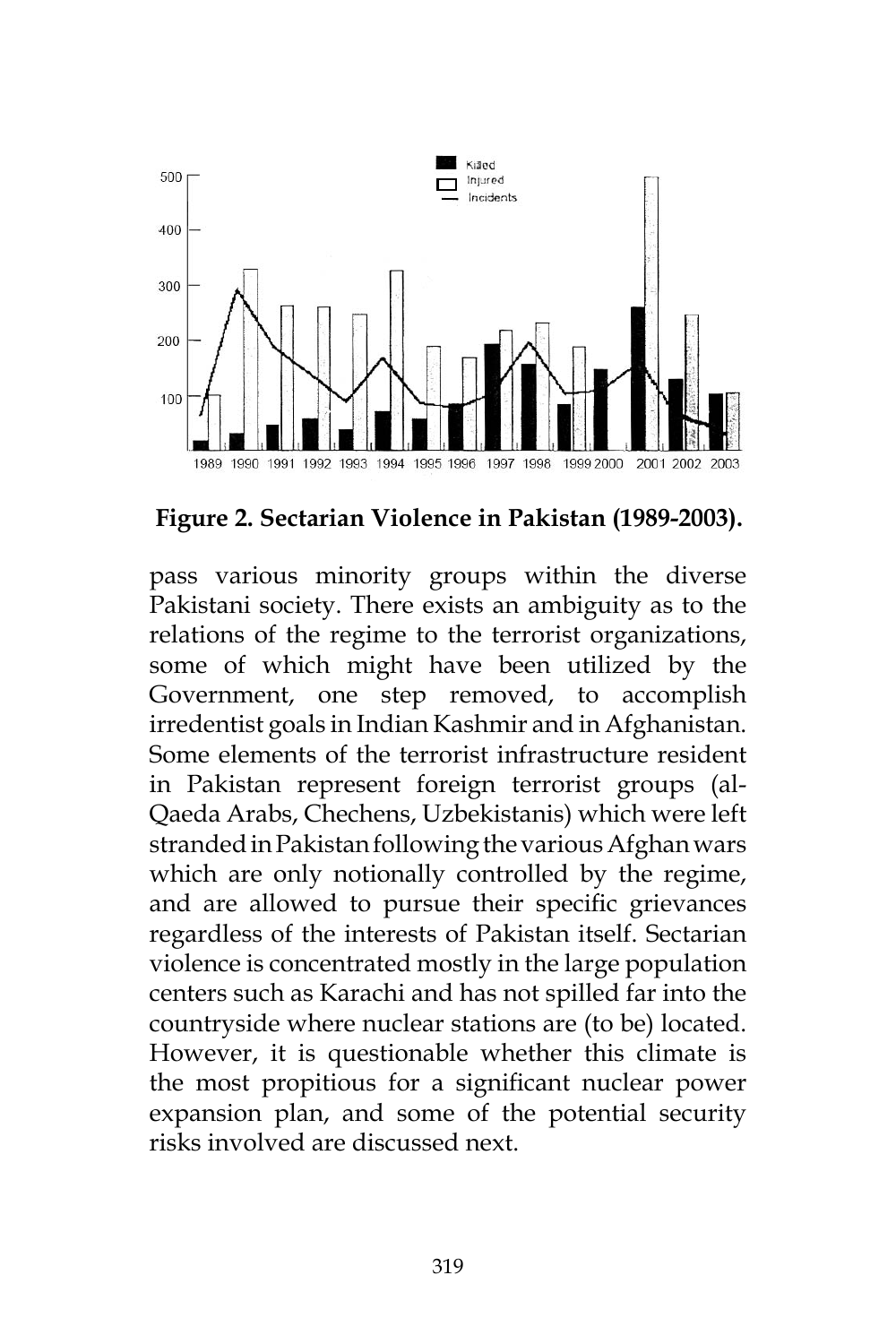### **Missile Material Diversion from Nuclear Power Stations.**

As mentioned above, a large amount of spent fuel will be discharged annually from the operating reactors in multiunit stations such as those planned for Pakistan, and will accumulate in the spent fuel storage pools. A 4 x 600 MWe reactor station will discharge on an equilibrium cycle about 100 MTHM/year from all four reactors, and that spent fuel will reside in the four pools located next to the reactor buildings on-site. As estimated elsewhere, the discharged first core is only partially "burned," does contain higher grade plutonium, and will lose its shielding protection earlier than equilibrium burnup spent fuel.<sup>65</sup> We have estimated that at least three new large stations will have to be constructed to meet the stated capacity expansion plans of PAEC. Each station will also store on an annual basis an equal amount of fresh fuel waiting to be loaded into the reactors during their annual refueling outages. Usually each reactor will have its outage at a different time to prevent significant contiguous loss of generation for the grid. This implies that fresh fuel supplies will reside for a significant amount of time in each multiunit station. Additionally, a large nuclear power station contains other radioactive sources such as cobalt irradiation sources, neutron sources, etc. that could be utilized by experienced saboteurs with technical education for the production of radioactive dispersion devices (RDDs). Within such a large station, there will likely be found some large lead shielded containers which might provide (nearly) adequate protection for the transport of radioactive sources or possibly long cooled spent fuel assemblies. In short,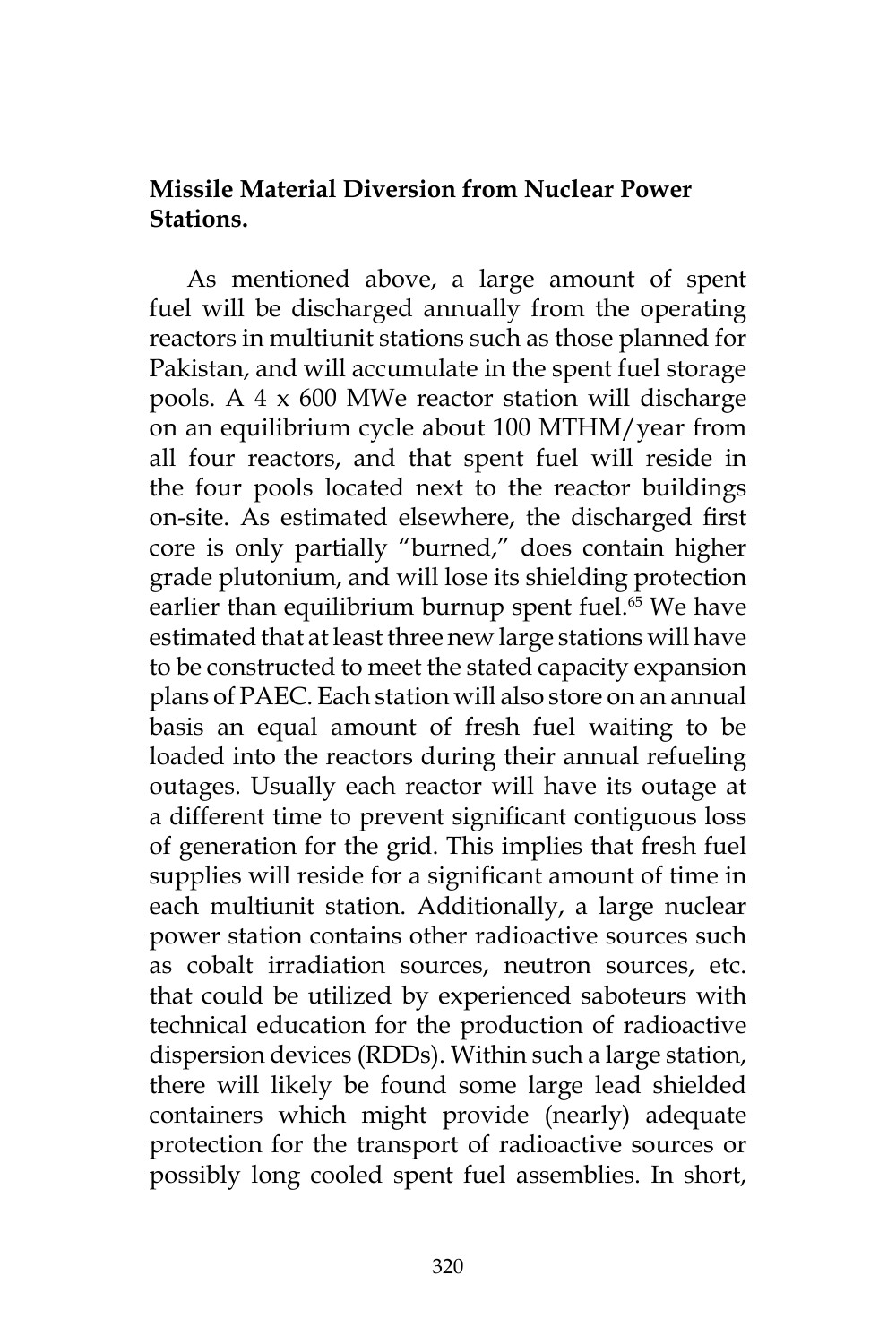such large multiunit stations operated by PAEC might offer tempting targets─might in fact act as magnets─for future terrorist groups determined to obtain WMD capabilities.

As further indicated above, the large staffs required to operate such stations—within the range of 1,200 to 2,400 persons or even more─offer the opportunity for a terrorist group to recruit a staff member as insider support or coerce one, under various threats, to provide data and cooperation. Even within such a populous country as Pakistan, one can assume that the leadership of some terrorist group and nuclear station operators may well have roots in the same social group, which might ease prospective recruitment. It may be possible to assume that terrorist organizations might cooperate, with one group having developed an insider support providing control over that staff person to a different terror group interested in breaking into the station and diverting radioactive material. Furthermore, Pakistani intelligence, which might control components of the guard force in these power stations, or rogue elements within the intelligence apparatus, might provide a terrorist organization they cooperate with, with inside person(s) contacts. In this way, the putative attackers might gain information on site characteristics, location of sources, and means of transport; or even get active support in disarming various alarms and detection devices.

In summary, the future emergence of large nuclear power stations containing radioactive material, the existence of a large number of well-armed and welltrained terrorist organizations, some of which might be interested in acquiring WMD/RDD components and possess technical training, the potential for developing insider support to facilitate such attacks, and the fact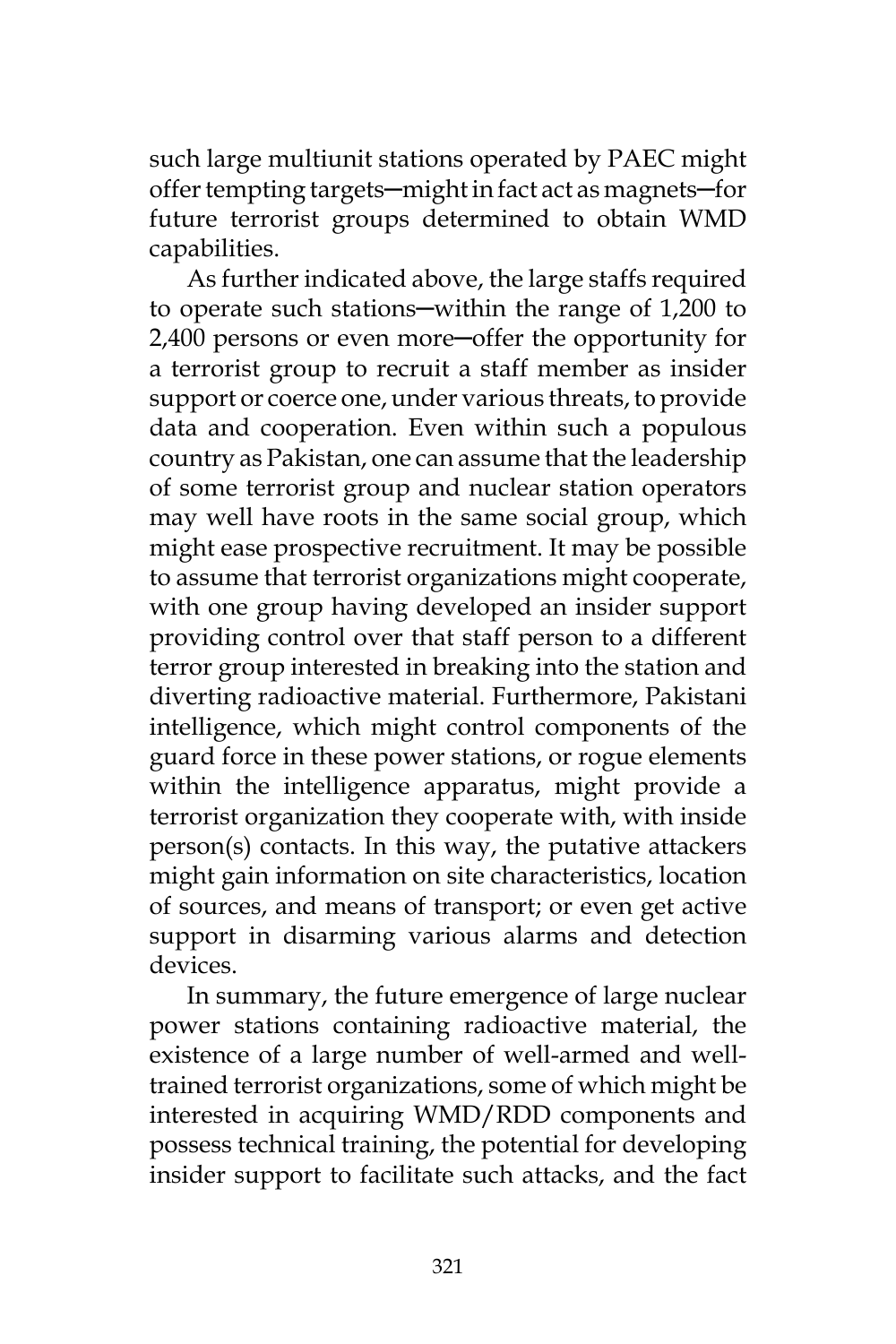that station staffs at some point might be relatively new and inexperienced and thus unable to protect their stations from outside attack, all point to the possibility that future nuclear material diversion attempts might prove successful. To be fair, we must point out that Pakistan has operated a nuclear reprocessing plant in Chasma, a uranium enrichment plant in Kahuta, and several other weapons facilities for almost 20 years, and no diversion attempts from these facilities are known to have occurred. Likewise, the IAEA has not recorded any diversion of nuclear material from facilities under safeguards in Pakistan thus far. It is possible that this is so, since these facilities were guarded by the military as parts of its nuclear weapons complex and thus were well-protected. It is not clear if future nuclear power stations operated by the civilian PAEC will be subjected to as thorough a protection by the military as the military weapons facilities, thus making prospective diversion from the power stations more feasible.

# **Terrorist Attack, Seizure or Takeover of a Nuclear Power Station.**

Terrorist attacks on nuclear power stations in a complex society such as Pakistan, might be launched for other purposes than radioactive material diversion. A nuclear station might be attacked to create radioactivity release and dispersion, thus creating a major national and possibly international crisis and punishing the central government, or neighboring countries' governments, for having committed some sins (from the perspective of the terrorists). A terrorist attack on a nuclear power station─a government prestige project─might be launched to extract specific concessions from the government-release of captives, guaranteed amnesty, a change in specific government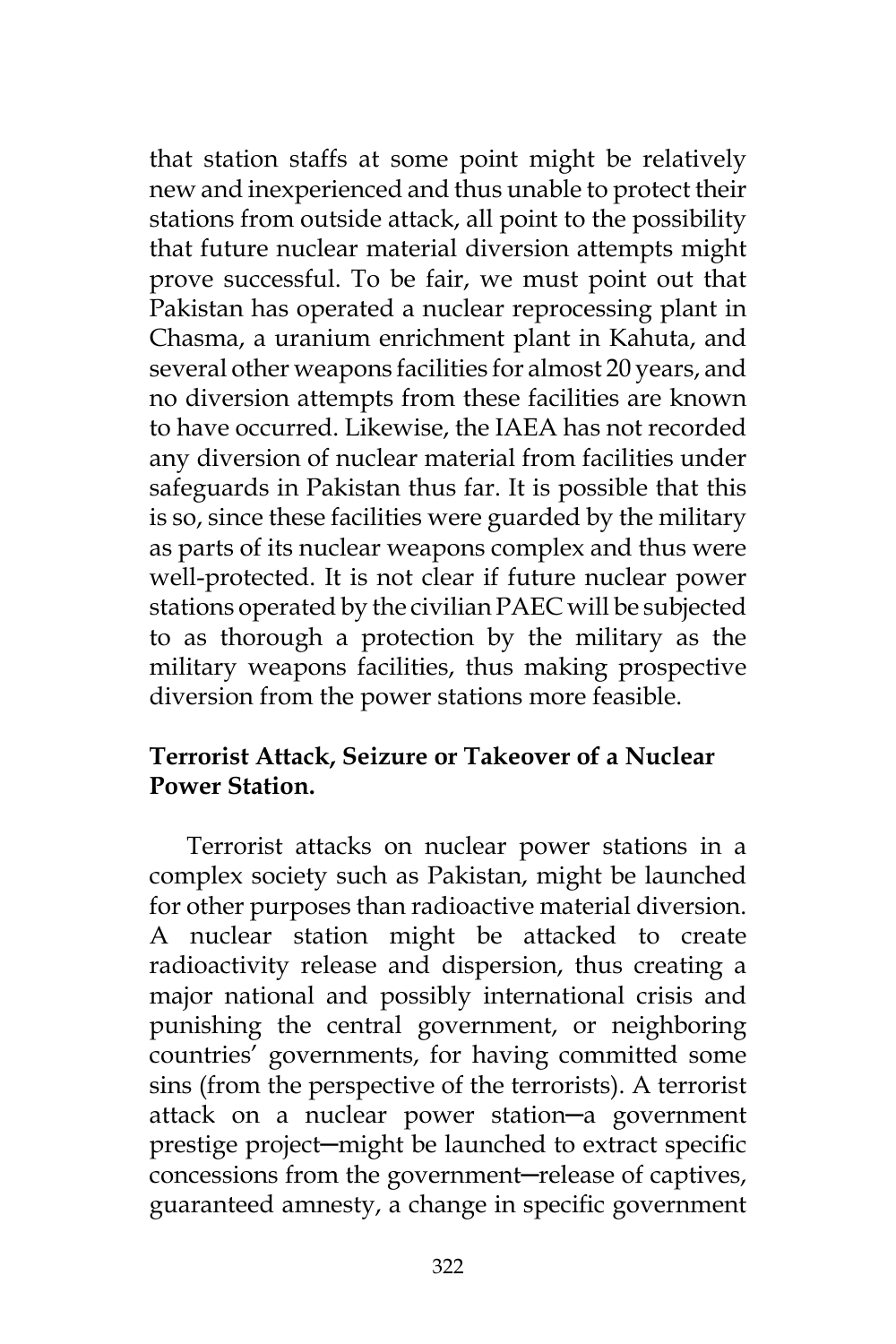polices whether domestic or foreign—or to publicize some terrorist political demands against the government or against foreign governments. Finally, an attack against a nuclear power station might be launched during a period of regime change, political instability or regional sectarian strife when the terrorists might view the control of the station as a bargaining chip to extract from the incoming regime specific concessions for their organization or for a sectarian group they might claim to represent.

The considerations discussed above apply here: i.e., the desirability of attacking a nuclear power station as a government status symbol; the station might contain significant amounts of radioactive material the dispersion to the atmosphere of which might create havoc in nearby and possibly far off communities; terrorist organizations in Pakistan might be wellequipped, trained, and motivated-more so than some nuclear station staffs; the relative ease of securing or coercing insider support for an attack plan; and the possibility that a new nuclear station staff might not yet be well-trained and versed in security procedures, thus increasing the likelihood that a terrorist attack might succeed and that some elements in the government intelligence agencies might cooperate with the terrorists and support, if not encourage, their impending attack. The important point here is that a multiunit nuclear station will represent an attractive target for control by a terrorist organization. This is due to the immense publicity such attack might create which will provide free advertisement for the terrorist organization and its political demands. Due to the public fear created relative to the large accumulation of radioactive material on site, political pressure on the government to accede to the terrorist demands so as to prevent a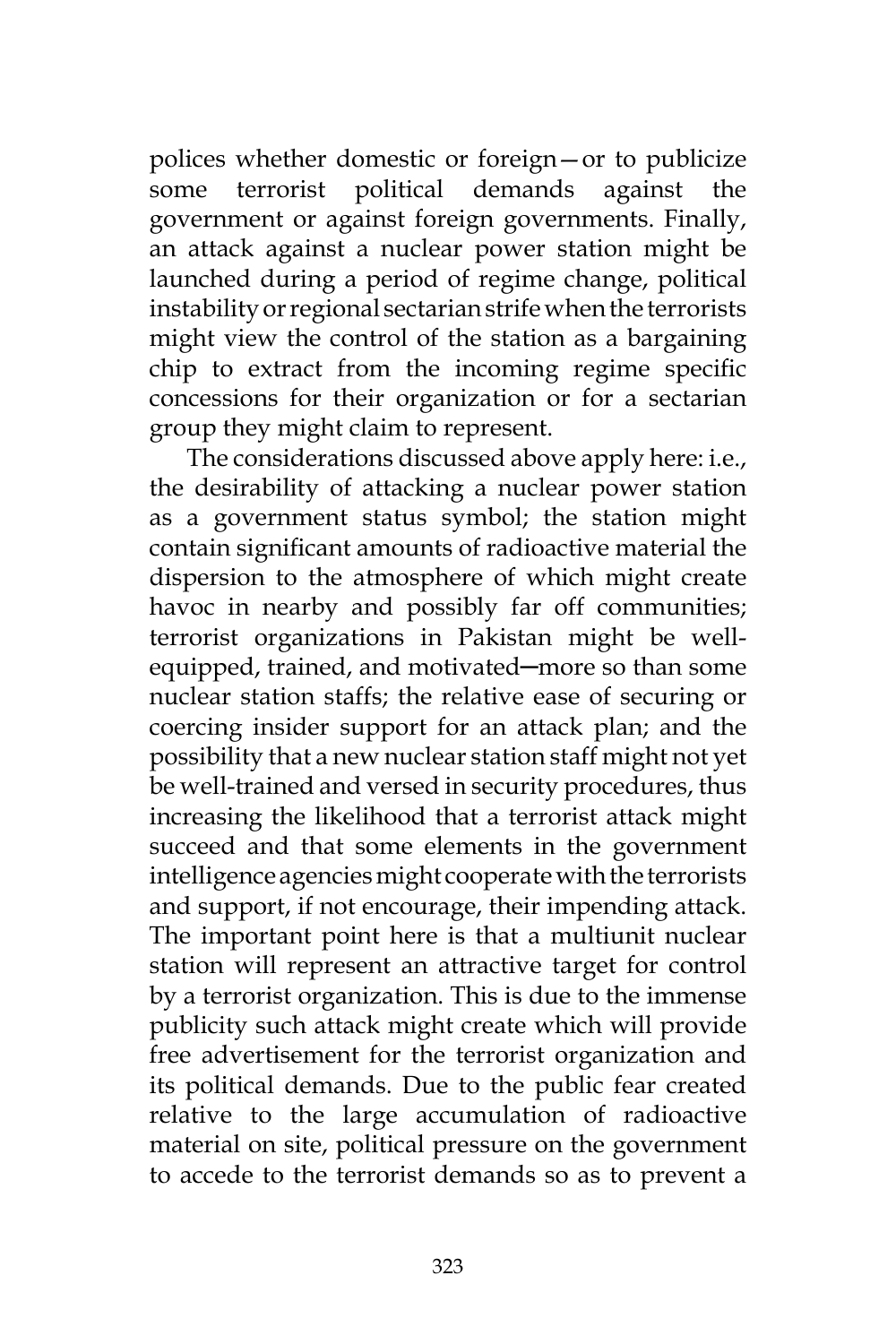nuclear catastrophe might be a result. The calculation of relative terrorist organization's attacking strengths (including possible insiders support and/or covert support by elements of the government intelligence agencies) vs. the weakness of the station security staff and military guards, might indicate that a prospective attack might well succeed.

These considerations indicate the unintended effect of constructing large multiunit nuclear power stations in a politically unstable country such as Pakistan, with its unique concentration of (partially government sanctioned) terrorist organizations. Under normal (politically stable) environment, constructing nuclear reactors within multiunit stations carries many advantages related to design standardization, on site replication, greater construction efficiency, and ultimately, improved operations efficiency. All these might result in significant cost savings over time. In Pakistan's unique situation, these advantages might be negated by the fact that such large national prestige projects could, perversely, become magnets for prospective terrorist attacks.

#### **Airplane Attacks on Nuclear Power Stations.**

A terrorist attack mode which has gained notoriety following the September 11, 2001 (9/11), attack on the World Trade Center in New York City and on the Pentagon in Washington, DC, is attack by airplanes on civilian targets, prospectively including commercial nuclear power stations. It has been revealed in the interrogation of captured al-Qaeda operatives since then that they contemplated, though never practically attempted to implement, coordinated aerial attacks on specific U.S. nuclear stations. It is also hypothetically possible that some rogue elements of the Pakistani Air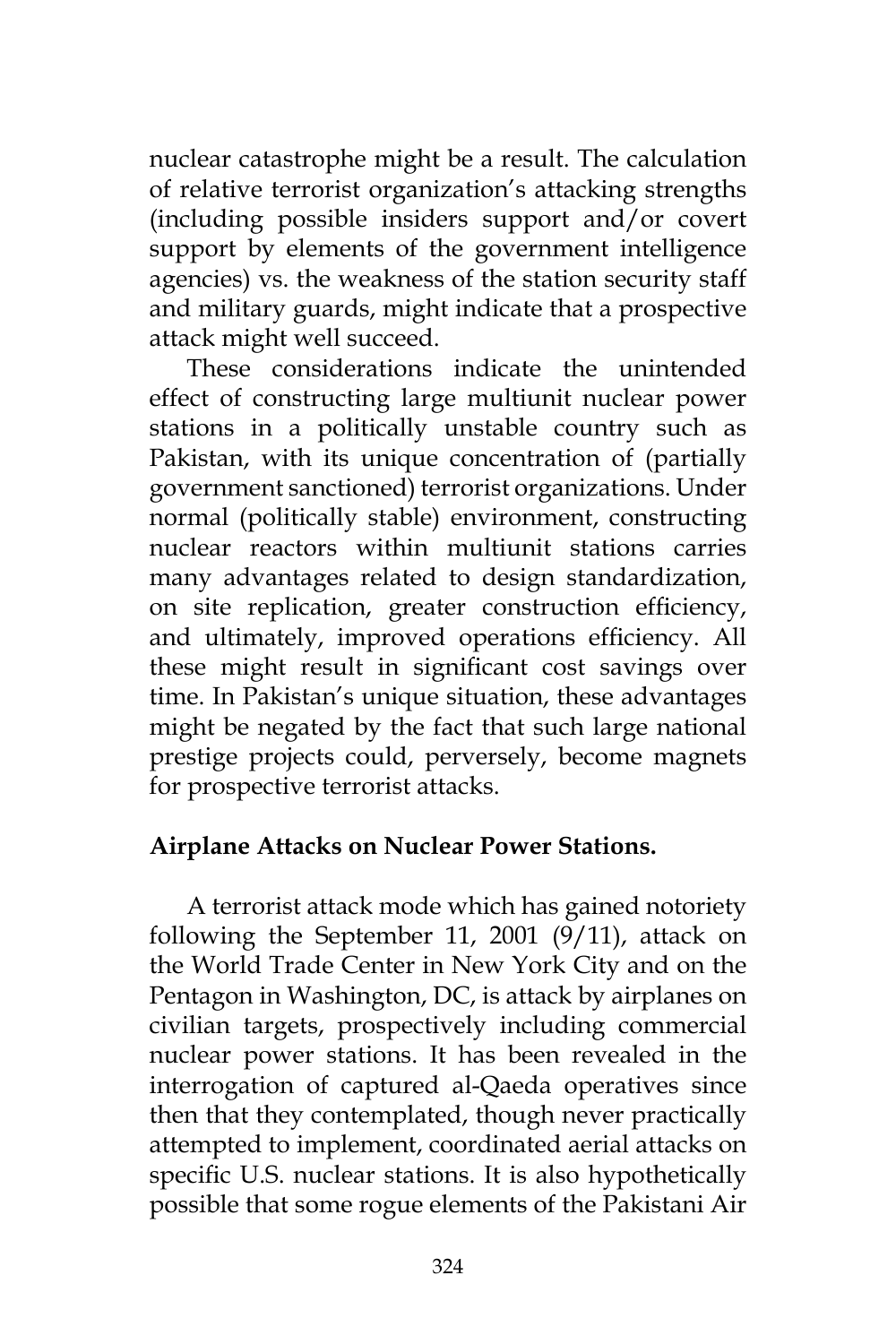Force might attempt such attacks for purposes of their own. Airplane attacks could be mounted in two main ways:

1. kidnapping commercial passenger planes and flying them into the target, relying on the penetrating power of the airplane body and the engine turbine shafts to achieve containment structure penetration, and on the mass of jet fuel to catch fire and burn inside the breached containment; and,

2. smaller commercial aviation planes laden with explosives that rely on the explosive power of the total charge placed inside the planes to breach the containment structure.

To be fair, we should state that no airplane attack against a nuclear power station, let alone a multiunit station, has ever taken place, though again, this is no indication as to the future.

An airplane attack is different from the terrorist attacks discussed so far in that it is meant to breach at least one containment structure or spent fuel storage pool and cause a major radioactive release with all the attendant population exposure hazards along the radioactive plume's path. There is no mistaking the terrorist's intentions in mounting this sort of an attack, and all the ambiguities that might surround a terrorist action are swept away. The purpose here is clearly to punish the regime by hurting the civilian population so as to "pay" for having committed some sins against the terrorists or the people they might claim to represent.

If this is the terrorists' declared intention, then a multiunit nuclear station could be a useful target from their perspective. First, the symbolic nature of (even partially) destroying a prestige national project such as a large nuclear station cannot be understated. Second,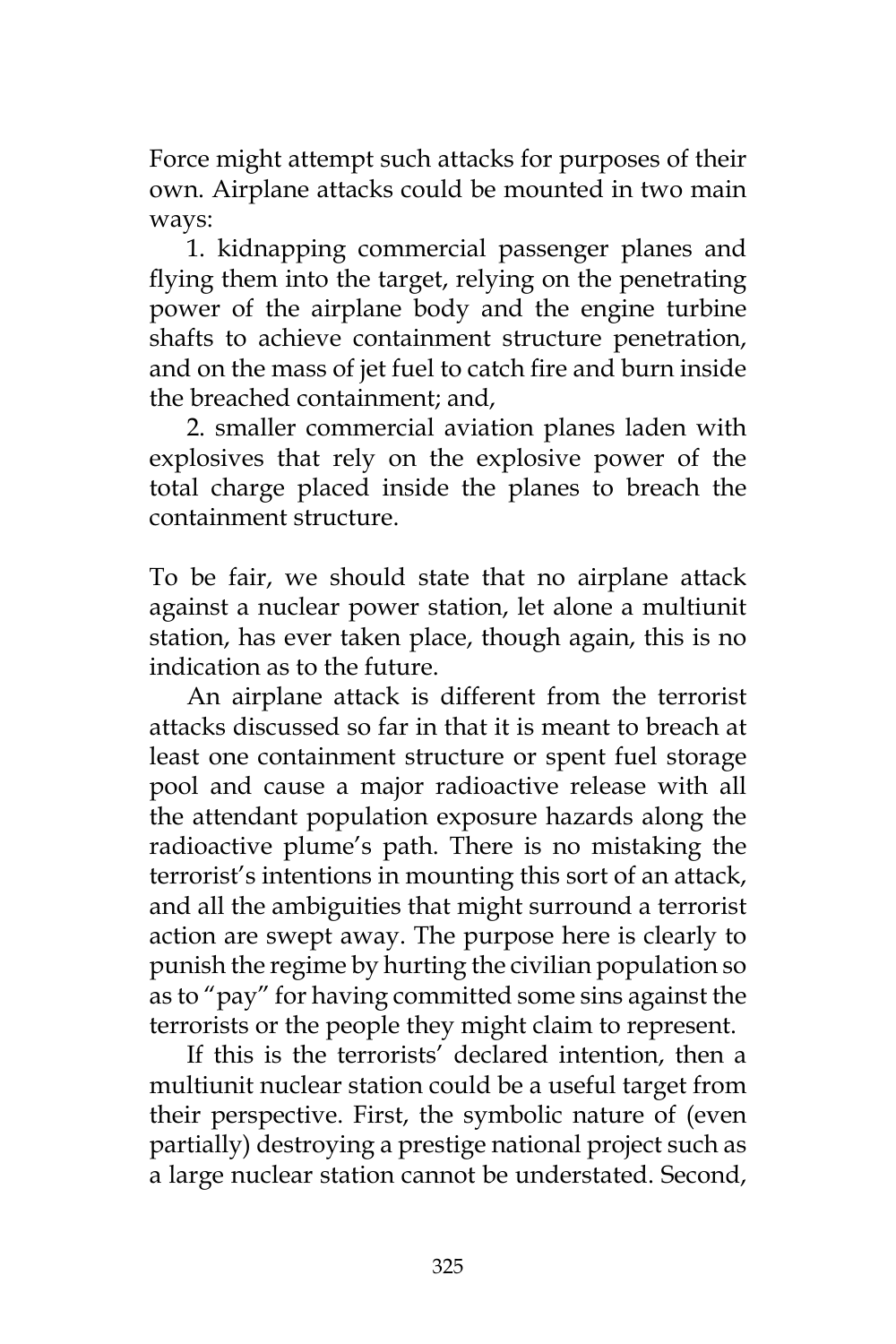if successful, such an attack might cause a significant radioactive release leading to casualties in the nearby and further away populations and potentially causing exposure in neighboring countries-India in Pakistan's case. Third, the economic damage to the station itself, to the regional and national electric grids, to the contaminated area due to loss of work and the expense of decontamination, and to the national economy due to loss of electricity supply and reduction in national productivity, could be substantial.

Furthermore a multiunit station is an attractive target since there is always the chance that if one reactor target is not hit, then another reactor or critical site facility might be hit. A reactor building is a relatively small target within all other structures to be found in a nuclear power station, including the turbine generator buildings, the cooling towers, the electrical buildings, and the transmission station. Near ground air turbulence might make it difficult to maintain aim and steadily point the airplane towards the reactor building. There exists, however, the possibility that in the last few seconds before the actual hit, even if the suicide pilot is deflected from hitting one reactor structure, he might still be able to point his plane and hit another reactor building. The chances of a successful hit on a multiunit station is then that much greater.

This is even more important if the terrorist pilot's intention is to hit the spent fuel storage pool and cause heating and meltdown of the stored fuel, with a release of the inventory of volatile fission products contained therein. The spent fuel pool is but a small appendage on top of the "wrap around" auxiliary building surrounding the reactor containment structure. It is difficult for the pilot diving on the power station and struggling to point his plane, to aim specifically at the spent fuel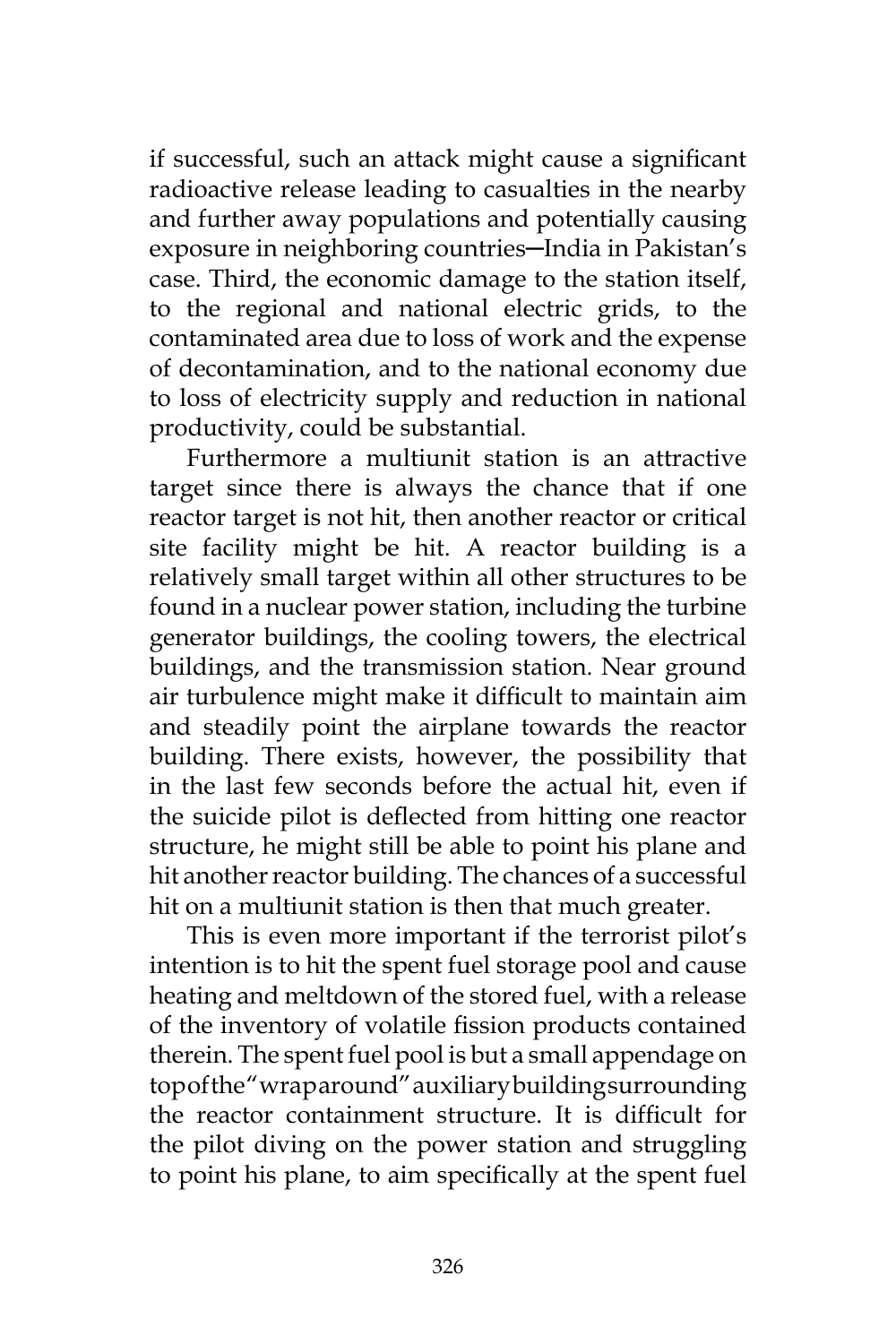storage pool, if he can identify it at all. However, the pilot stands a greater chance of success on a multiunit station in that he might hit a different pool than the one he originally intended, since the choice of targets is multiple and more varied. In general, the more critical target structures are identified on-site, the greater the chance that at least one of them would actually be damaged, with all the attendant consequences. This is particularly true in a country such as Pakistan with a number of terrorist organizations, some of which might ultimately wish to hurt the central government in this way. PAEC's reasonable goal of multiple sitings of the nuclear units it plans to build might blow back on it by creating targets for high-consequences putative terrorist attacks.

### **Military Takeover of Nuclear Station Sites.**

The discussion on possible military takeover of nuclear power stations follows the above discussion of potential terrorist attempts to occupy nuclear power sites. The major difference is that terrorist groups might intend to harm those facilities and cause radioactive leaks, whereas a military takeover of a nuclear facility might be more in the nature of acquiring political bargaining chips rather than harming the plants. We should recognize that all Pakistani nuclear installations, including power stations, are guarded by military units to start with. A takeover of the station implies local military control over the station disregarding central government orders. (The station's military guard force might belong to a different unit.) It may even suffice for the military just to hint that it might take full control over the nuclear power station to achieve its political aims, without even resorting to actual exercise of control.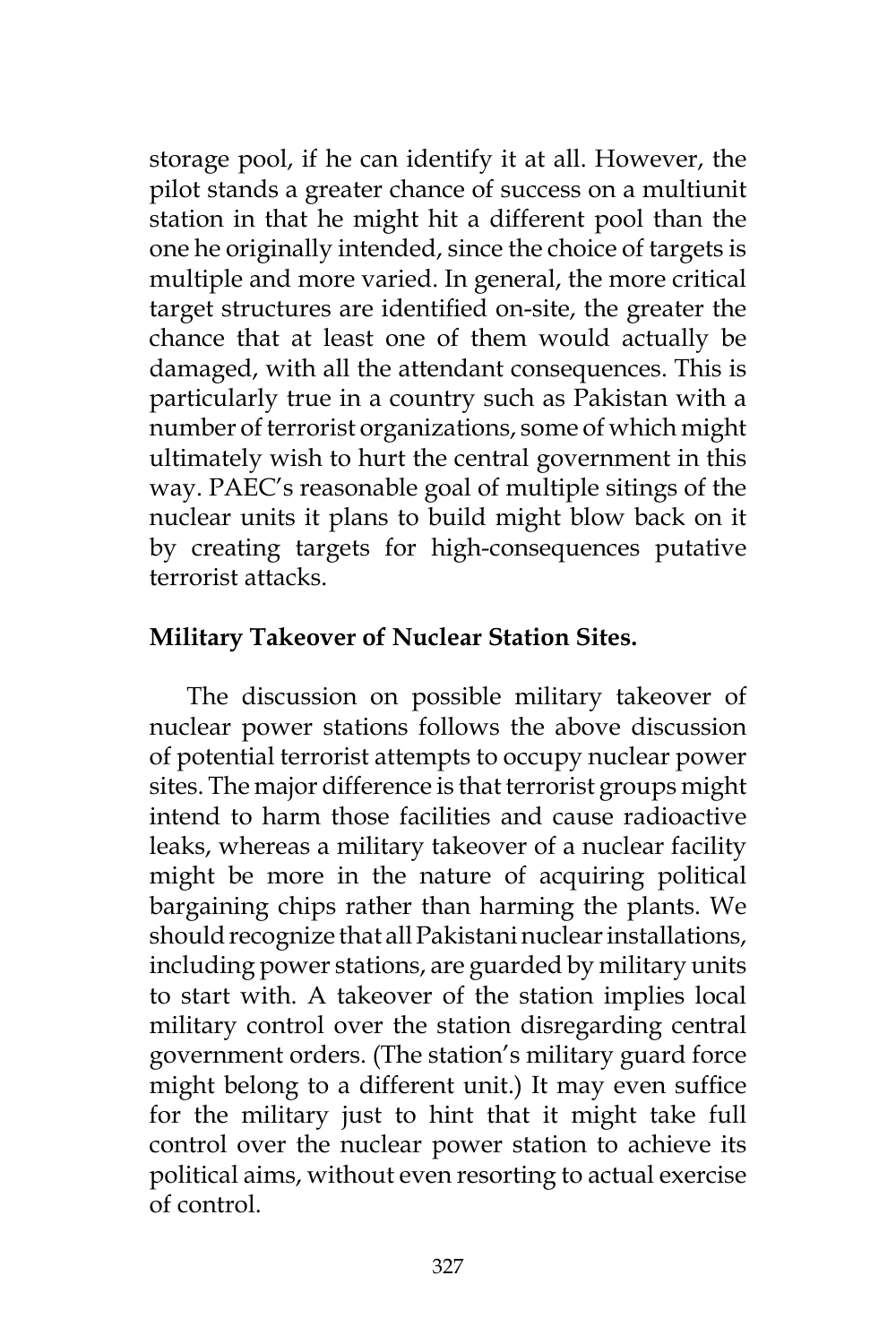Why would the military contemplate such a move? The reasons mostly involve a change of political regime in Pakistan where a regional corps commander might feel that his interests as a regional commander and as a representative of his region are not respected, or the commander might actually be threatened with dismissal by the new incoming regime. To maintain his position, privileges, and concessions to his region, the corps commander might notify the central government that unless his conditions are met, he might take control of the large nuclear power station located in his region from the special unit guard force. Alternatively, the corps commander might actually do so or just block lines of communications to the station. Under such threats or real action, the central government might accede to the regional commander's demands rather than face the possible consequences of his actions.

A large multiunit nuclear power station might be the logical target for such military/political maneuverings since it represents a national prestige project, of which the national government would be loath to lose control. The economic consequences for such loss of control and the political backlash might be worse, from the government's perspective, than the political fall-out from the fact that the government capitulated to the local corps commander and met his terms. Thus, taking over a nuclear station, or just threatening to do so, could produce benefits to regional military commanders viewing themselves under risk. This is another perverse result related to the fact that a large-scale nuclear stations construction program is planned for a country where the military presence and impacts on society are very pronounced. Pakistan has been referred to in the past as "A military with a country, rather than a country with a military."<sup>66</sup> In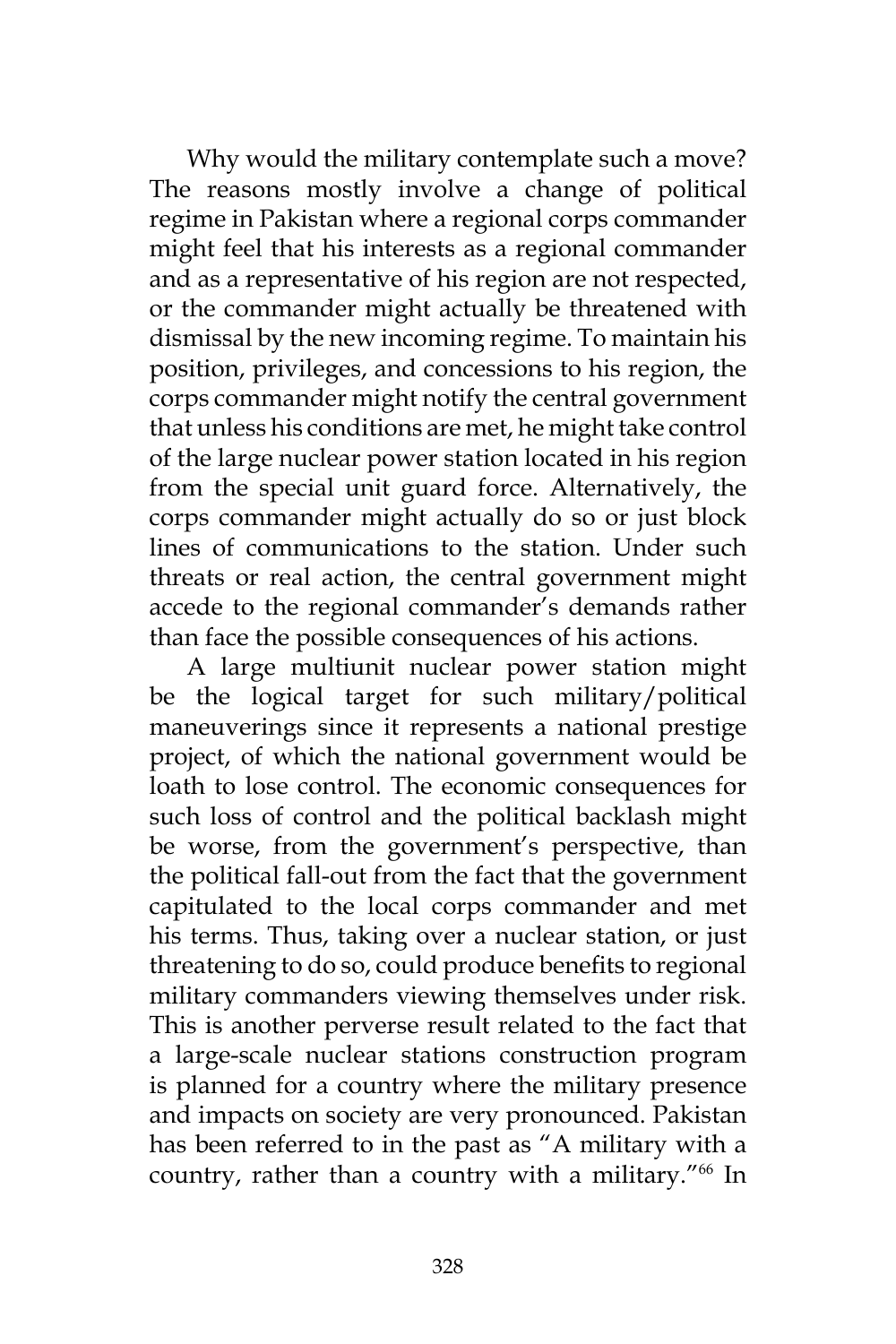this climate where the military views the country as under its direct, or indirect, control, national prestige projects such as nuclear power stations could be used as hostages in political/military confrontations not of their own makings.

### **Foreign Military Attacks on Nuclear Power Stations Sites.**

Future large nuclear sites in Pakistan such as multiunit nuclear power stations might prove tempting targets for foreign military attacks should Pakistan be embroiled in a war with any of its neighboring countries. Nuclear facilities have already been targeted in war situations, specific evidence being the Iranian aerial attacks on the Tuwaitha nuclear site in Iraq (home of the Osiraq reactor as well as other nuclear facilities), as well as the Iraqi air force attacks on the Bushehr nuclear power plant, then under construction in Iran. Both attacks occurred during the Iran-Iraq war of the 1980s.<sup>67</sup> The precedent of attacking nuclear power station sites has thus been established, though the Bushehr station was under construction and not yet operational, and did not contain nuclear fuel. The Tuwaitha site, on the other hand, contained radioactive material—the cores of the Osiraq and other research reactors on site, all under IAEA safeguards. This did not prevent another IAEA member country (Iran) from attacking the site. It should be noted that both Iran and Iraq were IAEA members, both signed the NPT, and both had safeguard agreements in force with the IAEA at the time of the Iran-Iraq war. Despite their treaty commitments, the Iraqis were developing nuclear weapons capabilities prior to the war, and the Iranians are most likely engaged in a similar program as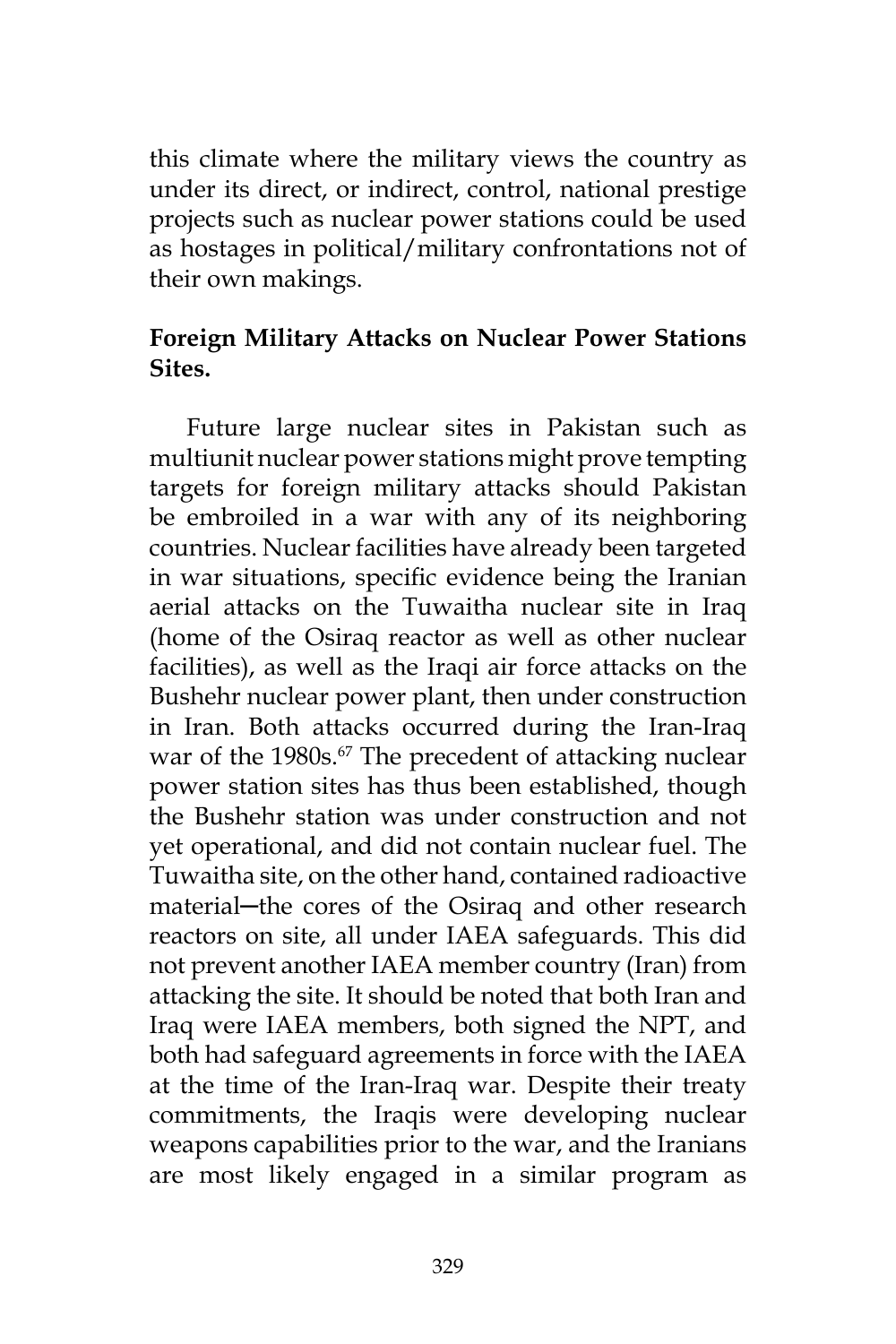a result of that war, this under the guise of developing a nuclear power program.

Prospective attacks on operating nuclear power stations could be considered under two scenarios. First is the preemptive takeover of a nuclear site to prevent it from being captured by an internal Pakistani terrorist organization during the general turmoil that a war brings. The aim here is protective-preventing potential destruction of the power station and possible radioactive release due to capture and damage by a nihilistic terrorist organization. Second is capture of a large operating nuclear station by an enemy country─India for instance─to deny electricity to the Pakistani government and disrupt the electric power grid remaining under Pakistani control. This would be a form of a sophisticated economic warfare in which the capture and denial-of-use of large infrastructure projects such as dams, refineries, or nuclear power stations might bring about the collapse of the enemy government regardless of other military offensives. In either case the actual destruction of, or significant damage to, the nuclear power station would not be contemplated as the attacking military might be aware of the potential consequences of a damaged nuclear plant, and would not want a nuclear debris plume to spread over its own country.

Under the scenarios listed here, multiunit nuclear power stations as well as military nuclear sites could be attractive targets for capture by an attacking foreign army. In order to assure the undamaged capture of such high value targets in the early stages of the war so as to prevent damage to the facilities that could be inflicted by either side through the "fog of war" situation, it is likely that a commando type operation would be planned and carried out by highly trained and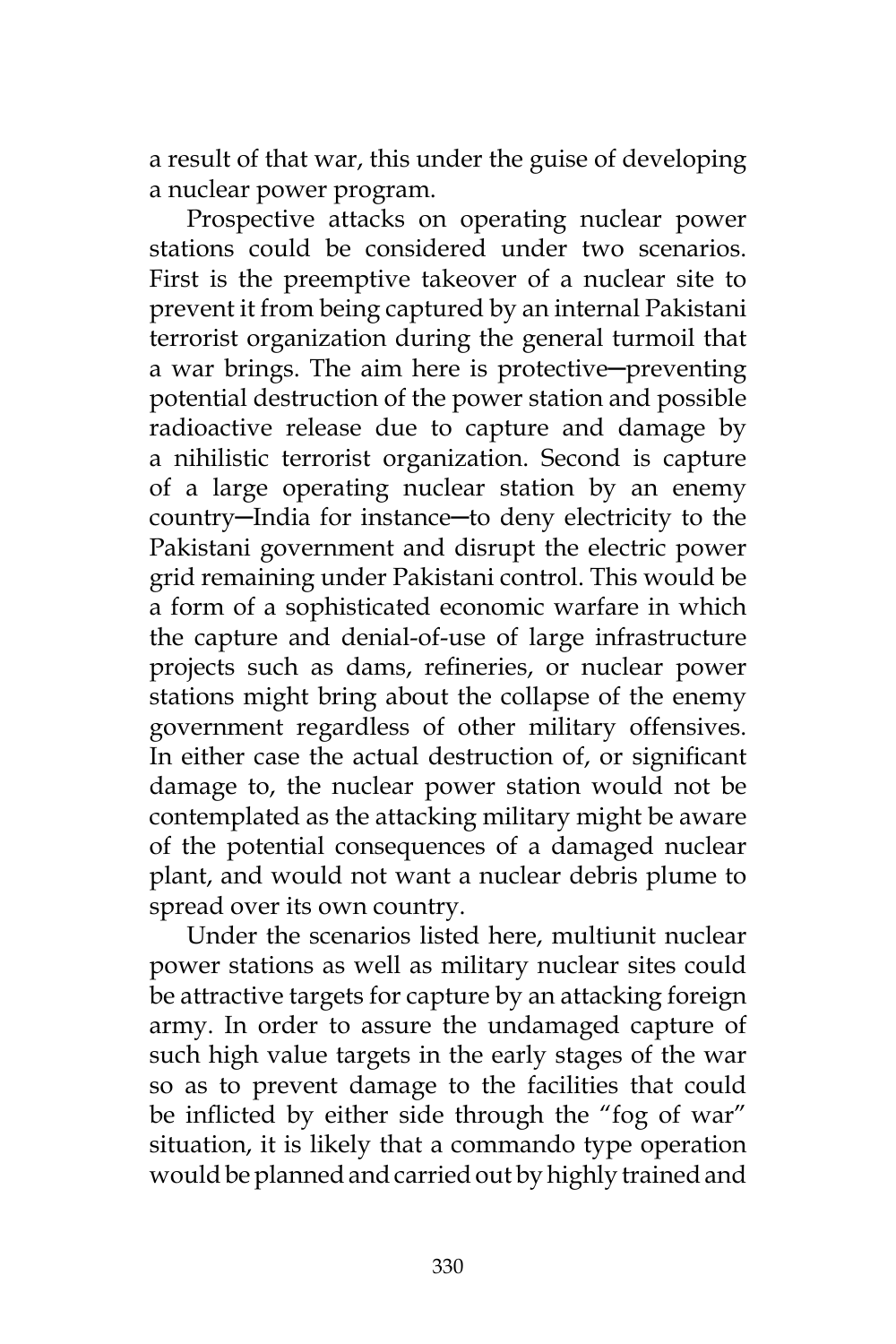disciplined military units. Such attacks might succeed without causing significant damage to the reactors, though the risks are great. Placing a relatively small oneunit nuclear power station in the path of an invading army is one matter. Constructing a multiunit nuclear power station in regions susceptible to war between neighboring countries (contemplated as recently as 5 years ago) raises the risks and consequence scales considerably.

# **CONCLUSIONS**

In this chapter we have reviewed the current nuclear power situation in Pakistan and the plans and prospects for its significant expansion. We have then reviewed the safety and security of the prospective large multiunit nuclear power stations that will have to be constructed in Pakistan under its ambitious capacity expansion plan.

Our conclusions regarding the nuclear power growth prospects in Pakistan are ambivalent. Under the current rules of nuclear trade, it will be difficult to construct any large sized nuclear power reactors in Pakistan not yet committed. The U.S.-India nuclear power deal, if approved by the U.S. Senate and by the Nuclear Suppliers Group (NSG), could open the door to a similar deal with Pakistan to be possibly sponsored by China and supported by other nuclear suppliers such as Canada and potentially France or Russia. If such a deal is initiated, there is little doubt that Pakistan could effectively participate in the construction of future nuclear stations and be able to operate them. Successful world class operation of future Pakistani nuclear power plants depends to a large extent on improved communication and flow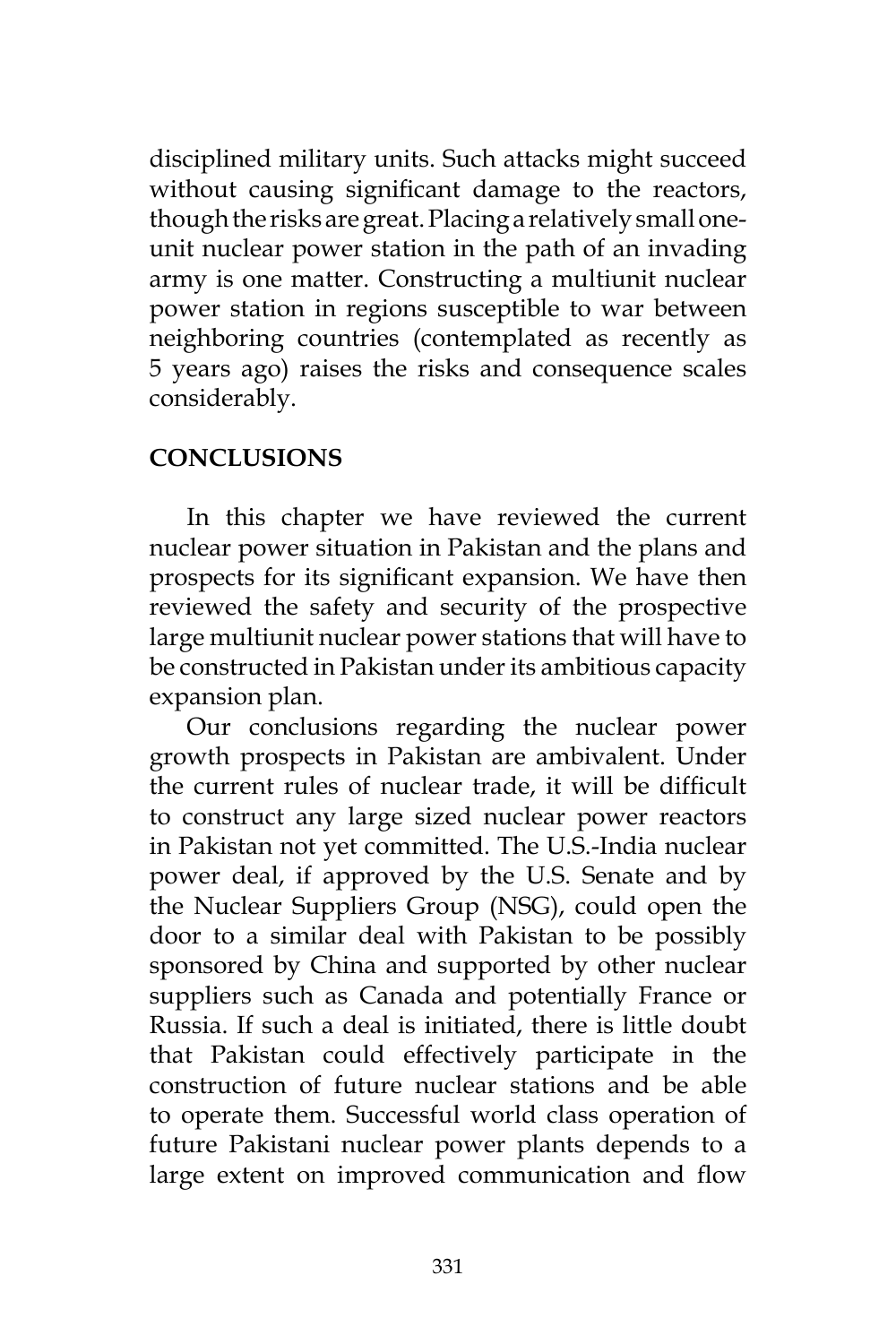of technical support and training between the global nuclear power industry encompassing its various institutions, both private and public, and PNRA, PAEC, and Pakistani industry. Additionally, extensive training and retraining programs for all nuclear personnel will have to be instituted by Pakistani educational organizations supported by foreign technical experts. For that to happen, Pakistan's position within the NPT world community and the NSG would have to be regularized, possibly building on a modified (more stringent) version of the U.S.-India deal. Furthermore, the security situation in Pakistan will have to improve so that foreign experts could be assigned to work with, provide technical assistance to, and train their Pakistani counterparts without concerns for their personal safety and security.

The record indicates that even with limited technical contacts with the global nuclear power industry, Pakistan did well in preserving the safety of its operating plants and managed to maintain them in operation, though at lower capacity factors than achieved by other Asian countries better integrated into the global nuclear community. The raw potential for operational excellence is there, and it requires additional refinements to break through and shine.

The two limiting factors on the expected fast growth of the Pakistani nuclear industry are (1) the ability of the regulatory agency PNRA to license new sites and new power stations fast enough to meet the target expansion schedule and to properly supervise the safe operation of the constructed nuclear power stations, and (2) the ability of PAEC to train new plant operators and stations' O&M staff members to meet the staffing requirements of the newly established stations. It is yet to be determined whether the Pakistani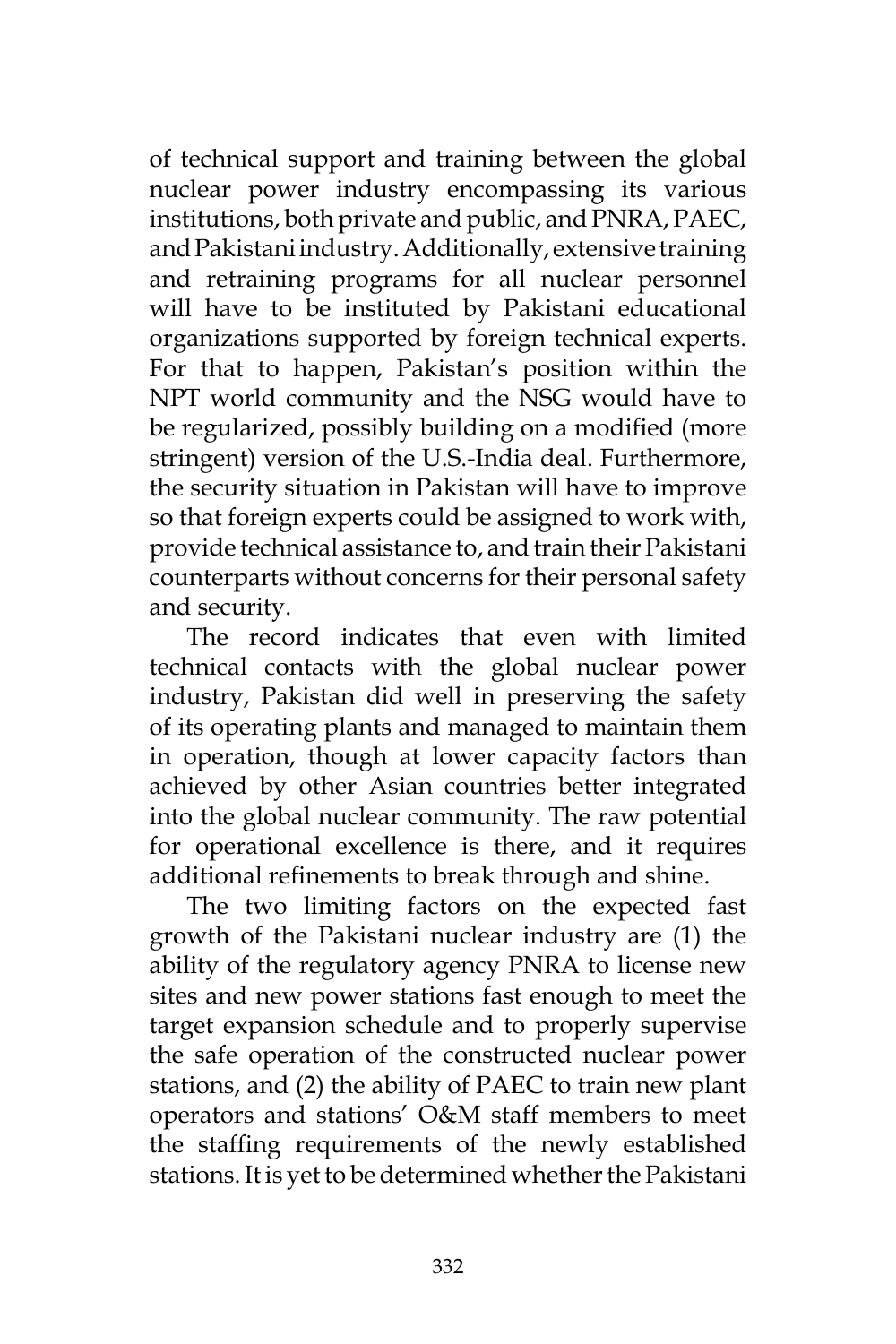technical institutes could train adequate numbers of new personnel fast enough to meet the expected demand. Lack of trained personnel could hamper the safe operation of future nuclear power stations and contribute to nuclear accident initiation.

Based on current information, Pakistan will most likely expand its nuclear capacity, if possible, relying on the Chinese reactor designs of Qinshan Phase I─a 300 MWe reactor and Qinshan Phase II─a newer 600 MWe unit. Pakistan will attempt to standardize its growing nuclear capacity by relying on a few standard designs with reference plants in operation. We estimate that to expand to the full extent of its plan─8,800 MWe of new installed capacity by 2030—Pakistan will have to license and open at a minimum three new nuclear sites, each site containing a  $4 \times 600$  MWe station. In this way, Pakistan might enjoy the economic benefits of both plant standardization and on-site replication of identical units.

All plant standardization and replication programs do, however, carry inherent risks. If the reference design chosen happens to have unexpected technical problems that crop up only after years of operation, then all reactors built to that point will suffer from the same generic problem, and technical fixes will have to be retrofitted later into the operating reactors. Both Chinese designs contemplated by Pakistan are relatively new (particularly the 600 MWe units) with a limited operational track record and thus present risks that future problems might emerge. Should repairs and retrofits be required, these will result in economic penalties both due to the direct cost and due to lost generation from the repaired reactors while undergoing modifications.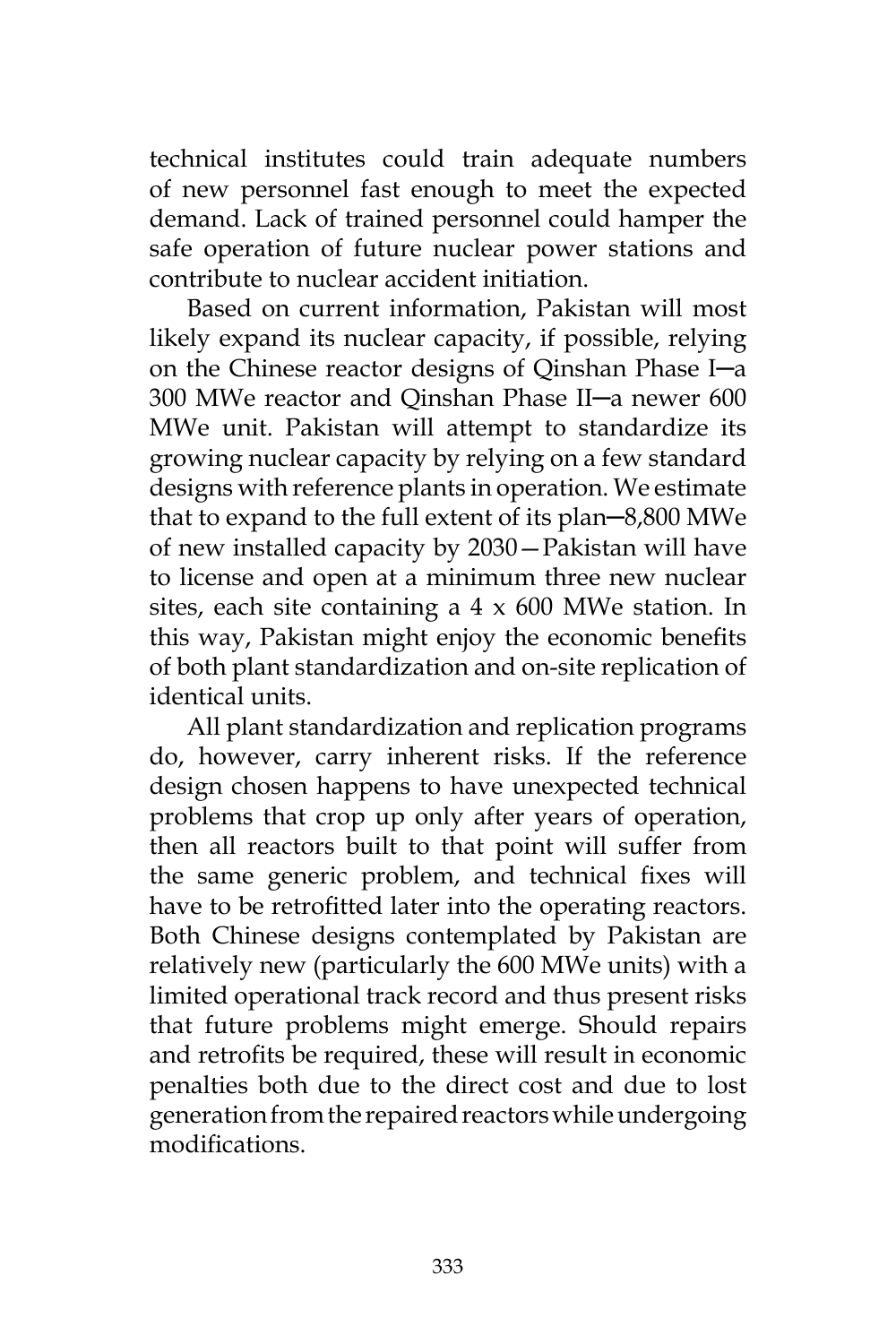The more serious consequence of a generic reactor problem is that it might lead to the initiation of an accident chain which could evolve into a full blown nuclear accident if the station's staff was still inexperienced and not very familiar with emergency procedures. Multiunit stations could further suffer from common-mode reactor failures caused by operational error within the station or within the electric grid-the loss of off-site power-or caused by natural disasters such as earthquakes or floods. All such events would further be exacerbated by new and inexperienced station staffs. We should realize that station operation and electric grid operation are interrelated. Common-mode reactor problems, which might shut down a nuclear station, might also cause cascading plant shutdown throughout the electric grid, which could eventually (under the worst case) lead to a grid collapse and electricity blackout with severe social and economic consequences.

Due to its unique characteristics, history, and the nature of its internal as well as external politics, Pakistan has allowed the emergence of an entire infrastructure of terrorist organizations within its borders. Up to 50 to 60 active or partially active terrorist groups are estimated to operate in the country in pursuit of their own nihilistic, sectarian, or pan-Islamic goals. It is further suspected that some of these groups receive direct or indirect aid from Pakistani intelligence or some rogue elements within the Pakistani intelligence community, which use terror tactics to promote Pakistan's interests in its conflict with India over Kashmir and its attempts to control the Afghanistani regime. Only a limited number of these organizations have got the requisite capabilities and the motivation to attack a nuclear power station, though such attacks have not yet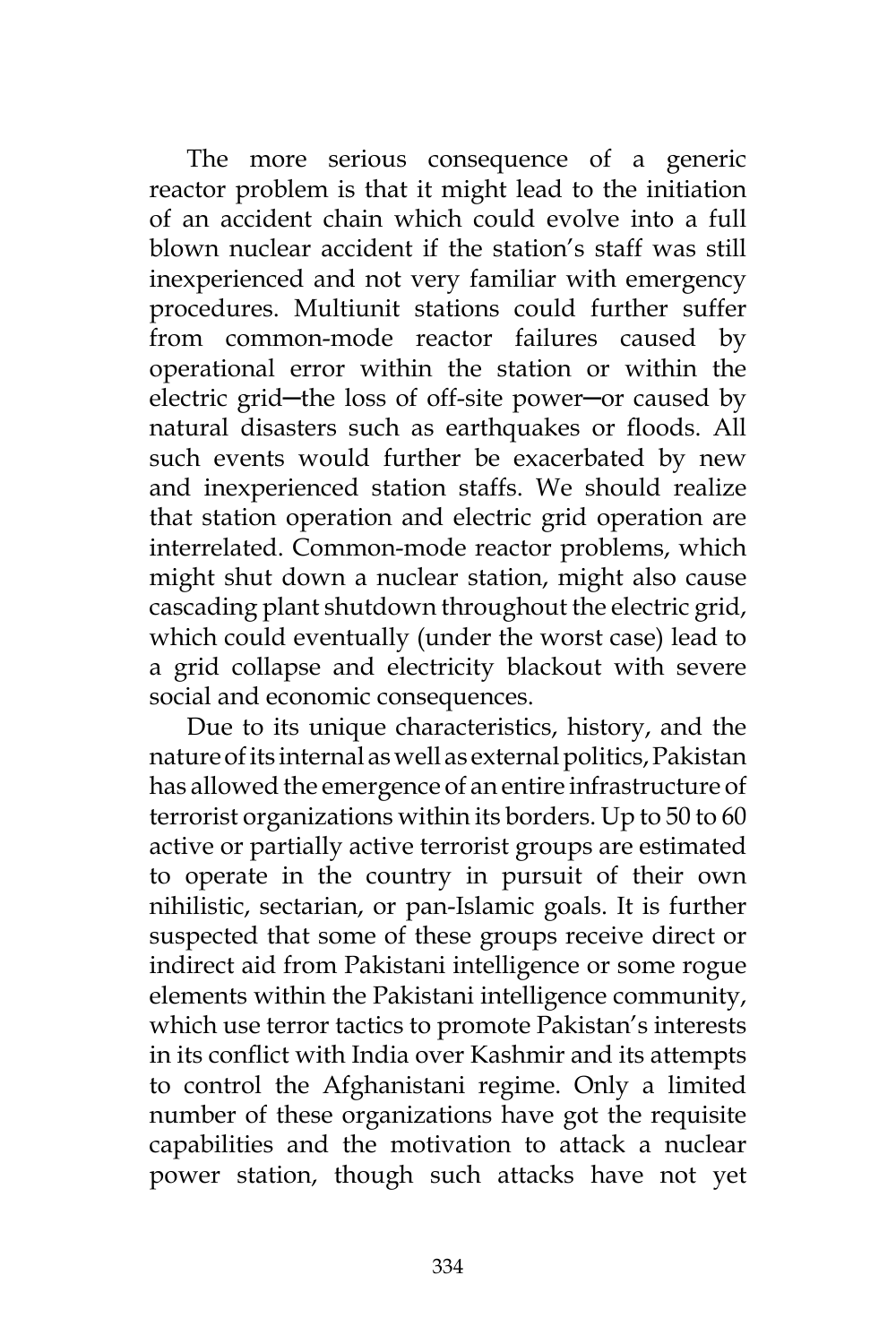materialized. In addition to this terror infrastructure, one should consider simmering regional and sectarian strife between the Punjabi and the Sindhis, the Punjabis and the Baluchis, and between the majority Sunni and minority Shia communities. On top of all these, we should consider the existence of large-scale foreign terrorist base areas within Pakistan, only partially controlled by the government, if at all. In this category, we include the Taliban and the International Islamic Group (al-Qaeda and their associate Chechen, Uzbekistani, Arab, and other groups). All these concentrate along the border areas between Pakistan and Afghanistan; however, they maintain active terrorist cells within the main Pakistani population centers.

The overall conclusion from this enumeration of the unstable environment within Pakistan is that the country may not present the most secure environment in which to construct a large system of nuclear power plants and their supporting infrastructure. Due to their long lead-times, all nuclear projects require long stable periods to allow licensing, construction, and successful operation. Thus a long-term stable security environment would be conducive to the development of a large nuclear power program within any country, and the converse is also true. Unfortunately, as discussed above, Pakistan is not a model of a stable country, and developing a large nuclear power program under these conditions might present considerable risks.

The risks that the terror infrastructure and unstable national security environment present to operating multiunit nuclear stations are diverse. Terrorist groups might initiate a diversion campaign or a direct attack against a multiunit nuclear station, relying in part on an insider's help, which they might recruit. Given the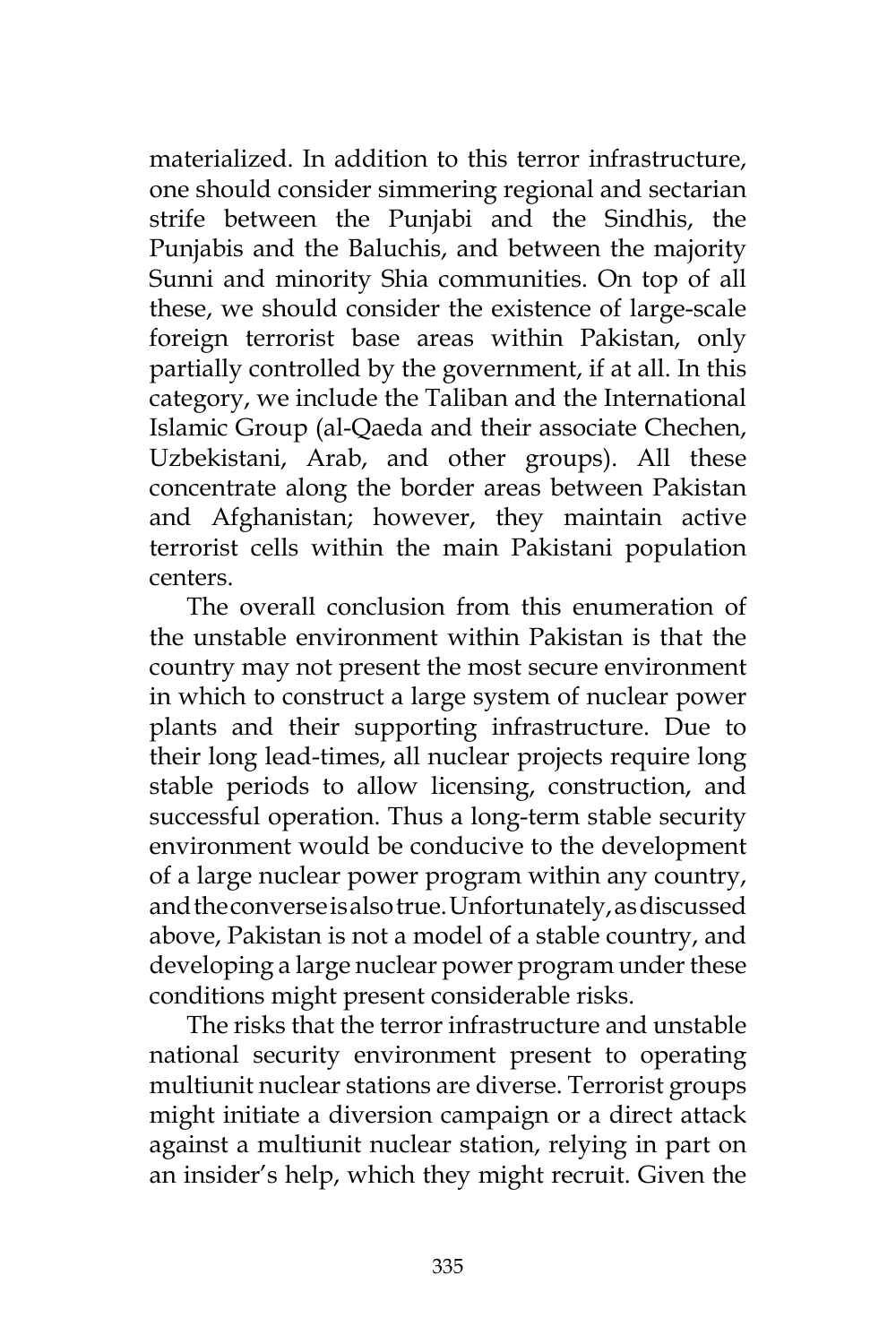large number of terrorist groups existing, it is possible that some group might identify a sympathetic insider or coerce one into cooperation and pass him along to the group initiating the fissile material diversion operation. Terrorist groups might try to capture intact a nuclear station and use it as a bargaining chip in their negotiations with the central government regarding their own, or general political demands. Terrorist groups might, under some grievous conditions, attempt to destroy a nuclear station, creating large radioactive dispersion within Pakistan which could spread to neighboring countries. To achieve such a goal, the group might mount an aerial attack or use an explosive laden truck convoy to attack the station. Airplane attacks could come in two variants: (1) kidnapping and piloting a large passenger jet into a containment building or into the spent fuel storage structure on top of the auxiliary building next to the reactor, or (2) piloting several smaller commercial aviation planes laden with explosives placed there by the terrorists into the reactor buildings. In all cases, multiunit nuclear stations would be tempting targets for such kinds of attacks due to the multiplicity of high value targets. The prospective success of such attacks would be enhanced with insiders' support and assuming that the station staffs are yet new and not well-versed in emergency procedures.

Finally, the general political instability in Pakistan could lead to attempted takeover of nuclear power stations by regional military commanders during times of political turmoil, either to protect the stations, which are prestige national projects, or to use them as bargaining chips to secure conditions desirable to the commander, his command, or the sect he represents. Even the threat of a takeover might suffice rather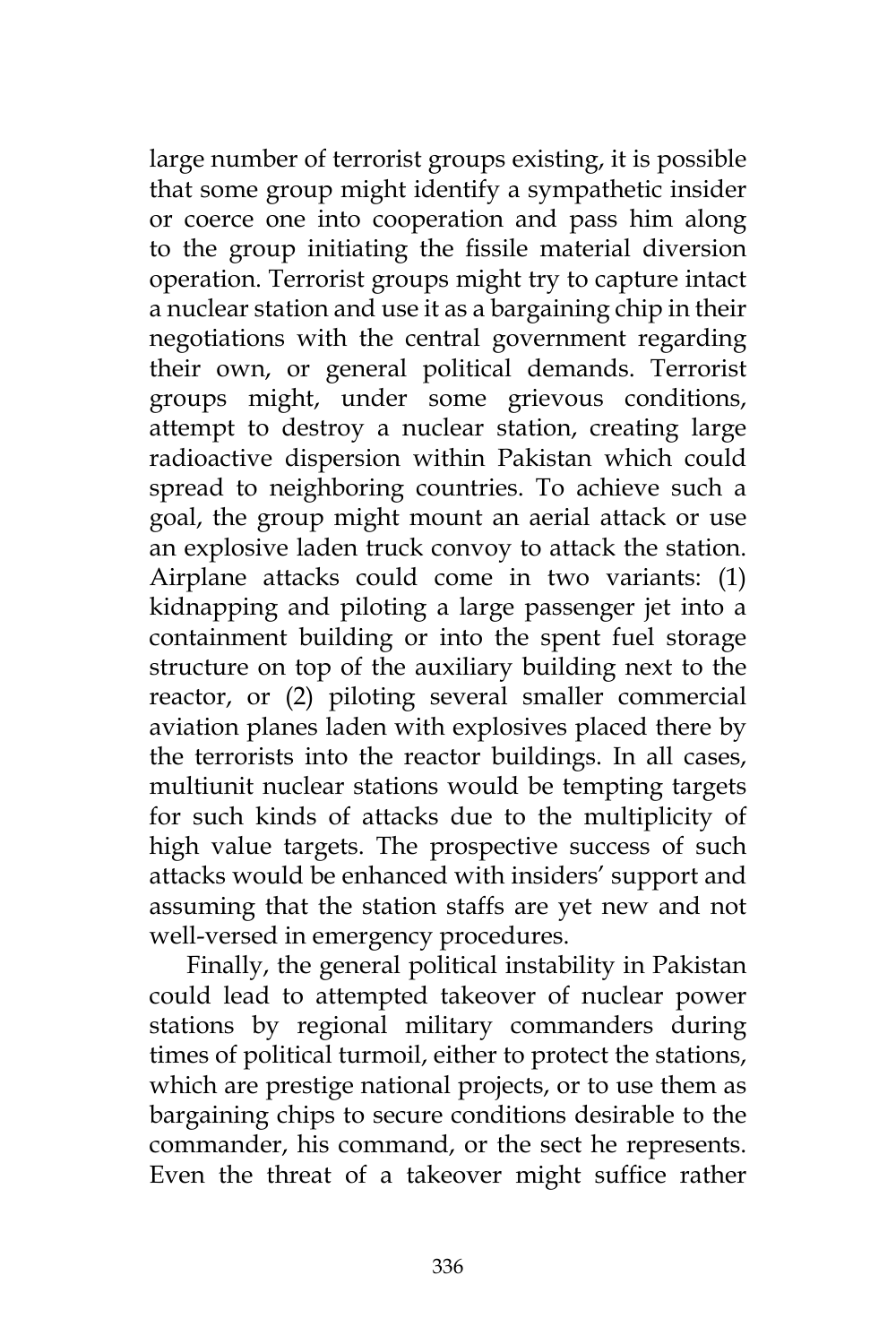than actual occupation. Such preemptive protective takeover of a nuclear station might be carried out by an invading army in case of a war between Pakistan and one of its neighboring enemy countries (e.g., India). This takeover would likely be carried out by commando-style attacks so as to prevent attempted terrorist attacks in times of general instability such as a war, or as a way to deny Pakistan the electricity the station generates until hostilities cease.

In general, the more attack scenarios against multiunit nuclear power stations that one can identify, the greater the indication that these type stations may not be the most desirable means of generating electricity in an unstable environment such as exists in Pakistan. This may happen despite the economic benefits that a well-managed and executed nuclear power program could bring, and despite the external assistance the Pakistanis might garner in implementing the program.

#### **ENDNOTES - CHAPTER 8**

1. World Nuclear Association, *Nuclear Power in India and Pakistan*, London, February 2006, *www.world-nuclear.org/info/ printable\_information\_papers/inf53print.htm*.

2. International Atomic Energy Agency (IAEA), *Pakistan Country Profile* (December 2004 Update), Vienna, March 2006, *www-pub.iaea.org/MTCD/publications/PDF/cnpp2004/CNPP\_ Webpage/countryprofiles/Pakistan/Pakistan2004.htm*.

3. IAEA, *Nuclear Power Reactors in the World*, Reference Data Series No. 2, Vienna, April 2005.

4. IAEA, *Pakistan Country Profile*.

5. *Ibid*.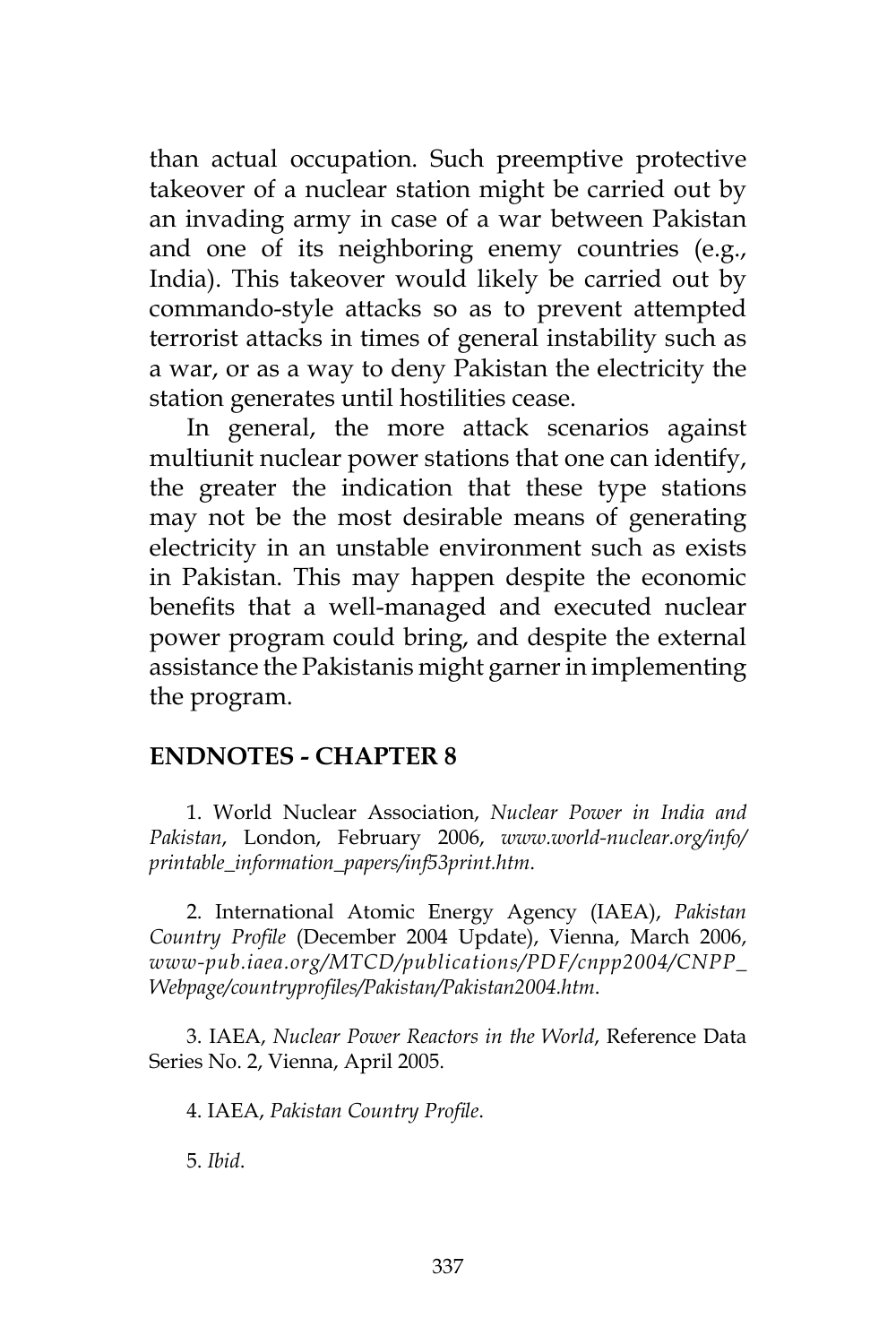6. *Ibid*. 7. *Ibid*. 8. *Ibid*.

9. Nuclear Threat initiative (NTI), "Pakistan Meets with Nuclear Exporters," Global Security Newswire, Washington DC, March 21, 2006. See also United Press international (UPI), "Pakistan Talks to Nuclear Suppliers Group," Islamabad, Pakistan, March 21, 2006.

10. There exist a large number of references summarizing the activities of the A. Q. Khan's network. Among the recent ones are Sharon Squassoni, "Closing Pandora's Box: Pakistan's Role in Nuclear Proliferation," *Arms Control Today*, Washington DC, April 2004. Also see Chaim Braun and Christopher F. Chyba, "Proliferation Rings: New Challenges to the Nuclear Nonproliferation Regime," *International Security*, Vol. 29, No. 2, Fall 2004, pp. 5-49. See also Richard P. Cronin, K. Alan Kronstadt, and Sharon Squassoni, "Pakistan's Nuclear Proliferation Activities and the Recommendations of the 9/11 Commissions: U.S. Policy Constraints and Options," Congressional Research Service (CRS) Report to Congress, RL 32745, Washington DC, updated May 24, 2005.

11. U.S. Department of State (DOS), "U.S. India Civil Nuclear Cooperation Initiative, Bureau of Public Affairs release, Washington DC, March 9, 2006. See Statement to Parliament, "Text of the Document Titled 'Implementation of the India-United States Joint Statement of July 18, 2005: India's Separation Plan'," Tabled in Parliament, New Delhi, India, March 7, 2006. See also The White House, "Fact Sheet: United States and India: Strategic Partnership," Press Release, Washington DC, March 2, 2006, *www. whitehouse.gov/news/releases/2006/03/20060302-13.html*.

12. Permanent Mission of Pakistan to the United Nations, "Pakistan's National Report on National Measures on the Implementation of Security Council Resolution 1540 (2004)," Annex to Note Verbale Addressed to the Chairman of the Committee, Document S/AC.44/2004/(02)/22, New York,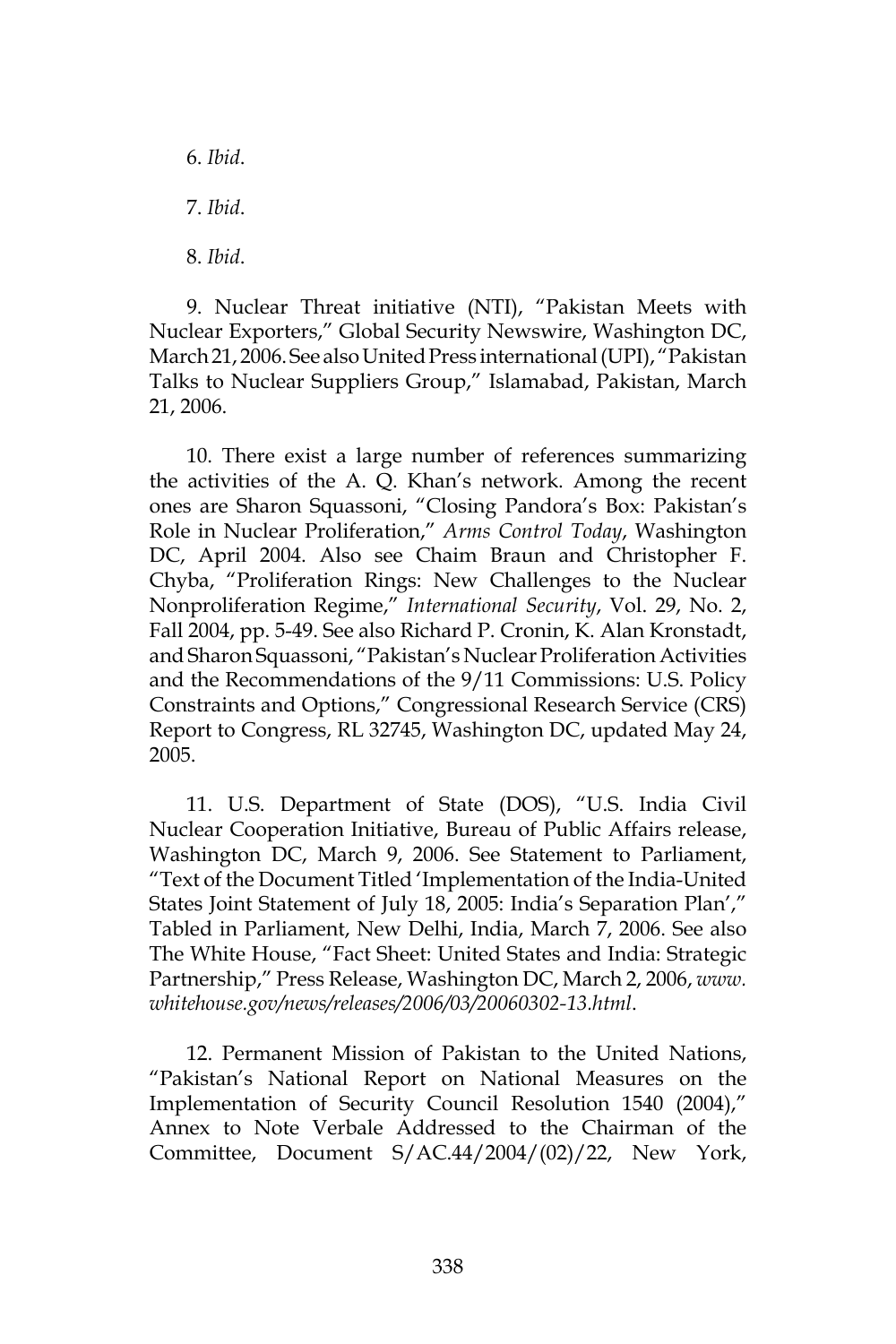October 27, 2004, *daccessdds.un.org/doc/UNDOC/GEN/N04/597/46/ PDF/N0459746.pdf?OpenElement*. See also Permanent Mission of Pakistan to the United Nations, Addendum 1 to Document S/ AC.44/2004/(02)/22, issued in New York, September 19, 2005, *daccessdds.un.org/doc/UNDOC/GEN/N05/542/40/IMG/N0554240. pdf?OpenElement*.

13. IAEA, *Pakistan Country Profile*.

14. Virtual Information Center (VIC), "Pakistan Primer," U.S. Pacific Command, Department of Defense (DOD), Update July 1, 2002, *www.vic-info.org/regionstop.nsf/e77b05d93ef548b20a256c6a000 cc1b7/654811faa730ef120a256be90081391d?OpenDocument*.

15. Joseph Cirincione, Jon Wolfsthal, and Miriam Rajkumar, "Deadly Arsenals: Nuclear, Biological and Chemical Threats," Second Ed. Revised and Expanded, Washington, DC: Carnegie Endowment for International Peace (CEIP), 2005, *www. carnegieendowment.org/images/npp/pakistan.jpg*.

16. World Nuclear Association; IAEA, "Nuclear Power Reactors in the World."

17. Pakistan Atomic Energy Commission (PAEC), "Karachi Nuclear Power Plant (KANUPP)," KANUPP Main Page, MIS Division, PAEC, Islamabad, Pakistan, updated April 2005, *www. paec.gov.pk/kanupp/kanupp-index.htm*.

18. B. Raman "Nuclear Accident in Pakistan?" South Asia Analysis Group (SAAG), Paper No. 290, New Delhi, India, August 7, 2001, *www.saag.org/papers3/paper 290.html*. See Dr. S. Chandrasekharan, "Chasma Nuclear Plant: CHASNUPP will continue to be Accident Prone," South Asia Analysis Group (SAAG), Paper No. 295, New Delhi, India, August 16, 2001, *www. saag.org/papers3/paper 295.html*. See also PAEC, "Chasma Nuclear Power Plant -1 (CHASNUPP-1)," MIS Division, PAEC, Islamabad, Pakistan, updated November 2005, *www.paec.gov.pk/chasnupp1/ index.htm*.

19. *Ibid*.

20. Power Engineering International, "China to Give \$ 350m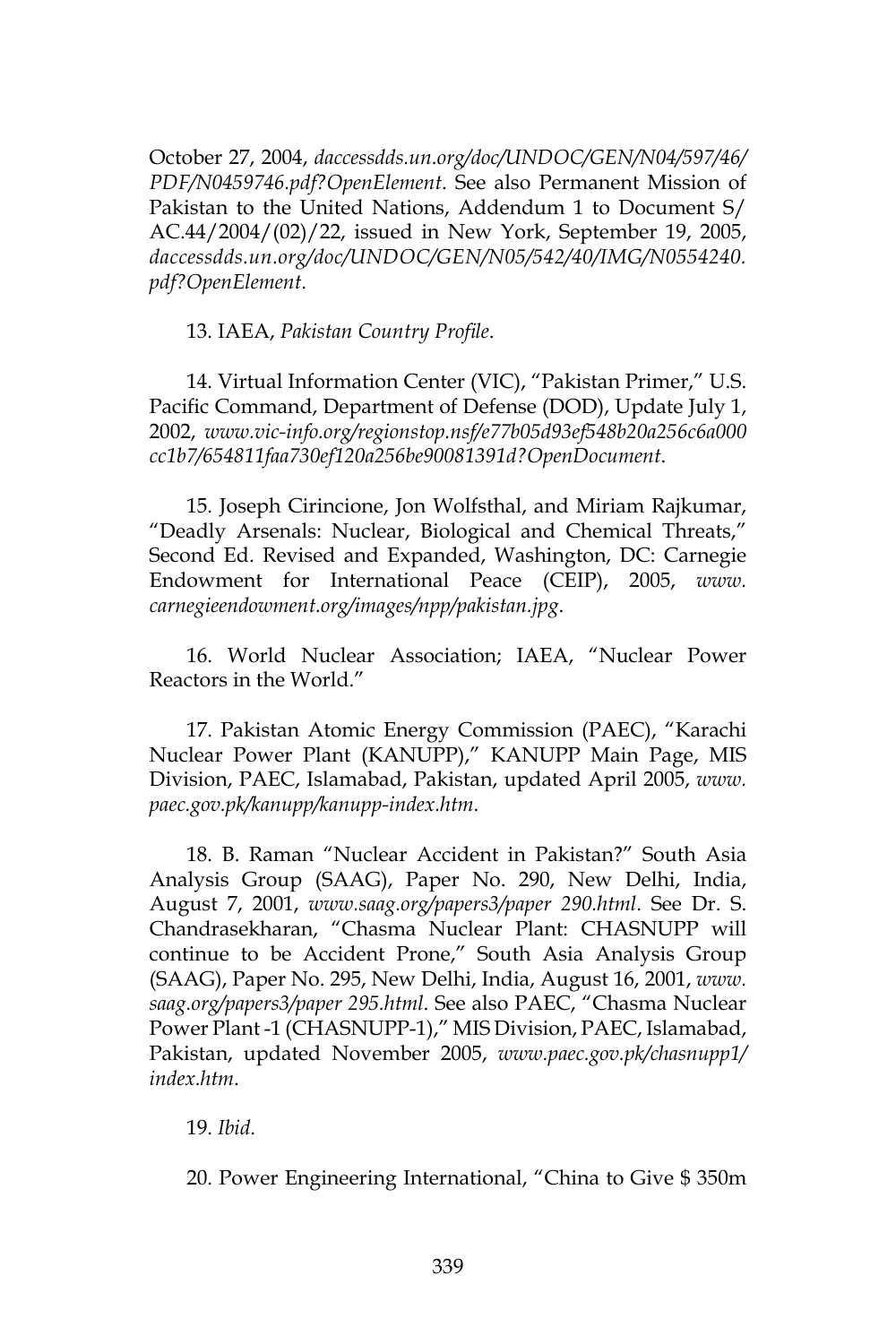Loan for Pakistan Nuclear Plant," May 12, 2004, *pepei.pennet.com/ articles/article\_display.cfm?&ARTICLE\_ID=204153*.

21. *Ibid*.

22. "The NSG: Strengthening the Nuclear Non-proliferation Regime," Summary Statement of NSG Plenary Session, *NSG\_ GOT/Press/Final*, Goteborg, Sweden: Nuclear Suppliers Group (NSG), May 27, 2004, *www.nuclearsuppliersgroup.org/PRESS/2004- 05-goteborg.pdf*.

23. VIC, "Pakistan Primer"; Cirincione *et. al*., "Deadly Arsenals."

24. *Ibid*.

25. IAEA, "Power Reactor Information System (PRIS)," December 31, 2004, updated 2005, Vienna, Austria, *www.iaea.org/ programmes/a2/index.html*.

26. *Ibid*.

27. Nuclear Engineering International, *2004 World Nuclear Industry Handbook*, Power Reactors Data Table, Core, and Fuel Section, Report ISBN- 1 903077362, Sidcup, Kent, United Kingdom: Wilmington Publishing, 2005, *www.connectingpower.com*.

28. DOE, Report of the Nonproliferation Alternative Systems Assessment Program (NASAP), *Vol. IX: Reactor and Fuel Cycle Description*, Table B.1., Washington, DC, June 1980, p. B-21.

29. IAEA, "Power Reaction Information System."

30. Fida Hussain, "Government to Run Nuclear Power Plants at Higher Capacity," *Daily News*, Pakistan, January 20, 2006. See also "Musharraf to Turn to China for N-Help," *Asian News International*, Islamabad, Pakistan, February 14, 2006. See also NTI. "Pakistan, China Might Sign Nuclear Pact," Global Security Newswire, Washington DC, April 11, 2006.

31. Tarique Niazi, "Thunder in Sino-Pakistani Relations," The Jamestown Foundation China Brief, Vol. 6, Issue 5, March 2, 2006,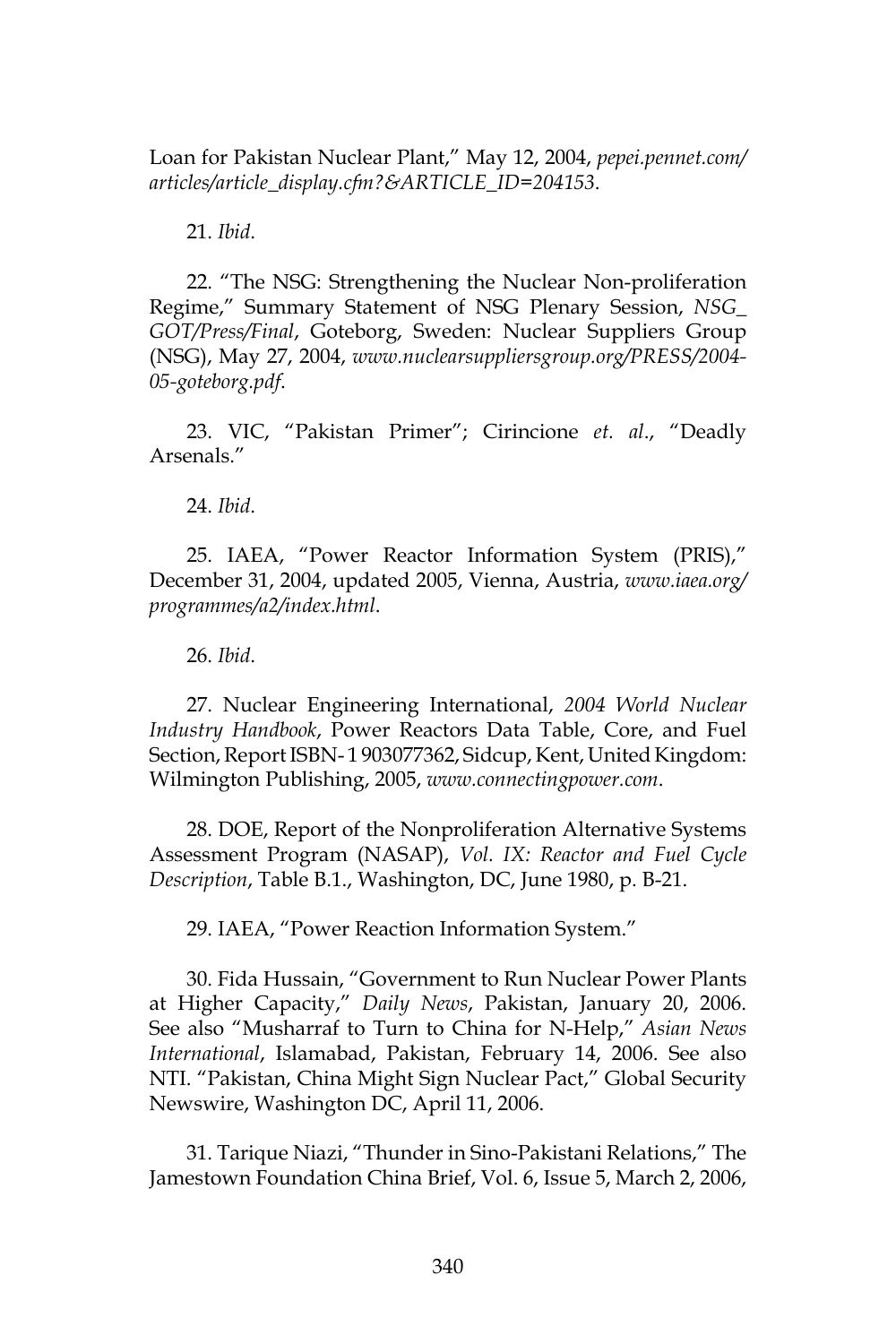*jamestown.org/publications\_details.php?volume\_id=415&&issue\_ id=3637/*. See also Afzal Bajwa, "Pak-China to ink Pact for N-Plant," *The Nation Journal*, Islamabad, Pakistan, April 24, 2006, *nation.com. pk/daily/april-2006/24/index1.php*. For further information regarding locating one future nuclear station in Balochistan, see B. Raman, "Balochistan Freedom Fighters attack Nuclear Establishment," SAAG, Paper No. 1801, New Delhi, India, May 17, 2006, *www. saag.org/papers19/paper 1801.html*.

32. *Ibid*.

33. Ministry of Foreign Affairs of the People's Republic of China, "General Manager Kang Rixin of China National Nuclear Corporation (CNNC) Elaborates on the Development Status of China's Nuclear Power and the Exchanges and Cooperation with International Counterparts," Press Briefing at the International Press Center (IPC), Beijijg, China, June 6, 2005, *www.fmprc.gov. cn/eng/xwfw/wgjzxwzx/ipccfw/t199253.htm*. See also China Nuclear Industry 23rd Construction Corporation, "Quinshan Nuclear Power Plant, Phase II," Corporate Information Brochure, Beijing, China, 2004, *www.cni23.com/cni23\_04\_a04\_en.htm*.

34. China Nuclear Industry 23rd Construction Corporation, "Qinshan Nuclear Power Plant, Phase II," Corporate Information Brochure, Beijing, China, 2004, *www.cni23.com/cni23\_04\_a04\_en.htm*.

35. Hideo Ikuno, MHI, "MHI Receives Chinese Order for Reactor Coolant Pumps for Units 3 and 4 of Qinshan Nuclear Plant Phase II," Mitsubishi Corporation Press release, Tokyo, Japan, October 24, 2005.

36. Christopher O. Clary, "The A. Q. Khan Network: Causes and Implications," M. A. Thesis submitted to the Naval Postgraduate School, Monterey, CA, December 2005. See record of Hearings before House of Representatives Subcommittee on International Terrorism and Nonproliferation, Committee on International Relations, May 25, 2006. In particular, see testimonies at that Hearing by David Albright, "A. Q.Khan's Network: The Case is Not Closed"; Leonard Weiss, "Testimony on A. Q. Khan's Network"; and Andrew Koch, "A. Q. Khan's Network: Case Closed?" Washington, DC, May 25, 2006.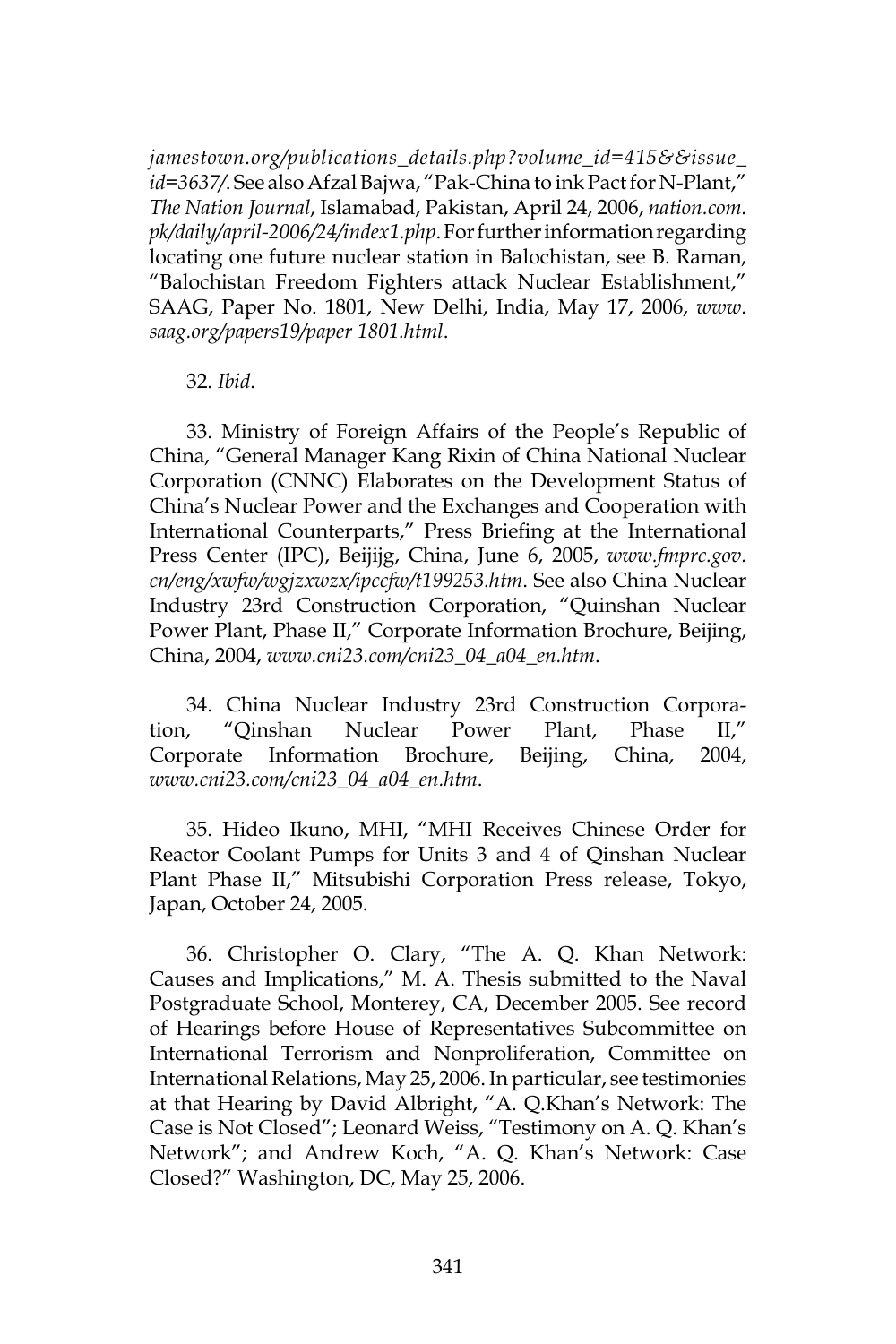37. NTI, "Pakistan Seeks Civilian Nuclear Deal," Global Security Newswire, Washington, DC, September 8, 2005. See Shyam Bhatia, "Pakistan Seeks Nuclear Parity with India-U.S.," DH News Service, Washington, DC, January 2006. See also Anwar Iqbal, "Follow-Up Talks Held with U.S. Officials," Dawn Internet News, Washington, DC, January 26, 2006.

38. "Pakistan May Seek Russian Nuclear Reactors, Prime Minister," Interfax News agency, Moscow, Russia, January 27, 2006.

39. NTI, "Pakistan Meets with Nuclear Exporters."

40. Permanent Mission of Pakistan to the United Nations, "Pakistan's National Report on National Measures on the Implementation of Security Council Resolution 1540," Annex to Note Verbale Addressed to Chairman of the Committee.

41. AFX News, "Pakistan Wants U.S. to Match India Nuclear Deal," AFX UK Focus, Islamabad, Pakistan, March 2, 2006. See also NTI, "India Praises Russia for Uranium Sale," Global Security Newswire, Washington, DC, March 20, 2006.

42. Hussain; "Musharraf to Turn to China for N-Help"; NTI, "Pakistan, China Might Sign Nuclear Pact"; Tarique Naizi, "Thunder in Sino-Pakistani Relations," The Jamestown Foundation China Brief, Vol. 6, Issue 5, March 2, 2006, *jamestown. org/publications\_details.php?volume\_id=415&&issue\_id=3637*; Majwa; Raman, "Balochistan Freedom Fighters Attack Nuclear Establishment."

43. "Top U.S. Official Refuses to Discuss Nuclear Energy with Pakistan," AFP News, Islamabad, Pakistan, March 13, 2006.

44. DOE, "U.S.-India Civil Nuclear Cooperation Initiative"; Statement to Parliament, "Text of Document Entitled 'Implementation of the India-United States Joint Statement of July 18, 2005'"; White House "Fact Sheet: United States and India." Also see Jeffrey Lewis, "India Legislative Text," ArmsControlWonk Web site, March 14, 2006, *www.armscontrolwonk.com*.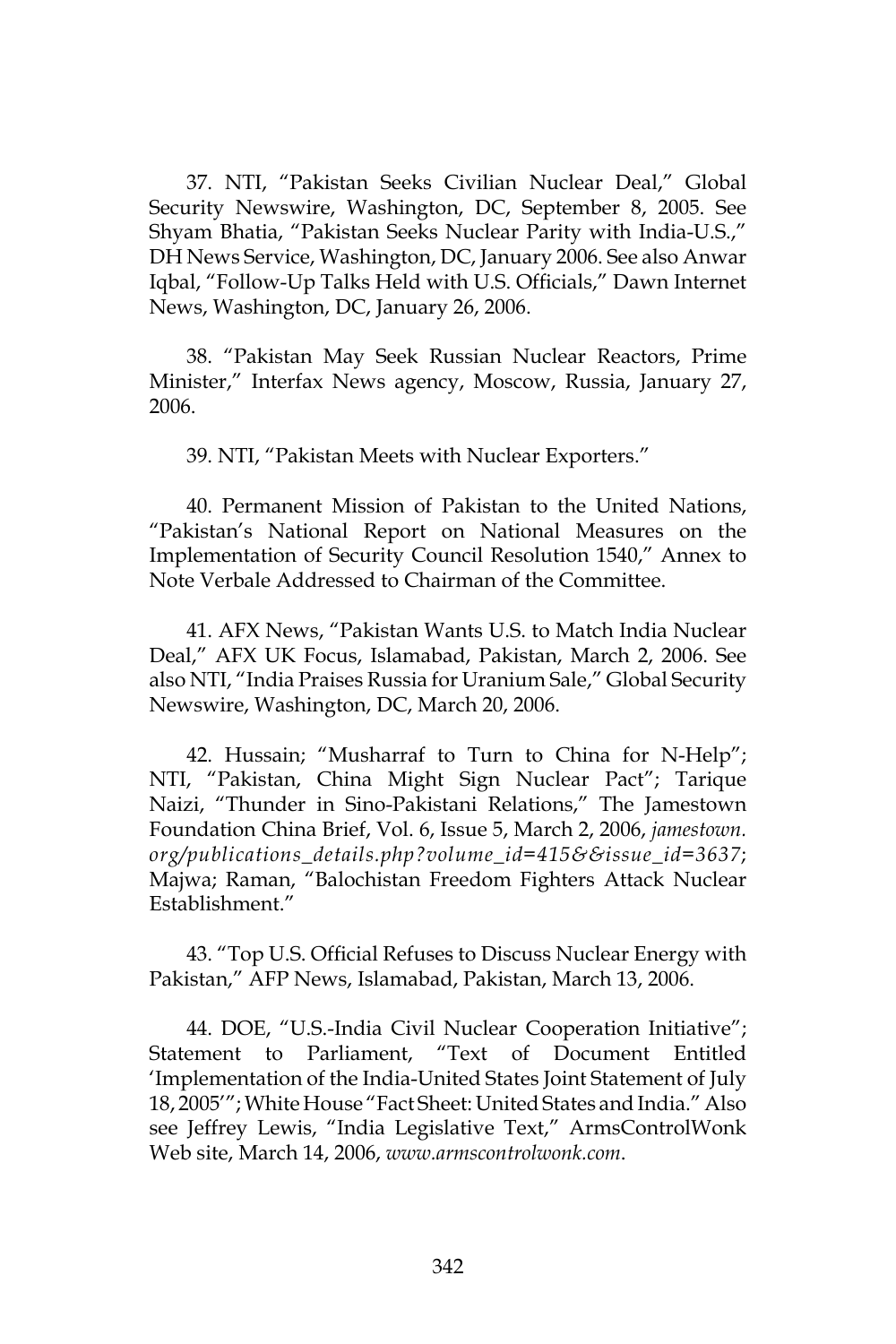45. U.S. Nuclear Regulatory Commission (NRC), "Groundwater Contamination (Tritium) at Nuclear Plants," Information Report, Washington, DC, March 31, 2006, *www.nrc.gov/reactors/ operating/ops-experience/grndwtr-contam-tritium.html*.

46. *Ibid*.

47. *Ibid*.

48. NRC, "Groundwater Contamination . . ."

49. Raman, "Nuclear Accident in Pakistan?"; Chandrasekharan.

50. There exists a wide body of technical literature dealing with loss of off-site power issues. The latest summary of the problem and required regulatory actions and countermeasures is found in NRC, "Issuance of Nuclear Regulatory Commission Generic Letter 2005-xx, 'Grid Reliability and the Impact on Plant Risk and the Operability of Off-Site Power'," NRC Report SECY-05-0219, Washington, DC, December 22, 2005, *www.nrc.gov/reading-rm/doccollections/commission/secys/2005/secy2005-0219/2005-0219scy.html*.

51. For summaries of the 2001 and 2003 blackouts, impacts on the grid and on power plants, and the required countermeasures, see Electric Power Research Institute (EPRI), "The Western States Power Crisis: Imperatives and Opportunities," EPRI White Paper, Palo Alto, CA, June 25, 2001. Also see DOE, "National Transmission Grid Study, "Report Submitted to the Honorable Spencer Abraham, Secretary of Energy, Washington, DC, May 2002; Randy Hurst, "Historic Blackout Prompts Spotlight on Grid Weakness," *Electricity World*, Issue 5, October 2003; Damir Novosel, KEMA Consulting, "System Blackout Causes and Cures," *Energy Pulse* Paper, October 6, 2003, *www.energypulse.net/ centers/article/article\_print.cfm?a\_id=495*.

52. Hussain Haqqani, "Pakistan Between Mosque and Military," Washington, DC: Carnegie Endowment for International Peace, 2005.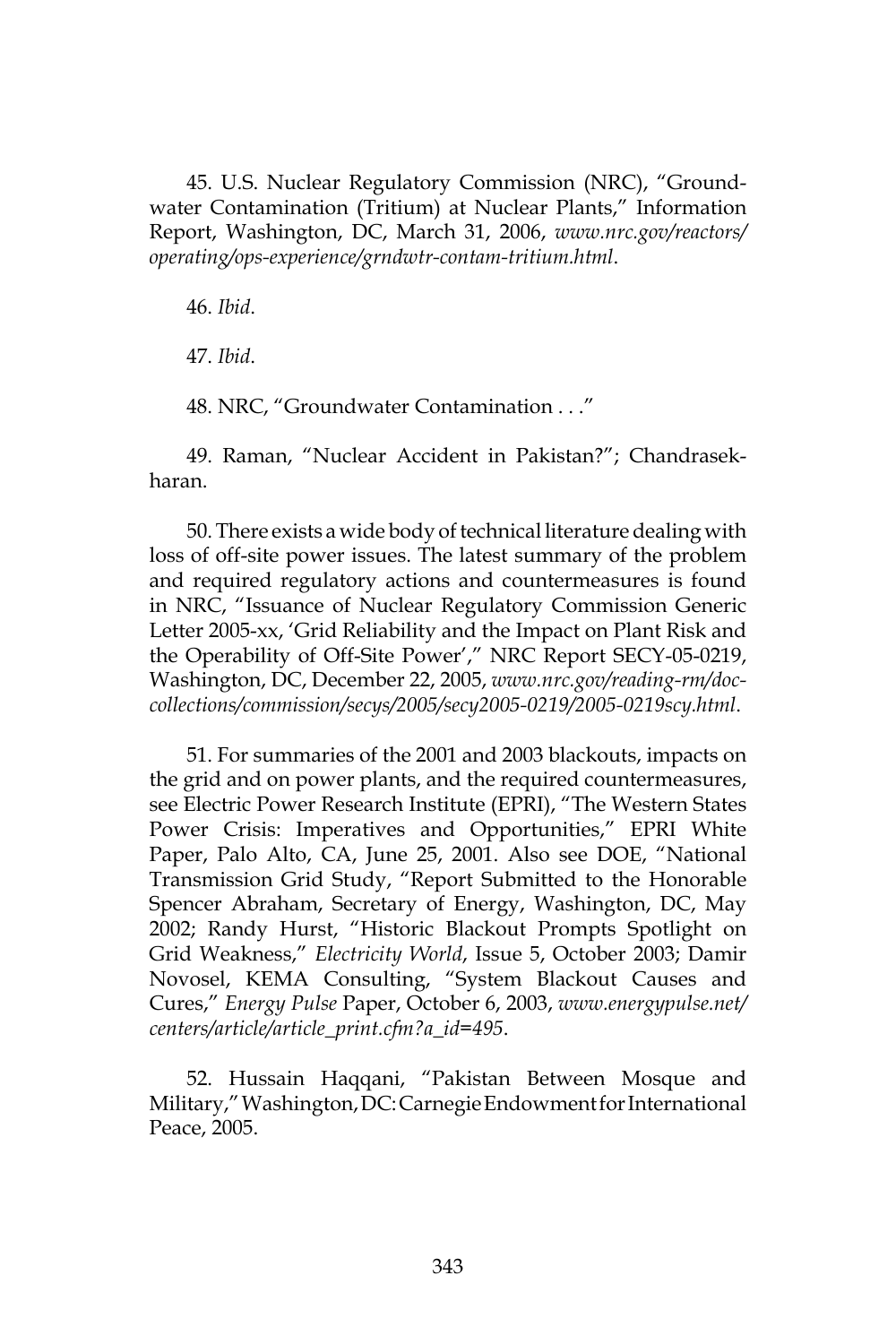53. M. Ehsan Ahrari, *Jihadi Groups, Nuclear Pakistan, and the New Great Game*, Carlisle Barracks, PA: Strategic Studies Institute (SSI), U.S. Army War College, August 2001.

54. Isaac Kfir, "The Paradox That Is Pakistan: Both Ally and Enemy of Terrorism," *Middle East Review of International Affairs*, Vol. 10, No. 1, March 2006, pp. 74-84, *meria.idc.ac.il/journal/2006/ jv10no1a6.html*.

55. Amir Mir, "Balochistan: Dire Prophesies," *South Asia Intelligence Review*, Weekly Assessments and Briefings, Vol. 4, No. 30, February 6, 2006, *www.satp.org/satporgtp/sair/Archives/4\_30. htm*. See also Frederic Grare, "Pakistan: Resurgence of Baloch Nationalism," Carnegie Paper No. 65, Washington, DC: Carnegie Endowment for International Peace, January 2006, *www. CarnegieEndowment.org/pabs*; Tarique Niazi, "Baloch Insurgents Escalate Attacks on Infrastructure," Jane's Information Group, London, May 22, 2006; Ramen.

56. Praveen Swami, "Beastly Tales from the Jihadi Zoo," *South Asia Intelligence Review*, Weekly Assessments and Briefings, Vol. 4, No. 35, March 13, 2006, *www.satp.org/satporgtp/sair/Archives/4\_35. htm*.

57. Kanchan Lakshman, "Troubles on the Western Front," *South Asia Intelligence Review*, Weekly Assessments and Briefings, Vol. 4, No. 32, February 20, 2006, *www.satp.org/satporgtp/sair/ Archives/4\_32.htm*. See Sayed Saleem Shahzad, "Pakistan Battles the Forces Within," Asia Times Online, Karachi, Pakistan, May 2006; Carlotta Gall, "In Remote Pakistan Province, A Civil War Festers," *New York Times*, April 2, 2006.

58. B. Raman, "Pakistan and Dangers of Nuclear Jihad," SAAG, Paper No. 904, New Delhi, India, January 27, 2004; B. Raman, "International Jihadi Terrorism: A U.S. Perspective Part IV and Last," SAAG, Paper No. 1369, New Delhi, India, May 6, 2005; B. Raman, International Terrorism Monitor Paper No. 21, "A. Q. Khan, Sudan, Iran, and Al Qaeda," Paper No. 21, SAAG, Paper No. 1690, New Delhi, India, January 28, 2006; B. Raman, International Terrorism Monitor Paper No. 21, "A. Q. Khan and Al Qaeda: Bush Turns the Screw on Musharaf," SAAG, Paper No. 1720, New Delhi, India, March 6, 2006. All available at *www.saag. org*.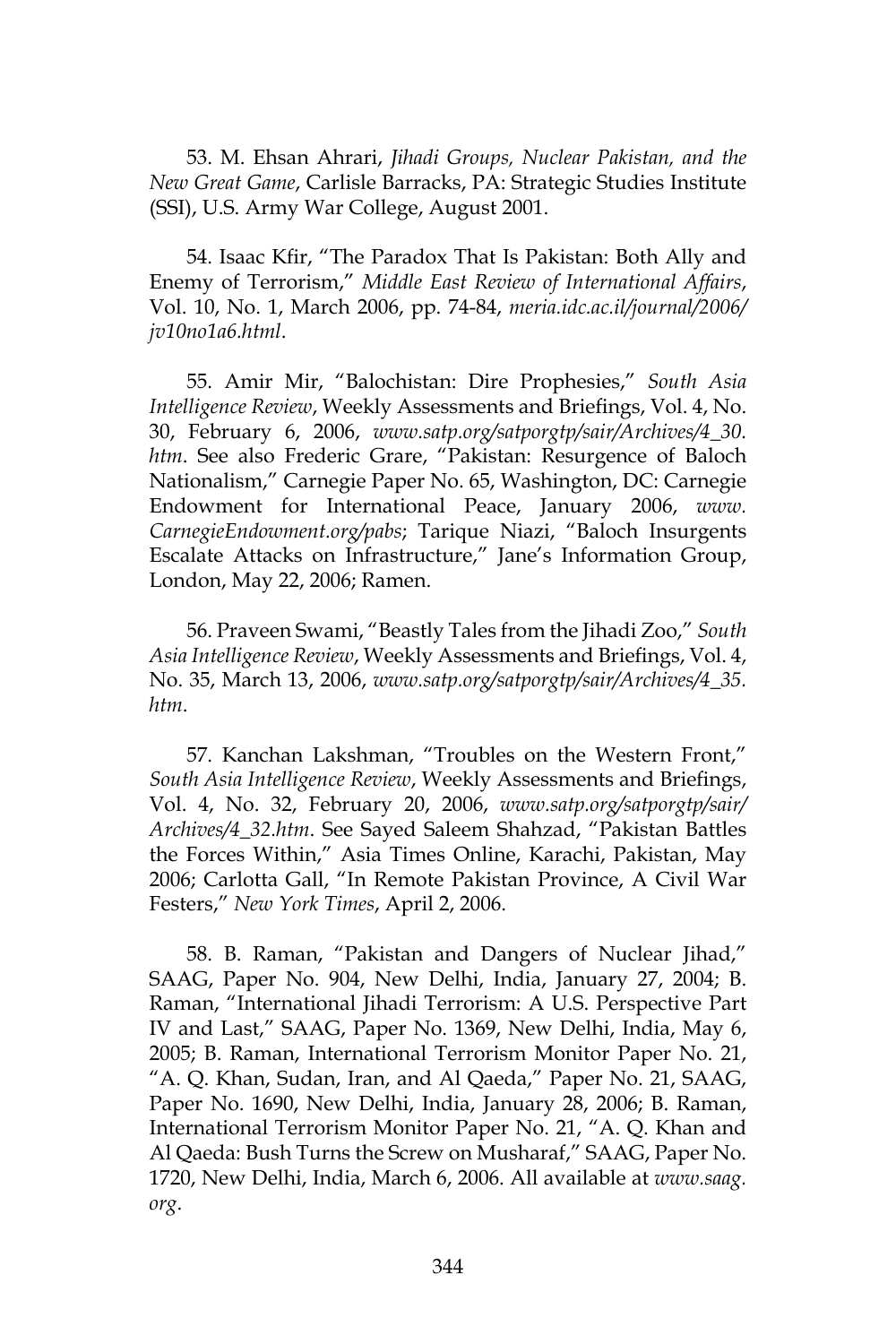59. Clary; Record of Hearings before House of Representatives Sucommittee on International Terrorism and Nonproliferation, Committee on International Relations; Albright; Weiss; Koch. See also Amir Mir, "Terror and the Bomb: Dangerous Cocktail," SAIR, Weekly Assessments and Briefings, Vol. 3, No. 51, July 4, 2005, *www.satp.org/satporgtp/sair/Archives/3\_51.htm*.

60. Naizi, "Thunder in Sino-Pakistani Relations"; Bajwa; Raman, "Balochistan Freedom Fighters Attack Nuclear Establishment."

61. South Asia Terrorism Portal (SATP), "Pakistan Terrorist Groups, Terrorist Outfits: An Overview," *www.satp.org/satporgtp/ countries/pakistan/terroristoutfits/index.html*.

62. Office of the Coordinator for Counterterrorism, *Country Reports on Terrorism*, Chapter 6, "Terrorist Groups," Washington, DC: Department of State Report, April 27, 2005, *www.state.gov/s/ ct/rls/crt/45394.htm*.

63. K. Alan Kronstadt and Bruce Vaughn, CRS, "Terrorism in South Asia," Washington, DC: CRS Report for Congress, RL32259, , December 13, 2004.

64. SATP, "Pakistan Backgrounder," Figure 1, Constructed from Media Reports, *www.satp.org/satporgtp/countries/pakistan/ backgrounders/index.html*.

65. Michael M. May, General Editor, *Verifying the Agreed Framework*, Section 4.4.1, "The Special Problem of the Beginningof-Life and of the End-of-Life Fuel Discharges," Report UCRL-ID-142036, CGSR-2001-001, April 2001.

#### 66. Haqqani.

67. There is a great body of literature related to military or terrorist threats to nuclear power plants. See early book on this topic by Bennett Ramberg, "Destruction of Nuclear Energy Facilities in War," Lanham, MD: Lexington Books, 1980. See also Charles D. Ferguson and William C. Potter, *The Four Phases of Nuclear Terrorism*, Chapter 5, "Releasing Radiation Power Plants